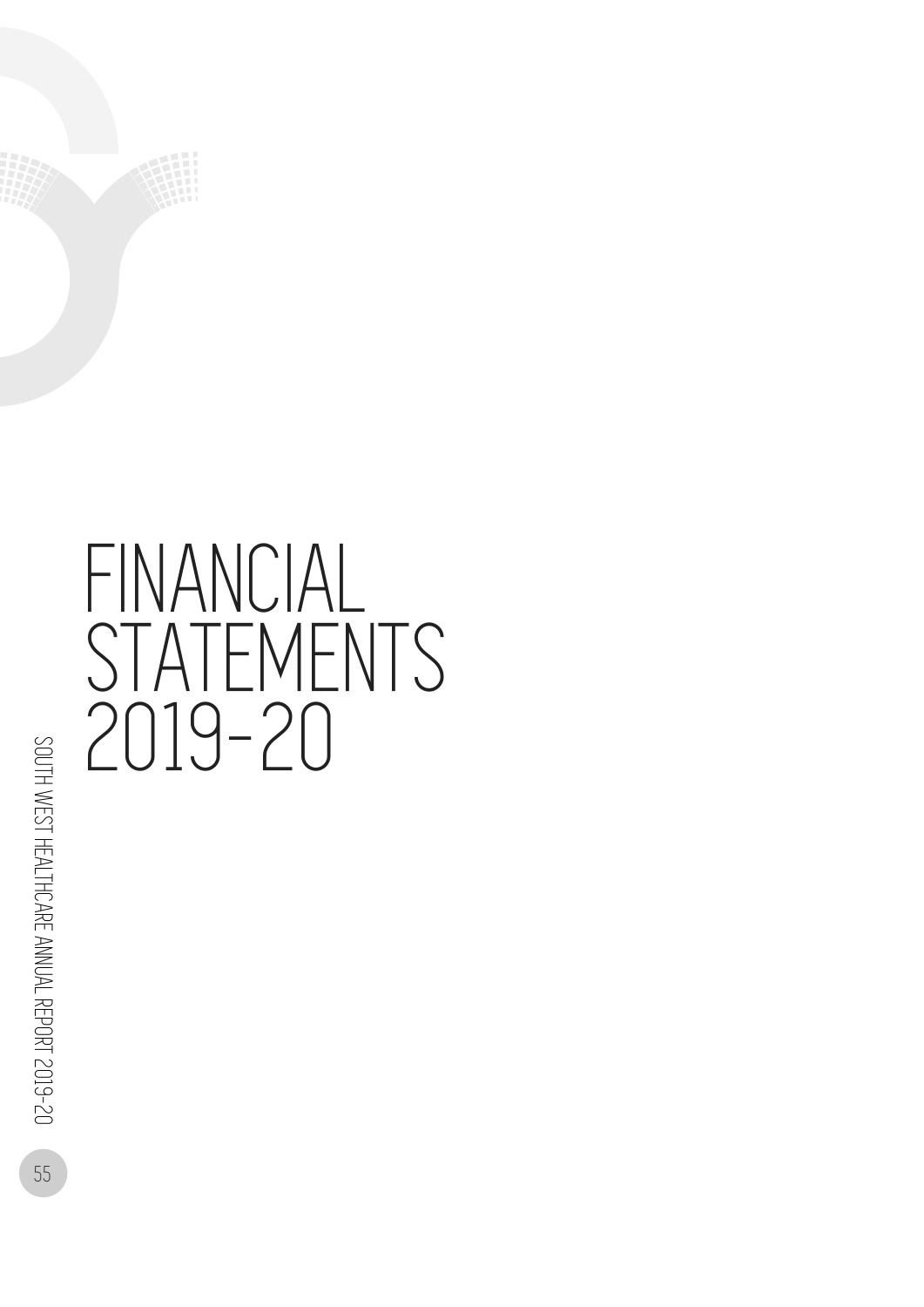#### South West Healthcare

#### **BOARD MEMBER'S, ACCOUNTABLE OFFICER'S AND CHIEF FINANCE & ACCOUNTING OFFICER'S DECLARATION**

The attached financial statements for South West Healthcare have been prepared in accordance with Direction 5.2 of the Standing Directions of the Assistant Treasurer under the Financial Management Act 1994, applicable Financial Reporting Directions, Australian Accounting Standards including Interpretations, and other mandatory professional reporting requirements.

We further state that, in our opinion, the information set out in the comprehensive operating statement, balance sheet, statement of changes in equity, cash flow statement and accompanying notes, presents fairly the financial transactions during the year ended 30 June 2020 and the financial position of South West Healthcare at 30 June 2020.

At the time of signing, we are not aware of any circumstance which would render any particulars included in the financial statements to be misleading or inaccurate.

We authorise the attached financial statements for issue on this day.

Mr Bill Brown **Board Chair** 

Warmambool

24 September 2020

Craig Fraser **Chief Executive Officer** 

Warmambool

24 September 2020

Andrew Trigg Chief Finance & Accounting Officer

Warrnambool

24 September 2020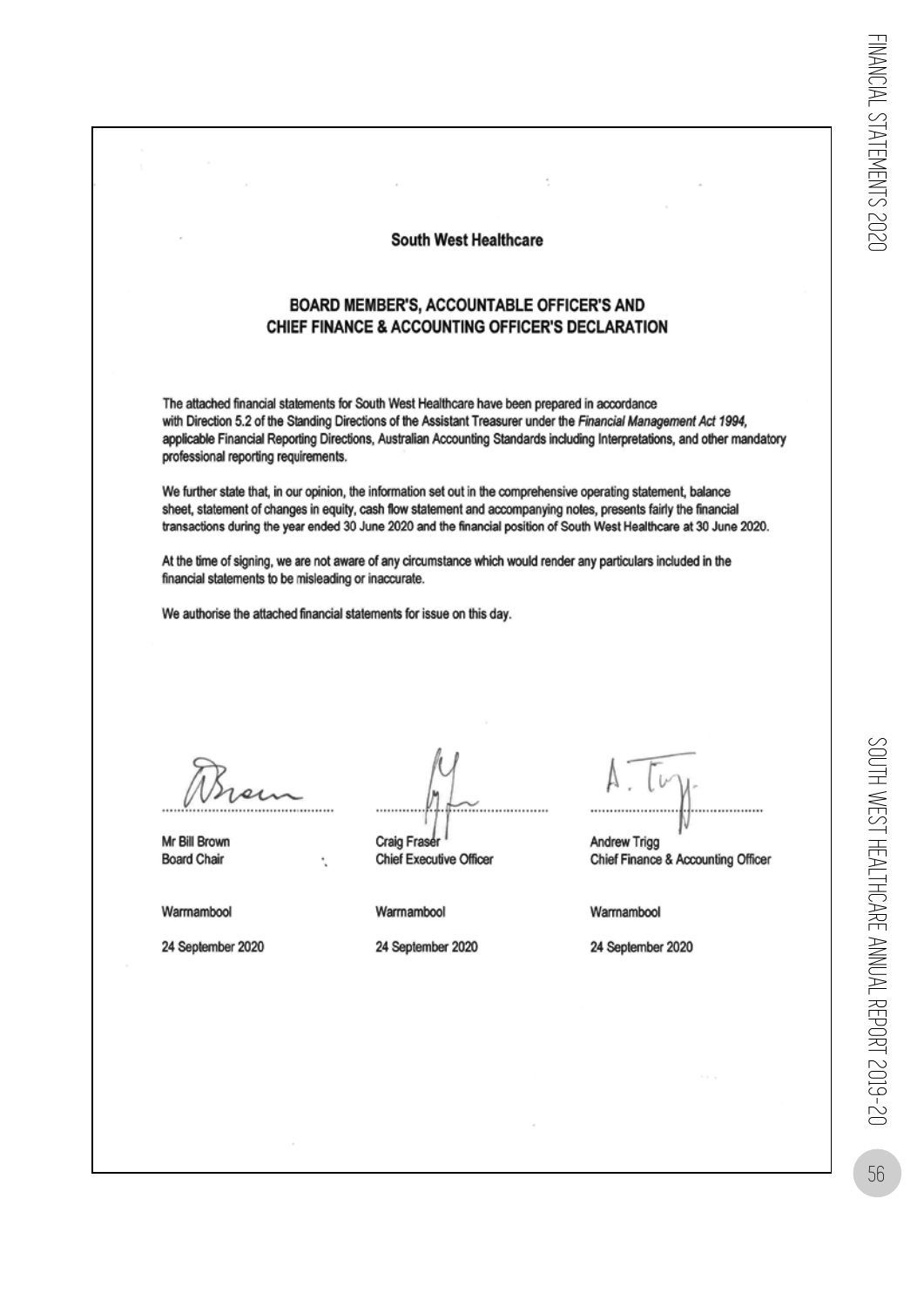### **Independent Auditor's Report**

VAGO Victorian Auditor-General's Office

*To the Board of South West Healthcare* **Opinion** I have audited the financial report of South West Healthcare (the health service) which comprises the: • balance sheet as at 30 June 2020 • comprehensive operating statement for the year then ended statement of changes in equity for the year then ended cash flow statement for the year then ended • notes to the financial statements, including significant accounting policies • board member's, accountable officer's and chief finance & accounting officer's declaration. In my opinion the financial report presents fairly, in all material respects, the financial position of the health service as at 30 June 2020 and their financial performance and cash flows for the year then ended in accordance with the financial reporting requirements of Part 7 of the *Financial Management Act 1994* and applicable Australian Accounting Standards. **Basis for Opinion** I have conducted my audit in accordance with the *Audit Act 1994* which incorporates the Australian Auditing Standards. I further describe my responsibilities under that Act and those standards in the *Auditor's Responsibilities for the Audit of the Financial Report* section of my report. My independence is established by the *Constitution Act 1975.* My staff and I are independent of the health service in accordance with the ethical requirements of the Accounting Professional and Ethical Standards Board's APES 110 *Code of Ethics for Professional Accountants* (the Code) that are relevant to my audit of the financial report in Victoria. My staff and I have also fulfilled our other ethical responsibilities in accordance with the Code. I believe that the audit evidence I have obtained is sufficient and appropriate to provide a basis for my opinion. **Board's responsibilities for the financial report** The Board of the health service is responsible for the preparation and fair presentation of the financial report in accordance with Australian Accounting Standards and the *Financial Management Act 1994*, and for such internal control as the Board determines is necessary to enable the preparation and fair presentation of a financial report that is free from material misstatement, whether due to fraud or error. In preparing the financial report, the Board is responsible for assessing the health service's ability to continue as a going concern, disclosing, as applicable, matters related to going concern and using the going concern basis of accounting unless it is inappropriate to do so. **Other Information** The Board of the health service is responsible for the Other Information, which comprises the information in the health service's annual report for the year ended 30 June 2020, but does not include the financial report and my auditor's report thereon. My opinion on the financial report does not cover the Other Information and accordingly, I do not express any form of assurance conclusion on the Other Information. However, in connection with my audit of the financial report, my responsibility is to read the Other Information and in doing so, consider whether it is materially inconsistent with the financial report or the knowledge I obtained during the audit, or otherwise appears to be materially misstated. If, based on the work I have performed, I conclude there is a material misstatement of the Other Information, I am required to report that fact. I have nothing to report in this regard.

Level 31 / 35 Collins Street, Melbourne Vic 3000

T 03 8601 7000 enquiries@audit.vic.gov.au www.audit.vic.gov.au

SOUTH WEST HEALTHCARE ANNUAL REPORT 2019-20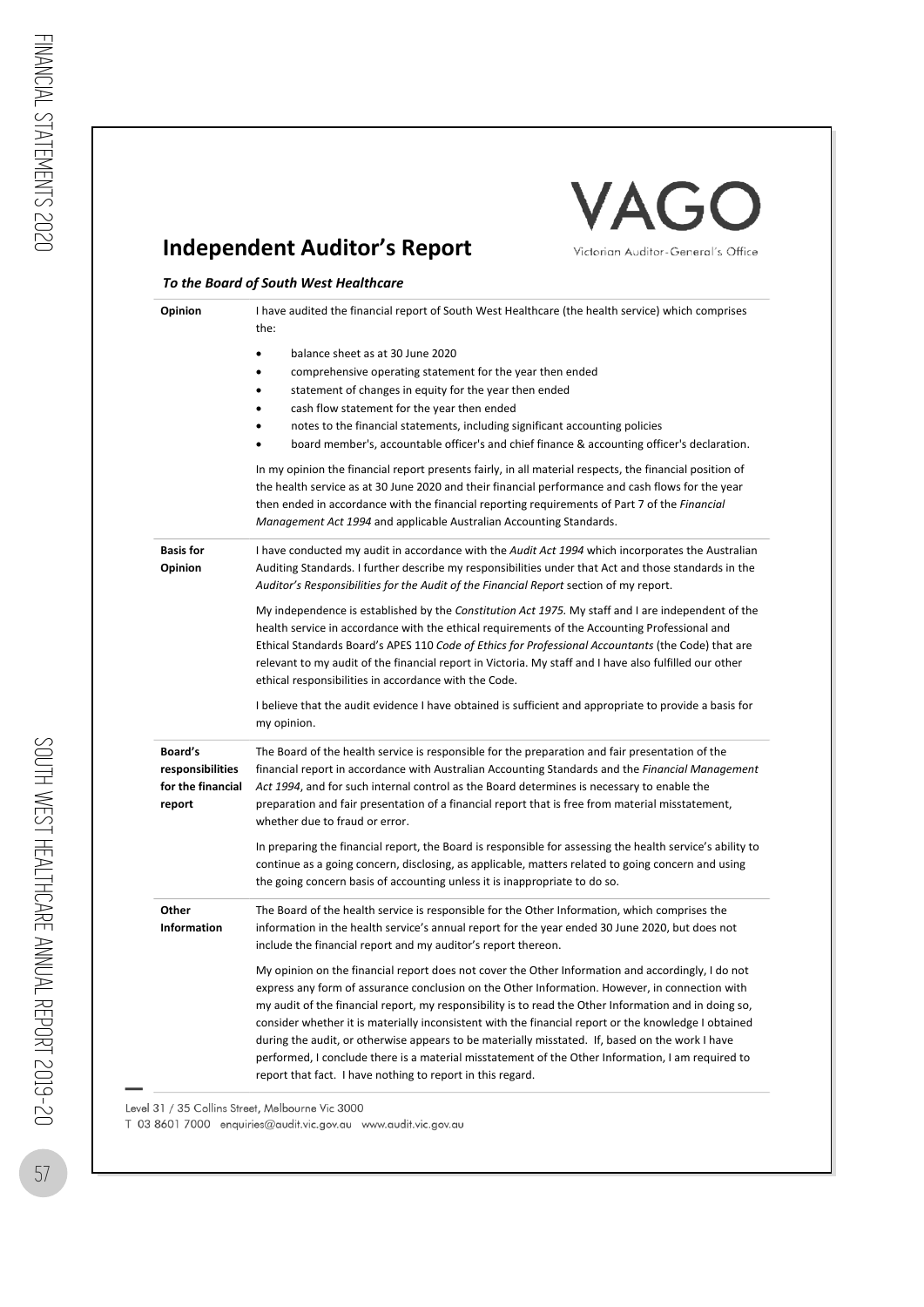**Auditor's responsibilities for the audit of the financial report**

As required by the *Audit Act 1994,* my responsibility is to express an opinion on the financial report based on the audit. My objectives for the audit are to obtain reasonable assurance about whether the financial report as a whole is free from material misstatement, whether due to fraud or error, and to issue an auditor's report that includes my opinion. Reasonable assurance is a high level of assurance, but is not a guarantee that an audit conducted in accordance with the Australian Auditing Standards will always detect a material misstatement when it exists. Misstatements can arise from fraud or error and are considered material if, individually or in the aggregate, they could reasonably be expected to influence the economic decisions of users taken on the basis of this financial report.

As part of an audit in accordance with the Australian Auditing Standards, I exercise professional judgement and maintain professional scepticism throughout the audit. I also:

- identify and assess the risks of material misstatement of the financial report, whether due to fraud or error, design and perform audit procedures responsive to those risks, and obtain audit evidence that is sufficient and appropriate to provide a basis for my opinion. The risk of not detecting a material misstatement resulting from fraud is higher than for one resulting from error, as fraud may involve collusion, forgery, intentional omissions, misrepresentations, or the override of internal control.
- obtain an understanding of internal control relevant to the audit in order to design audit procedures that are appropriate in the circumstances, but not for the purpose of expressing an opinion on the effectiveness of the health service's internal control
- evaluate the appropriateness of accounting policies used and the reasonableness of accounting estimates and related disclosures made by the Board
- conclude on the appropriateness of the Board's use of the going concern basis of accounting and, based on the audit evidence obtained, whether a material uncertainty exists related to events or conditions that may cast significant doubt on the health service's ability to continue as a going concern. If I conclude that a material uncertainty exists, I am required to draw attention in my auditor's report to the related disclosures in the financial report or, if such disclosures are inadequate, to modify my opinion. My conclusions are based on the audit evidence obtained up to the date of my auditor's report. However, future events or conditions may cause the health service to cease to continue as a going concern.
- evaluate the overall presentation, structure and content of the financial report, including the disclosures, and whether the financial report represents the underlying transactions and events in a manner that achieves fair presentation.

I communicate with the Board regarding, among other matters, the planned scope and timing of the audit and significant audit findings, including any significant deficiencies in internal control that I identify during my audit.

MELBOURNE 29 September 2020

Travis Derricott *as delegate for the Auditor-General of Victoria*

58

2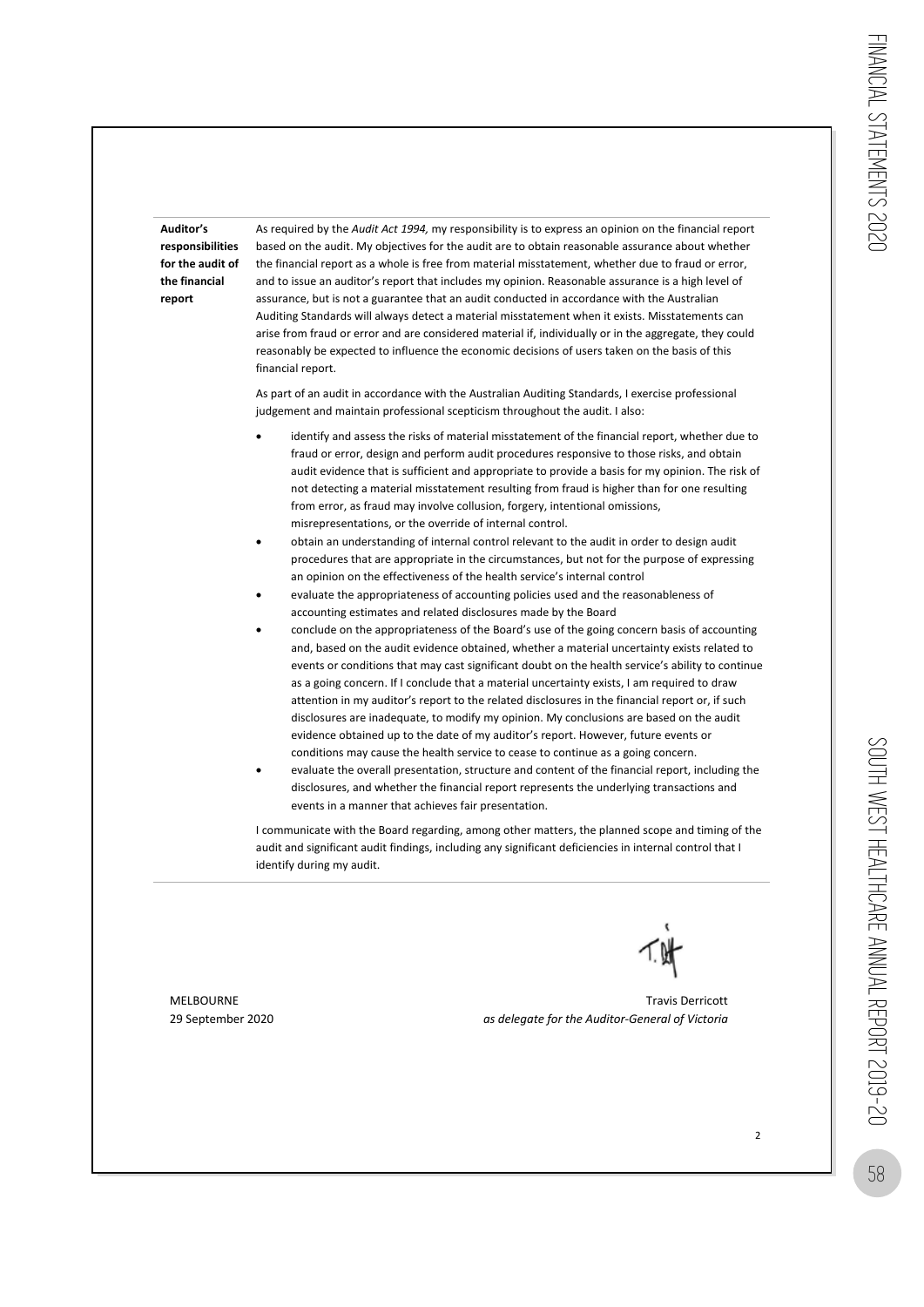# COMPREHENSIVE OPERATING STATEMENT FOR THE FINANCIAL YEAR ENDED 30 JUNE 2020

|                                                             | Note | 2020     | 2019      |
|-------------------------------------------------------------|------|----------|-----------|
|                                                             |      | \$ '000  | \$ '000   |
| <b>Income from Transactions</b>                             |      |          |           |
| <b>Operating Activities</b>                                 | 2.1  | 212,239  | 198,541   |
| Non-operating Activities                                    | 2.1  | 335      | 446       |
| <b>Total Income from Transactions</b>                       |      | 212,574  | 198,987   |
| <b>Expenses from Transactions</b>                           |      |          |           |
| <b>Employee Expenses</b>                                    | 3.1  | 150,858  | 141,840   |
| Supplies and Consumables                                    | 3.1  | 26,903   | 26,880    |
| <b>Finance Costs</b>                                        | 3.1  | 17       | 83        |
| Depreciation and Amortisation                               | 4.3  | 16,706   | 14,112    |
| Other Operating Expenses                                    | 3.1  | 26,150   | 26,463    |
| Other Non Operating Expenses                                | 3.1  | 216      | 206       |
| <b>Total Expenses from Transactions</b>                     |      | 220,850  | 209,584   |
| <b>Net Result from Transactions - Net Operating Balance</b> |      | (8, 276) | (10, 597) |
| <b>Other Economic Flows Included in Net Result</b>          |      |          |           |
| Net gain/(loss) on sale of non-financial assets             | 3.2  | 64       | 16        |
| Net gain/(loss) on financial instruments at fair value      | 3.2  | (18)     | (10)      |
| Other gain/(loss) from Other Economic Flows                 | 3.2  | (408)    | (999)     |
| <b>Total Other Economic Flows Included in Net Result</b>    |      | (362)    | (993)     |
| Net Result for the year                                     |      | (8,638)  | (11, 590) |
| <b>Other Comprehensive Income</b>                           |      |          |           |
| Items that will not be classified to Net Result             |      |          |           |
| Changes in Property, Plant & Equipment Revaluation Surplus  | 4.2f |          | 59,188    |
| <b>Total Other Comprehensive Income</b>                     |      |          | 59,188    |
| <b>Comprehensive Result for the Year</b>                    |      | (8,638)  | 47,598    |
|                                                             |      |          |           |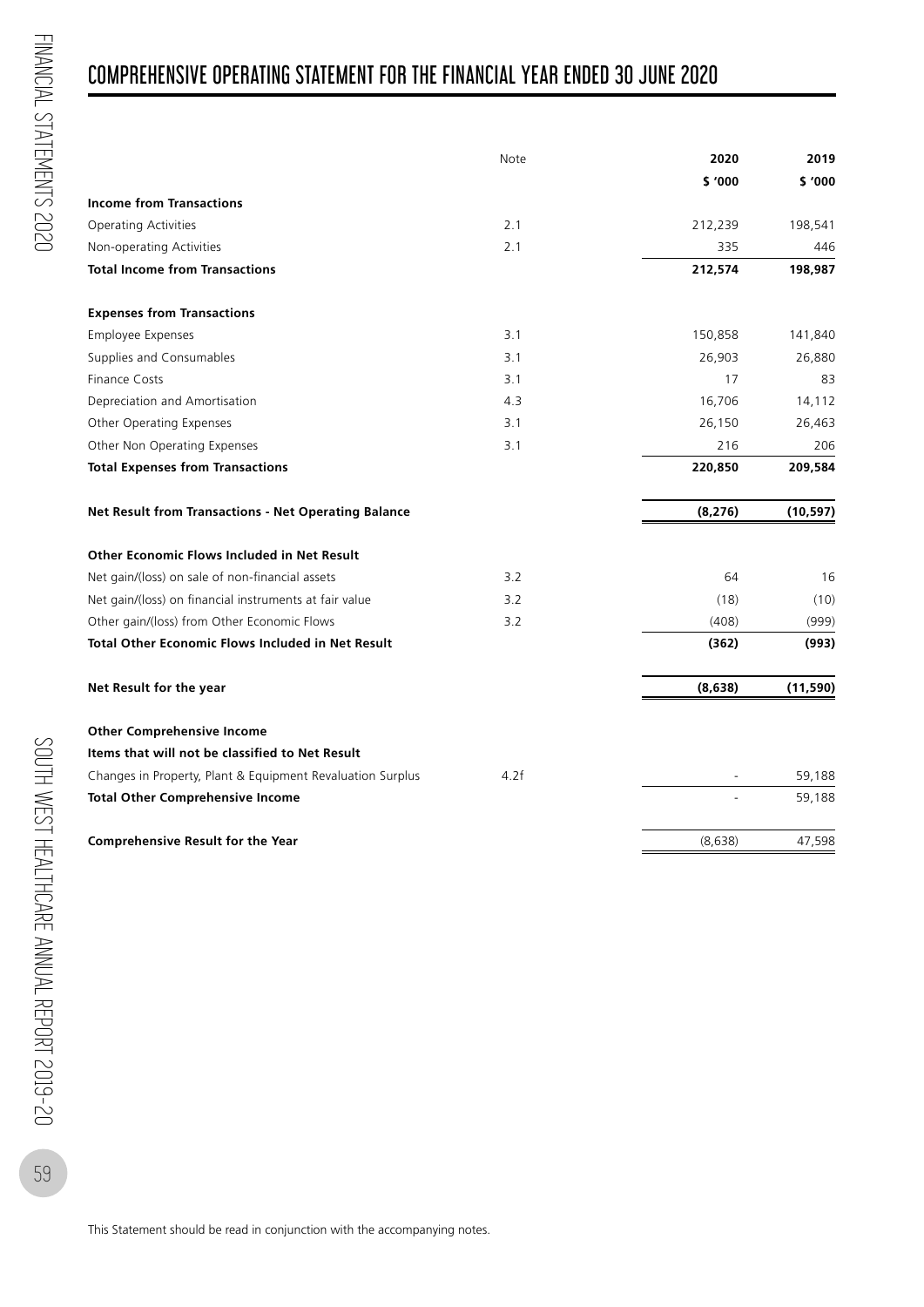# BALANCE SHEET AS AT 30 JUNE 2020

|                                                   | Note | 2020<br>\$ '000  | 2019<br>\$ '000  |
|---------------------------------------------------|------|------------------|------------------|
| <b>Current Assets</b>                             |      |                  |                  |
| Cash and Cash Equivalents                         | 6.2  | 26,740           | 19,458           |
| Receivables                                       | 5.1  | 4,488            | 5,534            |
| <b>Other Financial Assets</b>                     | 4.1  | $\overline{a}$   | 1,000            |
| Inventories                                       |      | 1,746            | 1,730            |
| Non financial physical assets held for sale       | 5.4  |                  | 322              |
| Prepayments and Other assets                      |      | 239              | 118              |
| <b>Total Current Assets</b>                       |      | 33,213           | 28,162           |
| <b>Non-Current Assets</b>                         |      |                  |                  |
| Receivables                                       | 5.1  | 7,206            | 6,494            |
| Property, Plant and Equipment                     | 4.2  | 231,296          | 242,272          |
| <b>Total Non-Current Assets</b>                   |      | 238,502          | 248,766          |
| <b>TOTAL ASSETS</b>                               |      | 271,715          | 276,928          |
| <b>Current Liabilities</b>                        |      |                  |                  |
| Payables                                          | 5.2  | 16,964           | 15,640           |
| Borrowings                                        | 6.1  | 304              | 275              |
| Provisions                                        | 3.4  | 29,662           | 27,734           |
| Other Current liabilities                         | 5.3  | 2,673            | 2,889            |
| <b>Total Current Liabilities</b>                  |      | 49,603           | 46,538           |
| <b>Non-Current Liabilities</b>                    |      |                  |                  |
| Borrowings                                        | 6.1  | 610              | 589              |
| Provisions                                        | 3.4  | 3,900            | 3,564            |
| <b>Total Non-Current Liabilities</b>              |      | 4,510            | 4,153            |
| <b>TOTAL LIABILITIES</b>                          |      | 54,113           | 50,691           |
| <b>NET ASSETS</b>                                 |      | 217,602          | 226,237          |
| <b>EQUITY</b>                                     |      |                  |                  |
| Property, Plant and Equipment Revaluation Surplus | 4.2f | 115,901          | 115,901          |
| Restricted Specific Purpose Reserve               |      | 22               | 22               |
| Contributed Capital<br>Accumulated Surpluses      |      | 77,339<br>24,340 | 76,744<br>33,570 |
| <b>TOTAL EQUITY</b>                               |      | 217,602          | 226,237          |

60

This Statement should be read in conjunction with the accompanying notes.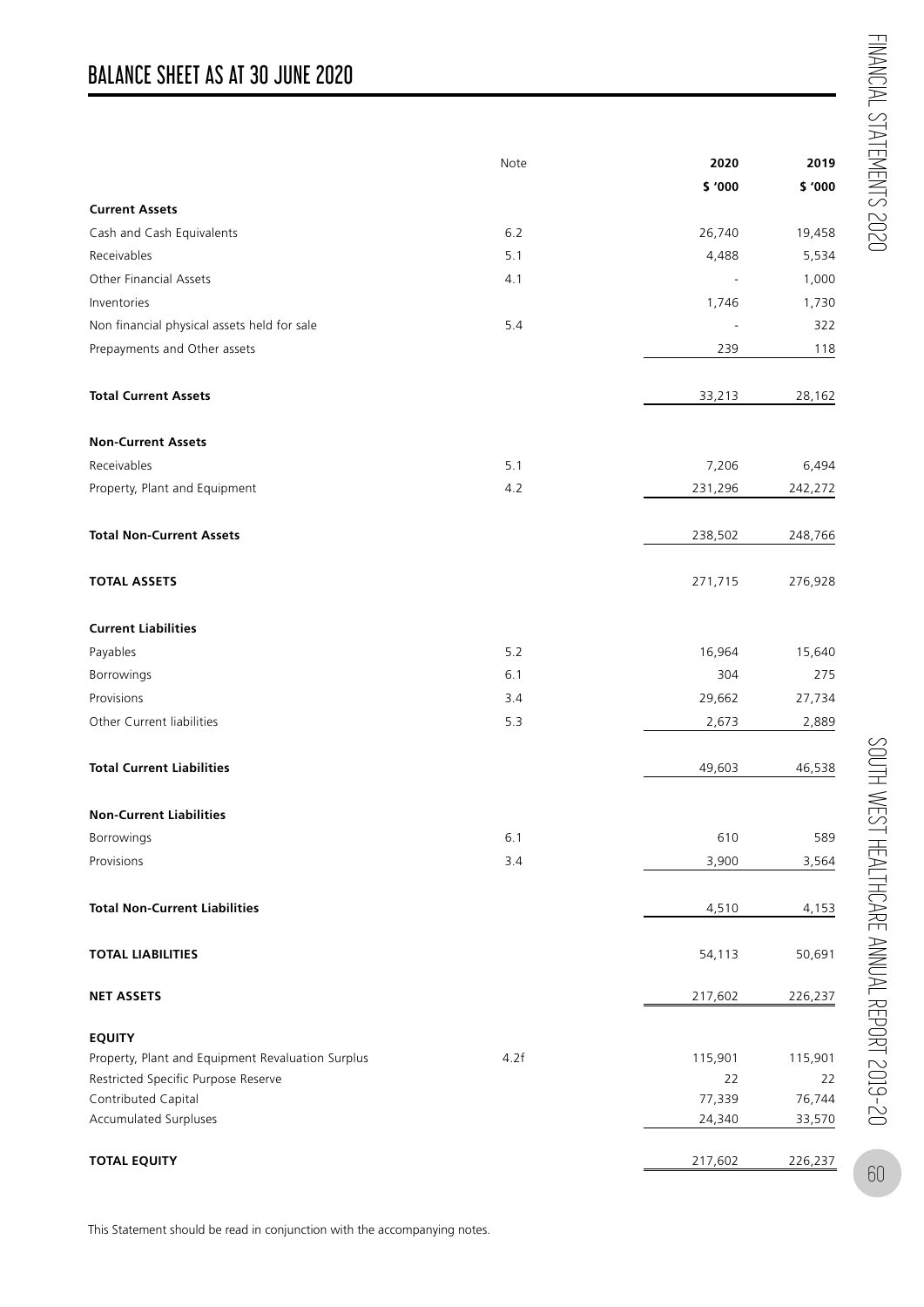# CASHFLOW STATEMENT FOR THE FINANCIAL YEAR ENDED 30 JUNE 2020

|                                                                                                                                            | Note  | 2020                    | 2019                    |
|--------------------------------------------------------------------------------------------------------------------------------------------|-------|-------------------------|-------------------------|
| <b>CASH FLOWS FROM OPERATING ACTIVITIES</b>                                                                                                |       | \$ '000                 | \$ '000                 |
| Operating grants from government                                                                                                           |       | 188,109                 | 171,589                 |
| Capital grants from State government                                                                                                       |       | 3,647                   | 2,149                   |
| Patient and resident fees received                                                                                                         |       | 5,035                   | 5,414                   |
| Private practice fees received                                                                                                             |       | 1,705                   | 1,788                   |
| GST received from ATO                                                                                                                      |       | 4,594                   | 4,622                   |
| Interest received                                                                                                                          |       | 335                     | 446                     |
| Other receipts                                                                                                                             |       | 13,933                  | 14,770                  |
| <b>Total Receipts</b>                                                                                                                      |       | 217,358                 | 200,778                 |
| Employee Expenses Paid                                                                                                                     |       | (139, 417)              | (124, 996)              |
| Non Salary Labour Costs                                                                                                                    |       | (11, 285)               | (12, 368)               |
| Payments for Supplies and Consumables                                                                                                      |       | (28,077)                | (25, 266)               |
| <b>Finance Costs</b>                                                                                                                       |       | (17)                    | (83)                    |
| Cash outflow for leases                                                                                                                    |       | (72)                    |                         |
| Other Payments                                                                                                                             |       | (27, 862)               | (31, 823)               |
| <b>Total Payments</b>                                                                                                                      |       | (206, 730)              | (194, 536)              |
| NET CASH FLOW FROM / (USED IN) OPERATING ACTIVITIES                                                                                        | 8.1   | 10,628                  | 6,242                   |
| <b>CASH FLOWS FROM INVESTING ACTIVITIES</b><br>Capital donations received<br>Proceeds from Investments<br>Purchase of Non-Financial Assets |       | 828<br>1,000<br>(5,697) | 352<br>6,100<br>(3,536) |
| Proceeds from disposal of Non-Financial Assets                                                                                             |       | 403                     | 89                      |
| NET CASH FLOW FROM /(USED IN) INVESTING ACTIVITIES                                                                                         |       | (3, 466)                | 3,005                   |
| <b>CASH FLOWS FROM FINANCING ACTIVITIES</b>                                                                                                |       |                         |                         |
| Proceeds from Government Equity                                                                                                            |       | 595                     |                         |
| Repayment of Borrowings                                                                                                                    |       | (260)                   |                         |
| Proceeds from Borrowings                                                                                                                   |       |                         | 346                     |
| Repayment of Accommodation Deposits                                                                                                        |       | (2,012)                 | (170)                   |
| Receipt of Accommodation Deposits and Monies in Trust                                                                                      |       | 1,797                   | 577                     |
| NET CASH FLOW FROM /(USED IN) FINANCING ACTIVITIES                                                                                         |       | 120                     | 753                     |
| NET INCREASE / (DECREASE) IN CASH AND CASH<br><b>EQUIVALENTS HELD</b>                                                                      |       | 7,282                   | 10,000                  |
| CASH AND CASH EQUIVALENTS AT BEGINNING OF FINANCIAL YEAR                                                                                   |       | 19,458                  | 9,458                   |
| CASH AND CASH EQUIVALENTS AT END OF OF FINANCIAL YEAR                                                                                      | $6.2$ | 26,740                  | 19,458                  |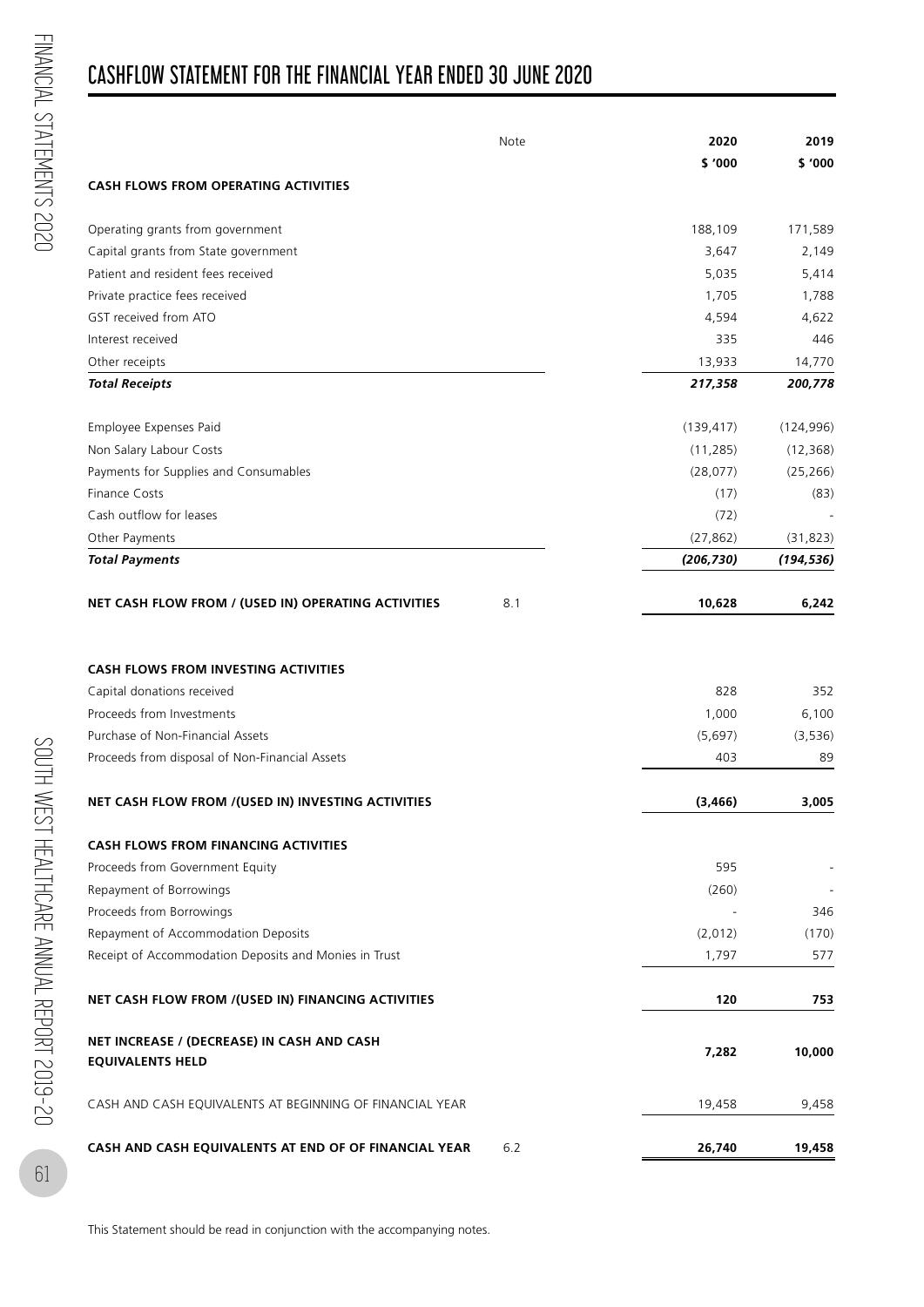# STATEMENT OF CHANGES IN EQUITY FOR THE FINANCIAL YEAR ENDED 30 JUNE 2020

|                                         | Note                   |                         |                          |             |           |
|-----------------------------------------|------------------------|-------------------------|--------------------------|-------------|-----------|
|                                         | <b>Property, Plant</b> | <b>Restricted</b>       |                          | Accumulated |           |
|                                         | and Equipment          | <b>Specific Purpose</b> | Contributed              | Surpluses/  |           |
|                                         | <b>Revaluation</b>     | <b>Surplus Reserve</b>  | Capital                  | (Deficits)  | Total     |
|                                         | <b>Surplus</b>         |                         |                          |             |           |
|                                         | \$'000                 | \$ '000                 | \$ '000                  | \$ '000     | \$ '000   |
| Balance at 1 July 2018                  | 56,713                 | 22                      | 76,744                   | 45,160      | 178,639   |
| Net result for the year                 | $\qquad \qquad$        | ٠                       | $\overline{\phantom{a}}$ | (11, 590)   | (11, 590) |
| Other comprehensive income for the year | 59,188                 |                         |                          |             | 59,188    |
| Balance at 30 June 2019                 | 115,901                | 22                      | 76,744                   | 33,570      | 226,237   |
| Effect of adoption of AASB 15,          |                        |                         |                          |             |           |
| 16 and 1058                             | 8.10                   |                         |                          | (592)       | (592)     |
| Restated balance at 30 June 2019        | 115,901                | 22                      | 76,744                   | 32,978      | 225,645   |

| Balance at 30 June 2020 | 115,901                  | 22                       | 77.339 |                          | 24,340 217,602 |
|-------------------------|--------------------------|--------------------------|--------|--------------------------|----------------|
| Contribution by owners  | $\overline{\phantom{a}}$ | $\overline{\phantom{a}}$ | 595    | $\overline{\phantom{a}}$ | 595            |
| Net result for the year | $\overline{\phantom{a}}$ | $\overline{\phantom{0}}$ | $\sim$ | (8,638)                  | (8,638)        |
|                         |                          |                          |        |                          |                |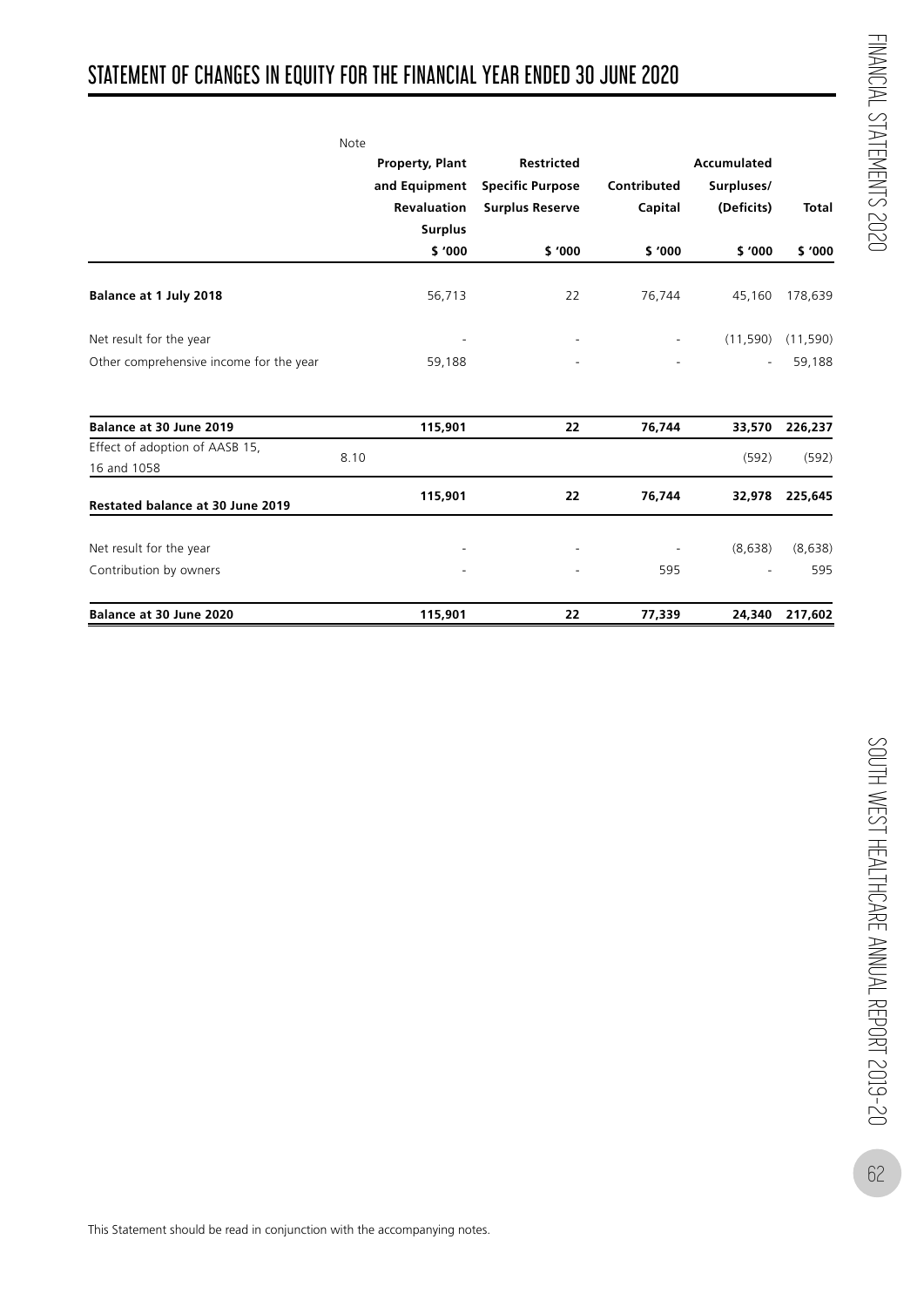# BASIS OF PREPARATION

These financial statements are in Australian dollars and the historical cost convention is used unless a different measurement basis is specifically disclosed in the note associated with the item measured on a different basis.

The accrual basis of accounting has been applied in preparing these financial statements, whereby assets, liabilities, equity, income and expenses are recognised in the reporting period to which they relate, regardless of when cash is received or paid.

# NOTE 1: SUMMARY OF SIGNIFICANT ACCOUNTING POLICIES

These annual financial statements represent the audited general purpose financial statements for South West Healthcare (ABN 41 189 754 233) for the year ended 30 June 2020. The report provides users with information about South West Healthcare's stewardship of resources entrusted to it.

#### (A) STATEMENT OF COMPLIANCE

These financial statements are general purpose financial statements which have been prepared in accordance with the Financial Management Act 1994 and applicable AASBs, which include interpretations issued by the Australian Accounting Standards Board (AASB). They are presented in a manner consistent with the requirements of AASB 101 *Presentation of Financial Statements*.

The financial statements also comply with relevant Financial Reporting Directions (FRDs) issued by the Department of Treasury and Finance, and relevant Standing Directions (SDs) authorised by the Assistant Treasurer.

South West Healthcare is a not-for profit entity and therefore applies the additional AUS paragraphs applicable to "not-for- profit" Health Services under the AASBs.

#### (B) REPORTING ENTITY

The financial statements include all the controlled activities of South West Healthcare.

Its principal address is: Ryot Street Warrnambool, Victoria 3280

A description of the nature of South West Healthcare operations and its principal activities is included in the report of operations, which does not form part of these financial statements.

#### (C) BASIS OF ACCOUNTING PREPARATION AND MEASUREMENT

Accounting policies are selected and applied in a manner which ensures that the resulting financial information satisfies the concepts of relevance and reliability, thereby ensuring that the substance of the underlying transactions or other events is reported.

The accounting policies have been applied in preparing the financial statements for the year ended 30 June 2020, and the comparative information presented in these financial statements for the year ended 30 June 2019.

The financial statements are prepared on a going concern basis (refer note 8.9 Economic Dependency).

These financial statements are presented in Australian Dollars, the functional and presentation currency of South West Healthcare.

All amounts shown in the financial statements have been rounded to the nearest thousand dollars, unless otherwise stated. Minor discrepancies in tables between totals and sum of components are due to rounding.

SOUTH WEST HEALTHCARE ANNUAL REPORT 2019-20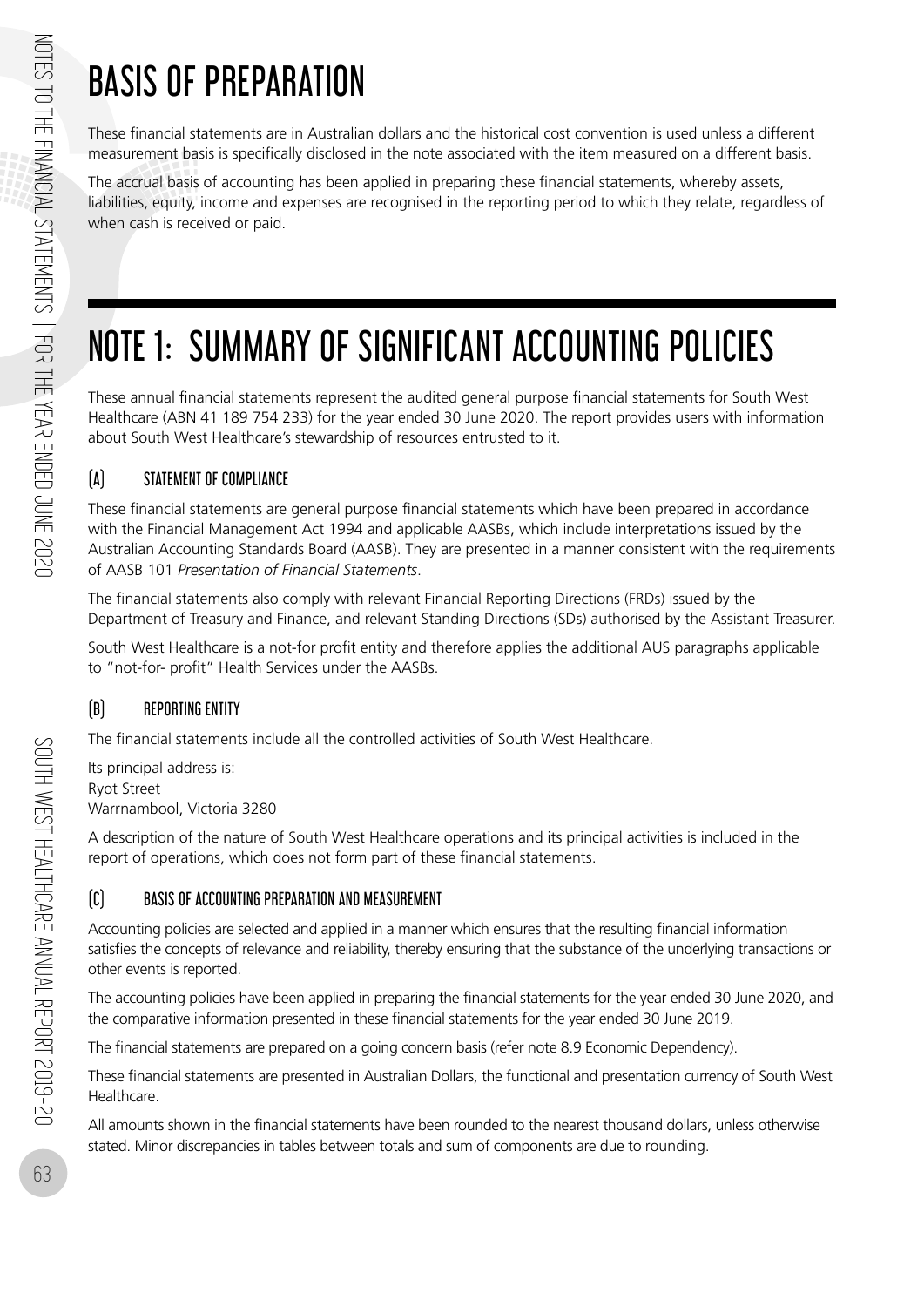## NOTE 1 : SUMMARY OF SIGNIFICANT ACCOUNTING POLICIES (CONTINUED)

#### (C) BASIS OF ACCOUNTING PREPARATION AND MEASUREMENT (CONTINUED)

South West Healthcare operates on a fund accounting basis and maintains three funds: Operating, Specific Purpose and Capital Funds.

The financial statements, except for cash flow information, have been prepared using the accrual basis of accounting. Under the accrual basis, items are recognised as assets, liabilities, equity, income or expenses when they satisfy the definitions and recognition criteria for those items, that is, they are recognised in the reporting period to which they relate, regardless of when cash is received or paid.

Judgements, estimates and assumptions are required to be made about the carrying values of assets and liabilities that are not readily apparent from other sources. The estimates and underlying assumptions are reviewed on an ongoing basis. The estimates and associated assumptions are based on professional judgements derived from historical experience and various other factors that are believed to be reasonable under the circumstances. Actual results may differ from these estimates.

Revisions to accounting estimates are recognised in the period in which the estimate is revised and also in future periods that are affected by the revision. Judgements and assumptions made by management in the application of AASBs that have significant effects on the financial statements and estimates relate to:

- The fair value of land, buildings and plant and equipment (refer to Note 4.2 Property, Plant and Equipment);
- Defined benefit superannuation expense (refer to Note 3.5 Superannuation); and
- Employee benefit provisions are based on likely tenure of existing staff, patterns of leave claims, future salary movements and future discount rates (refer to Note 3.4 Employee Benefits in the Balance Sheet);

A state of emergency was declared in Victoria on 16 March 2020 due to the global coronavirus pandemic, known as COVID-19. A state of disaster was subsequently declared on 2 August 2020.

To contain the spread of the virus and to prioritise the health and safety of our communities various restrictions have been announced and implemented by the state government, which in turn has impacted the manner in which businesses operate, including South West Healthcare.

In response, South West Healthcare placed restrictions on non-essential visitors, implemented reduced visitor hours, deferred elective surgery and reduced activity, performed COVID-19 testing and implemented work from home arrangements where appropriate.

For further details refer to Note 2.1 Funding delivery of our services.

#### **Goods and Services Tax (GST)**

Income, expenses and assets are recognised net of the amount of associated GST, unless the GST incurred is not recoverable from the Australian Taxation Office (ATO). In this case the GST payable is recognised as part of the cost of acquisition of the asset or as part of the expense.

Receivables and payables are stated inclusive of the amount of GST receivable or payable. The net amount of GST recoverable from, or payable to, the ATO is included with other receivables or payables in the Balance Sheet.

Cash flows are presented on a gross basis. The GST components of cash flows arising from investing or financing activitieswhich are recoverable from, or payable to the ATO, are presented as operating cash flow.

Commitments and contingent assets and liabilities are presented on a gross basis.

#### (D) INTERSEGMENT TRANSACTIONS

Transactions between segments within South West Healthcare have been eliminated to reflect the extent of South West Healthcare's operations as a group.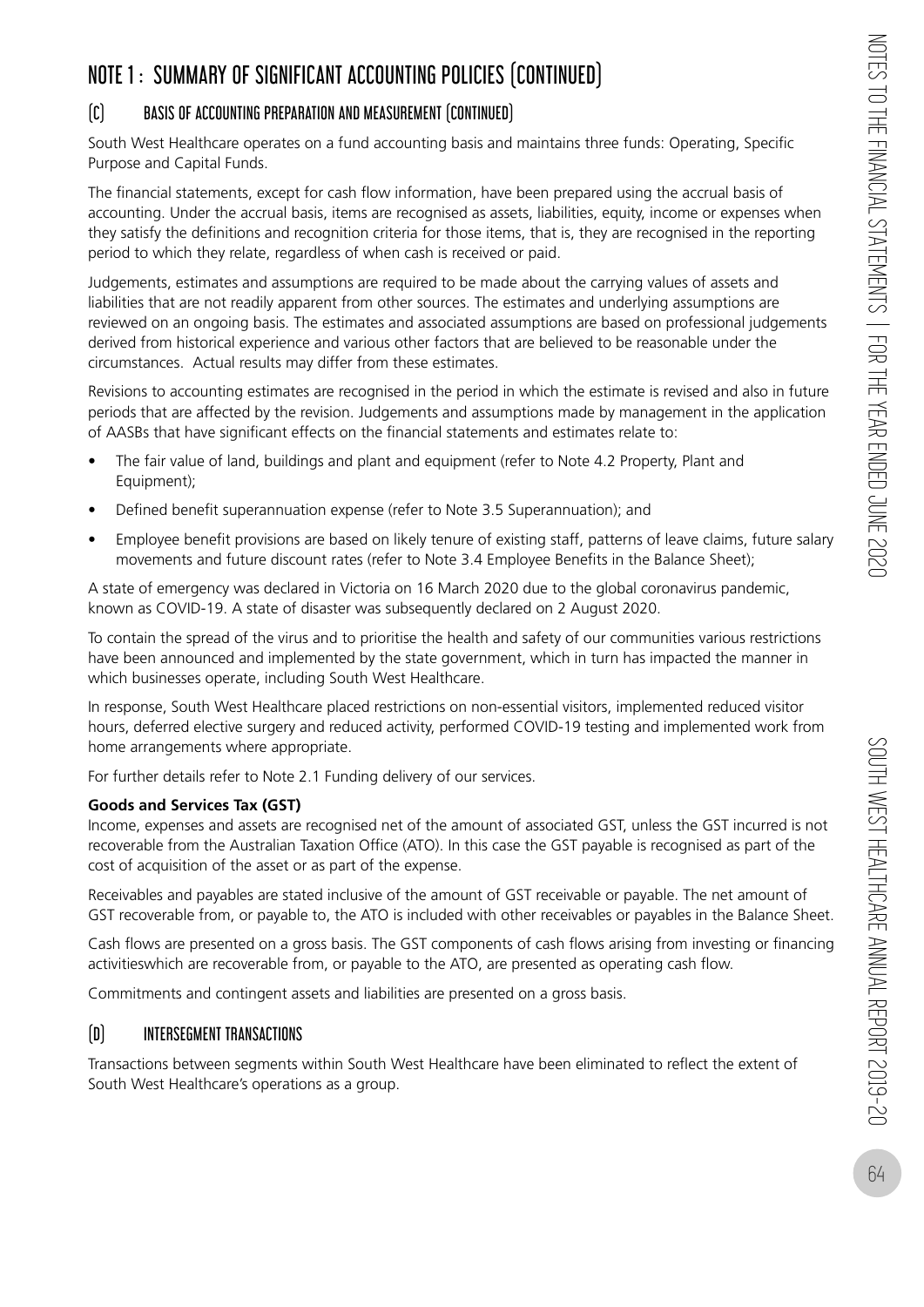# NOTE 1 : SUMMARY OF SIGNIFICANT ACCOUNTING POLICIES (CONTINUED)

#### (E) JOINTLY CONTROLLED OPERATION

Joint control is the contractually agreed sharing of control of an arrangement, which exists only when decisions about the relevant activities require the unanimous consent of the parties sharing control.

In respect of any interest in joint operations, South West Healthcare recognises in the financial statements:

- its assets, including its share of any assets held jointly;
- any liabilities including its share of liabilities that it had incurred;
- its revenue from the sale of its share of the output from the joint operation;
- its share of the revenue from the sale of the output by the operation; and
- its expenses, including its share of any expenses incurred jointly.

South West Healthcare is a Member of the Southwest Alliance of Rural Health Joint Venture and retains joint control over the arrangement, which it has classified as a joint operation (refer to Note 8.8 Jointly Controlled Operations)

#### (F) EQUITY CONTRIBUTED CAPITAL

Consistent with the requirements of AASB 1004 Contributions, contributions by owners (that is, contributed capital and its repayment) are treated as equity transactions and, therefore, do not form part of the income and expenses of South West Healthcare.

Transfers of net assets arising from administrative restructurings are treated as distributions to or contributions by owners. Transfers of net liabilities arising from administrative restructurings are treated as distributions to owners.

Other transfers that are in the nature of contributions or distributions or that have been designated as contributed capital are also treated as contributed capital.

#### **Specific Restricted Purpose Surplus**

The Specific Restricted Purpose Surplus is established where South West Healthcare has possession or title to the funds but has no discretion to amend or vary the restriction and/or condition underlying the funds received.

#### (G) COMPARATIVES

Where appropriate, the comparative figures have been restated to align with the presentation in the current year. Figures have been restated at Notes 2.1.

# NOTE 2: FUNDING DELIVERY OF OUR SERVICES

South West Healthcare's overall objective is to provide quality health services that support and enhance the wellbeing of all Victorians. South West Healthcare is predominantly funded by accrual based grant funding for the provision of outputs. South West Healthcare also receives income from the supply of services.

#### **Structure**

2.1 Income from Transactions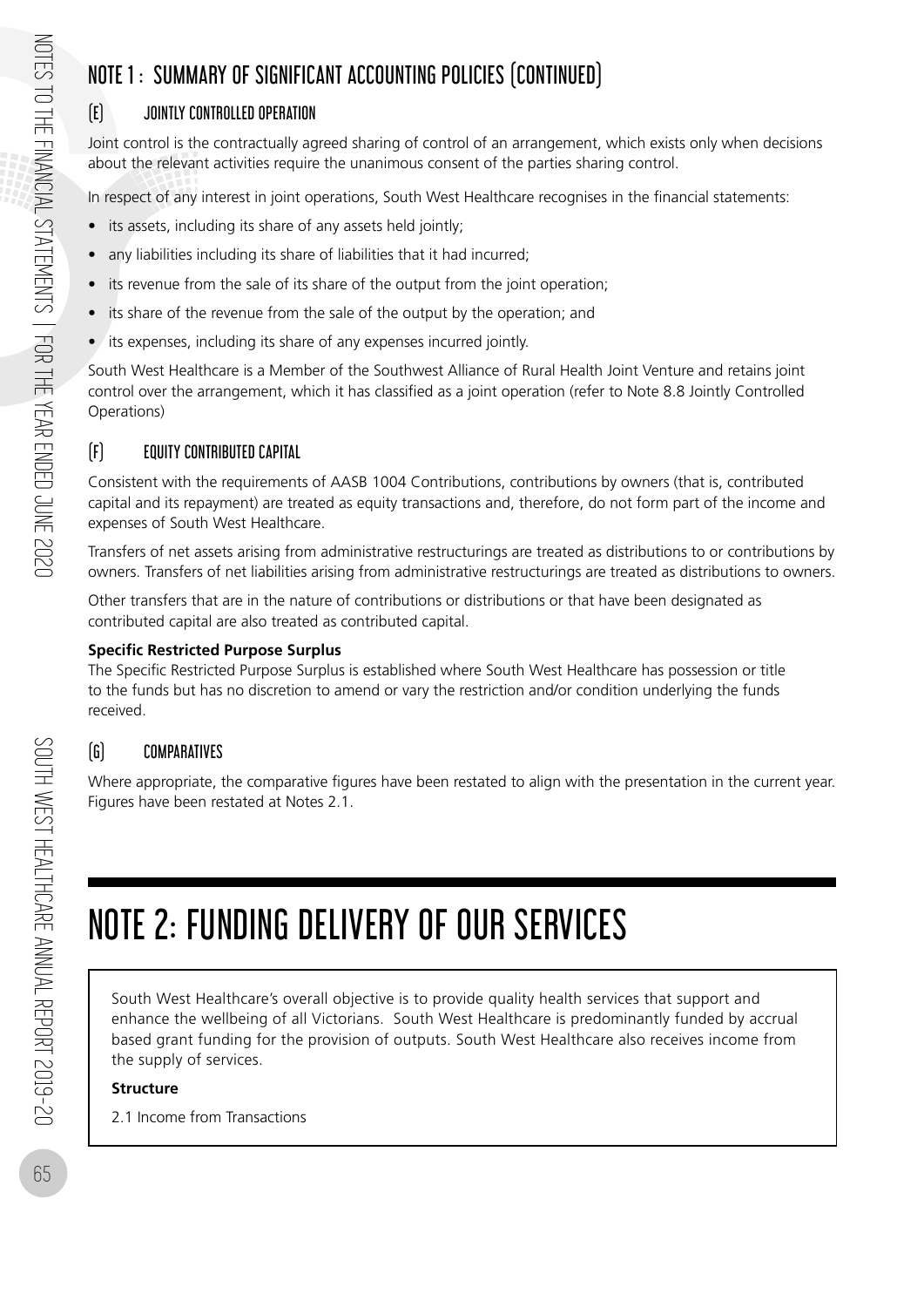### NOTE 2.1: INCOME FROM TRANSACTIONS

#### (A) INCOME FROM TRANSACTIONS

|                                                                           | 2020    | 2019    |
|---------------------------------------------------------------------------|---------|---------|
|                                                                           | \$ '000 | \$ '000 |
| Government grants (State) - Operating (1)                                 | 169,814 | 156,631 |
| Government grants (Commonwealth) - Operating                              | 15,615  | 14,655  |
| Government grants (State) - Capital                                       | 3,485   | 2,519   |
| Other Capital Purpose Income                                              | 1,265   | 783     |
| Indirect Contributions by Department of Health and Human Services         | 1,066   | 2,032   |
| Patient and Resident Fees                                                 | 4,892   | 5,237   |
| Commercial activities (2)                                                 | 7,078   | 7,618   |
| Assets received free of charge or for nominal consideration               | 334     |         |
| Other Revenue from Operating Activities (including non-capital donations) | 8,690   | 9,066   |
| <b>Total Income from Operating Activities</b>                             | 212,239 | 198,541 |
| Interest                                                                  | 335     | 446     |
| <b>Total Income from Non-Operating Activities</b>                         | 335     | 446     |
| <b>Total Income from Transactions</b>                                     | 212,574 | 198,987 |

1. Government Grant (State) – Operating includes \$12.62m funding received to compensate for COVID-19 impact on health service operations.

2. Commercial activities represent business activities which health service enter into to support their operations.

#### **Impact of COVID-19 on revenue and income**

As indicated at Note 1, South West Healthcare's response to the pandemic included the deferral of elective surgeries and reduced activity. This resulted in South West Healthcare incurring lost revenue as well as direct and indirect COVID-19 costs. The Department of Health and Human Services provided funding which was spent due to COVID-19 impacts on South West Healthcare. South West Healthcare also received personal protective equipment free of charge under the state supply arrangement.

#### **Revenue Recognition**

Income is recognised in accordance with either:

- a) contributions by owners, in accordance with AASB 1004;
- b) income for not-for-profit entities, in accordance with AASB 1058;
- c) revenue or a contract liability arising from a contract with a customer, in accordance with AASB 15;
- d) a lease liability in accordance with AASB 16;
- e) a financial instrument, in accordance with AASB 9; or
- f) a provision, in accordance with AASB 137 Provisions, Contingent Liabilities and Contingent Assets.

#### **Government Grants**

Income from grants to construct the Portland Community Mental Health Facility is recognised when (or as) South West Healthcare satisfies its obligations under the transfer. This aligns with South West Healthcare's obligation to construct the asset. The progressive percentage costs incurred is used to recognise income because this most closely reflects the construction's progress as costs are incurred as the works are done.

Income from grants that are enforceable and with sufficiently specific performance obligations are accounted for under AASB 15 as revenue from contracts with customers, with revenue recognised as these performance obligations are met.

66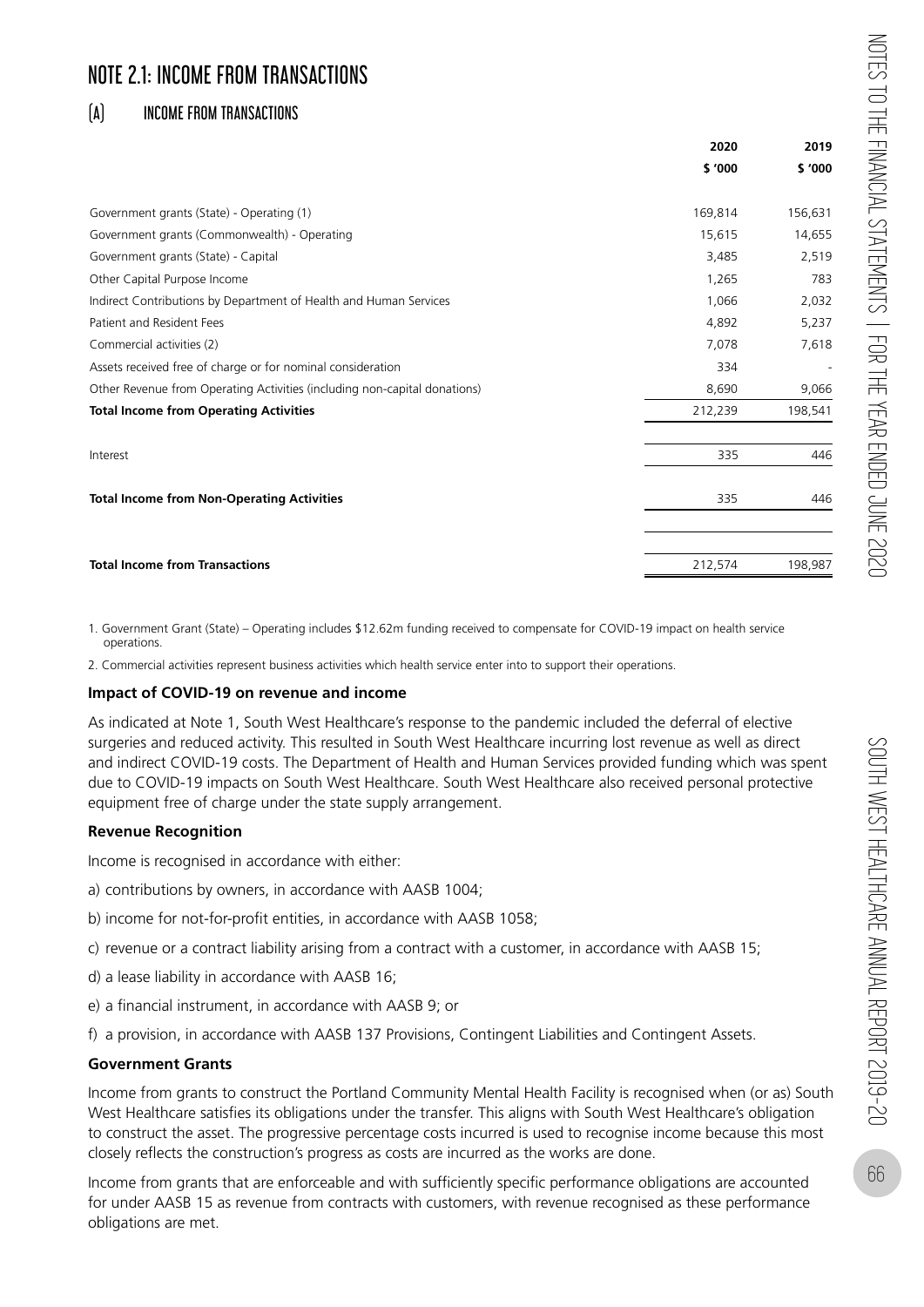# NOTE 2.1: INCOME FROM TRANSACTIONS (CONTINUED)

#### (A) INCOME FROM TRANSACTIONS (CONTINUED)

Income from grants without any sufficiently specific performance obligations, or that are not enforceable, is recognised when South West Healthcare has an unconditional right to receive the cash which usually coincides with receipt of cash. On initial recognition of the asset, South West Healthcare recognises any related contributions by owners, increases in liabilities, decreases in assets, and revenue ('related amounts') in accordance with other Australian Accounting Standards. Related amounts may take the form of:

- a) contributions by owners, in accordance with AASB 1004;
- b) revenue or a contract liability arising from a contract with a customer, in accordance with AASB 15;
- c) a lease liability in accordance with AASB 16;
- d) a financial instrument, in accordance with AASB 9; or
- e) a provision, in accordance with AASB 137 Provisions, Contingent Liabilities and Contingent Assets.

As a result of the transitional impacts of adopting AASB 15 and AASB 1058, a portion of the grant revenue has been deferred. If the grant income is accounted for in accordance with AASB 15, the deferred grant revenue has been recognised in contract liabilities whereas grant revenue in relation to the construction of capital assets which the health service controls has been recognised in accordance with AASB 1058 and recognised as deferred grant revenue (refer note 5.2).

If the grant revenue was accounted for under the previous accounting standard AASB 1004 in 2019-20, the total grant revenue received would have been recognised in full.

#### **Performance obligations**

The types of government grants recognised under AASB15 Revenue from Contracts with Customers includes:

- Activity Based Funding (ABF) paid as WIES casemix
- other one-off grants if funding conditions contain enforceable and sufficiently specific performance obligations.

The performance obligations for ABF are the number and mix of patients admitted to hospital (casemix) in accordance with levels of activity agreed to with the Department of Health and Human Services (DHHS) in the annual Statement of Priorities (SoP). Revenue is recognised when a patient is discharged and in accordance with the WIES activity for each separation. The performance obligations have been selected as they align with funding conditions set out in the Policy and funding guidelines issued by the DHHS.

For other grants with performance obligations South West Healthcare exercises judgement over whether the performance obligations have been met, on a grant by grant basis.

#### **Previous accounting policy for 30 June 2019**

Grant income arises from transactions in which a party provides goods or assets (or extinguishes a liability) to South West Healthcare without receiving approximately equal value in return. While grants may result in the provision of some goods or services to the transferring party, they do not provide a claim to receive benefits directly of approximately equal value (and are termed 'non-reciprocal' transfers). Receipt and sacrifice of approximately equal value may occur, but only by coincidence.

Some grants are reciprocal in nature (i.e. equal value is given back by the recipient of the grant to the provider). South West Healthcare recognises income when it has satisfied its performance obligations under the terms of the grant.

For non-reciprocal grants, South West Healthcare recognises revenue when the grant is received.

Grants can be received as general purpose grants, which refers to grants which are not subject to conditions regarding their use. Alternatively, they may be received as specific purpose grants, which are paid for a particular purpose and/or have conditions attached regarding their use.

#### **Patient and Resident Fees**

The performance obligations related to patient fees for the provision of inpatient, district nursing and allied health. For WIES funding, revenue is recognised when a patient is discharged and in accordance with the WIES count for each separation. Revenue for district nursing and allied health services is recognised when the service has been provided to the patient. The performance obligations have been selected as they align with

67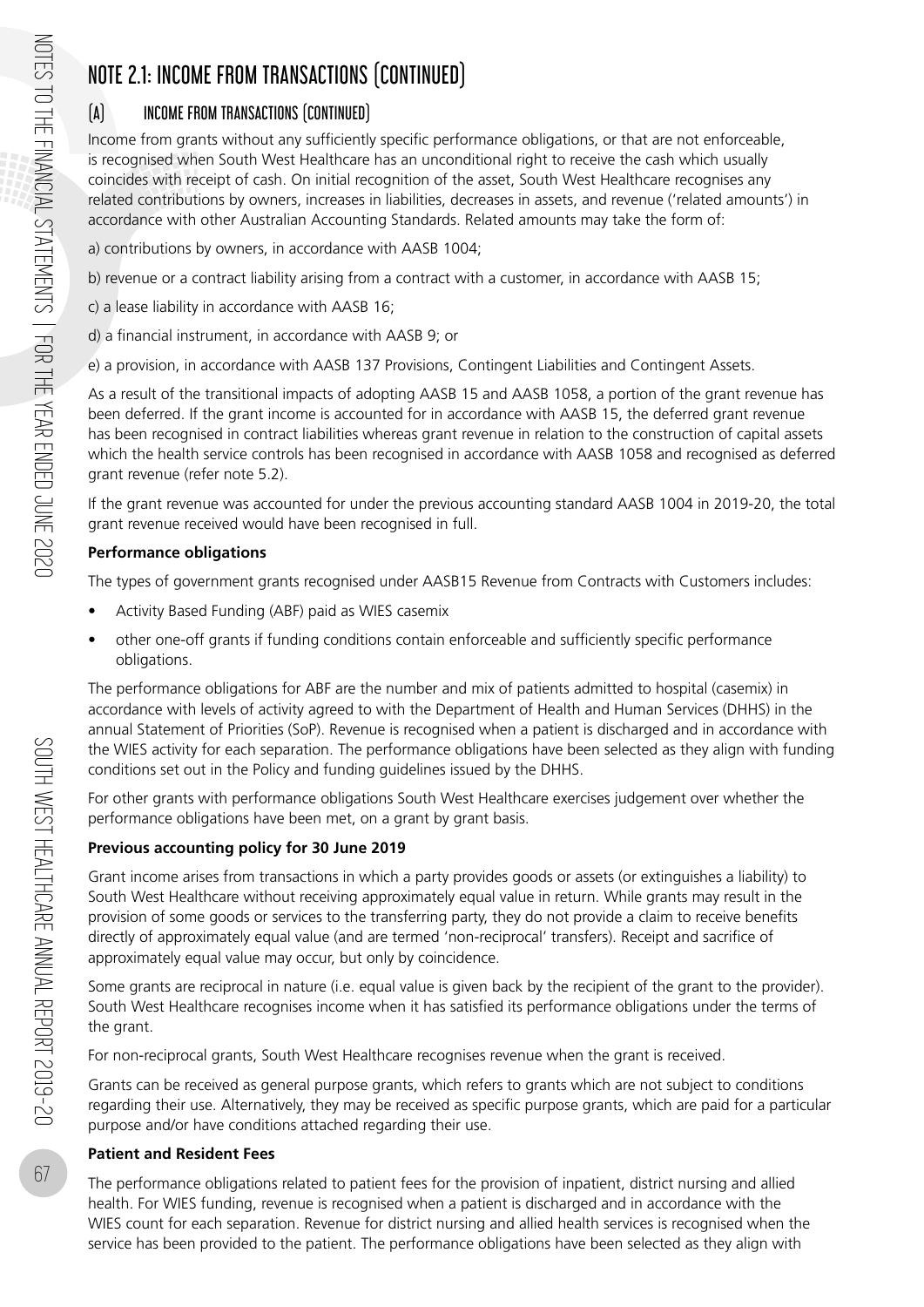# NOTE 2.1: INCOME FROM TRANSACTIONS (CONTINUED)

#### (A) INCOME FROM TRANSACTIONS (CONTINUED)

the funding conditions as set out in the Policy and Funding Guidelines issued by the Department of Health and Human Services.

Resident fees are recognised as revenue over time as South West Healthcare provides accommodation. This is calculated on a daily basis and invoiced monthly.

#### **Private Practice Fees**

The performance obligations related to private practice fees such as medical services for paediatric, orthopaedic and women's health services are recognised at the completion of the consultation with the patient. These performance obligations have been selected as they align with the terms and conditions agreed with the private provider. Private practice fees include recoupments from the private practice for the use of hospital facilities. Where there is judgement around whether a performance obligation is met, South West Healtcare exercises judgement over whether performance obligations related to the services provided.

#### **Commercial activities**

Revenue from commercial activities includes items such as car park income, provision of meals to external users, medical supplies shop, cafés and recoveries for salaries and wages is recognised when the goods or services have been provided.

Performance obligations related to commercial activities are complete provision of the activities listed above and are generally transactional. These performance obligations have been selected as they align with the terms and conditions per the contract with the provider of the commercial activities.

#### (B) FAIR VALUE OF ASSETS AND SERVICES RECEIVED FREE OF CHARGE OR FOR NOMINAL CONSIDERATION

|                                                                                              | 2020   | 2019    |
|----------------------------------------------------------------------------------------------|--------|---------|
|                                                                                              | \$'000 | \$ '000 |
| Cash donations and gifts                                                                     | 828    | 352     |
| Assets received free of charge under State supply arrangements                               | 334    | 0       |
| Total fair value of assets and services received free of charge or for nominal consideration | 1162   | 352     |

In order to meet the State of Victoria's health network supply needs during the COVID-19 pandemic, arrangements were put in place to centralise the purchasing of essential personal protective equipment and essential capital items such as ventilators.

The general principles of the State Supply Arrangement were that Health Purchasing Victoria sourced, secured and agreed terms for the purchase of the products, funded by the department, while Monash Health and the department took delivery, and distributed the products to health services as resources provided free of charge.

Contributions of resources provided free of charge or for nominal consideration are recognised at their fair value when the recipient obtains control over the resources, irrespective of whether restrictions or conditions are imposed over the use of the contributions.

The exception to this would be when the resource is received from another government department (or agency) as a consequence of a restructuring of administrative arrangements, in which case such a transfer will be recognised at its carrying value in the transferring department or agency as a capital contribution transfer.

#### **Voluntary Services**

Contributions in the form of services are only recognised when a fair value can be reliably determined, and the services would not have been purchased if not donated. South West Healthcare did receive volunteer services which assisted in the non clinical support of service delivery but does not depend on volunteer services.

#### **Non-cash contributions from the Department of Health and Human Services**

The Department of Health and Human Services makes some payments on behalf of health services as follows:

• The Victorian Managed Insurance Authority non-medical indemnity insurance payments are recognised as revenue following advice from the Department of Health and Human Services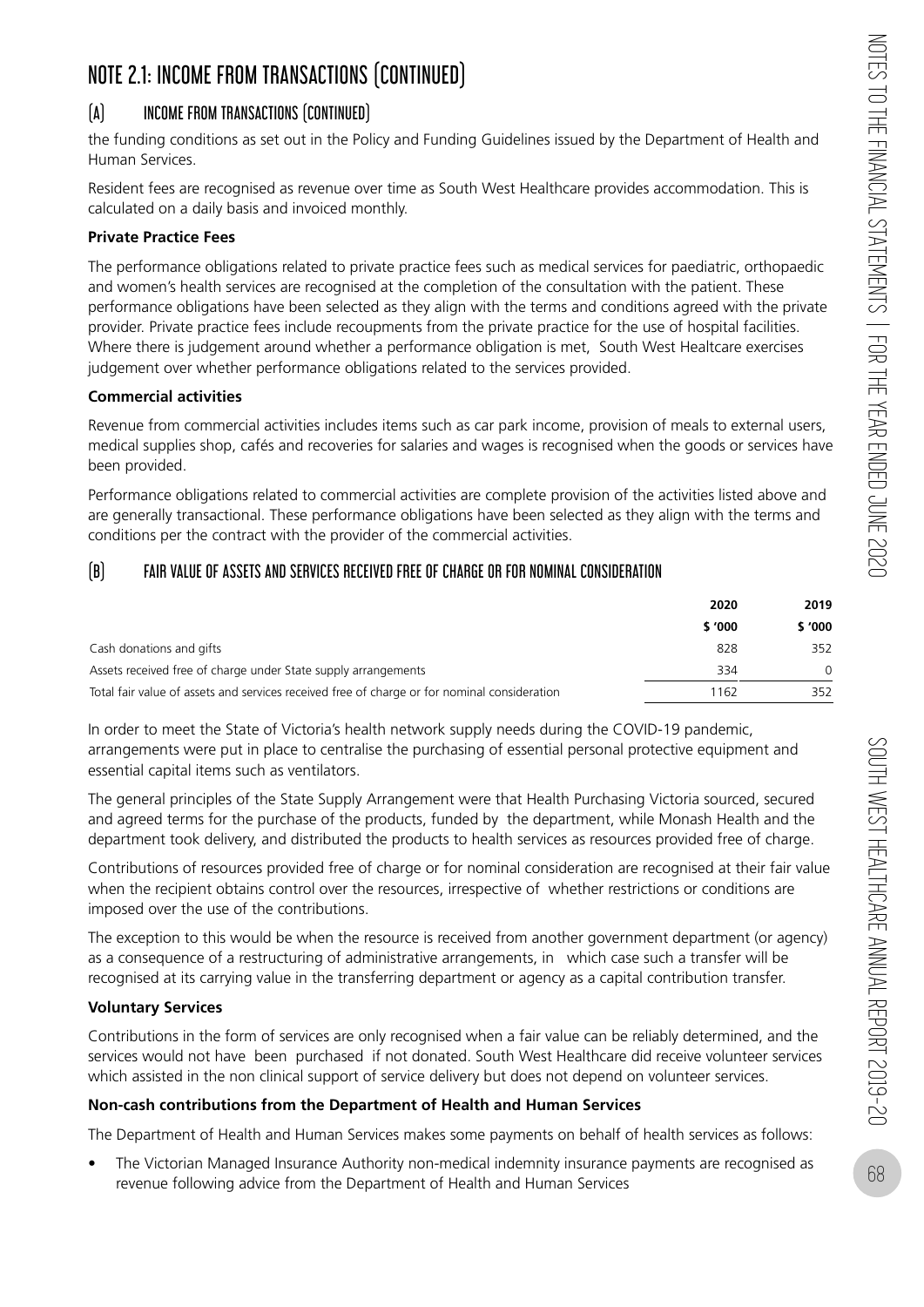# NOTE 2.1: INCOME FROM TRANSACTIONS (CONTINUED)

#### (B) FAIR VALUE OF ASSETS AND SERVICES RECEIVED FREE OF CHARGE OR FOR NOMINAL CONSIDERATION (CONTINUED)

- Long Service Leave (LSL) revenue is recognised upon finalisation of movements in LSL liability in line with the long service leave funding arrangements set out in the elevant Department of Health and Human Services Hospital Circular
- Public Private Partnership (PPP) lease and service payments are paid directly to the PPP consortium. Revenue and the matching expense are recognised in accordance with the nature and timing of the monthly or quarterly service payments made by the Department of Health and Human Services.
- Fair value of assets and services received free of charge or for nominal consideration
- Resources received free of charge or for nominal consideration are recognised at their fair value when the transferee obtains control over them, irrespective of whether estrictions or conditions are imposed over the use of the contributions, unless received from another Health Service or agency as a consequence of a restructuring of administrative arrangements. In the latter case, such transfer will be recognised at carrying amount. Contributions in the form of services are only recognised when a air value can be reliably determined and the service would have been purchased if not received as a donation.

#### **Performance obligations and revenue recognition policies**

Revenue is measured based on the consideration specified in the contract with the customer. South West Healtcare recognises revenue when it transfers control of a good or service to the customer i.e. revenue is recognised when, or as, the performance obligations for the sale of goods and services to the customer are satisfied.

- Customers obtain control of the supplies and consumables at a point in time when the goods are delivered to and have been accepted at their premises.
- Income from the sale of goods are recognised when the goods are delivered and have been accepted by the customer at their premises
- Revenue from the rendering of services is recognised at a point in time when the performance obligation is satisfied when the service is completed; and over time when he customer simultaneously receives and consumes the services as it is provided.

For contracts that permit the customer to return an item, revenue is recognised to the extent it is highly probable that a significant cumulative reversal will not occur. Therefore, the amount of revenue recognised is adjusted for the expected returns, which are estimated based on the historical data. In these circumstances, a refund liability and a right to recover returned goods asset are recognised. The right to recover the returned goods asset is measured at the former carrying amount of the inventory less any expected costs to recover goods. The refund liability is included in other payables (Note 5.3) and the right to recover returned goods is included in inventory. South West Healtcare reviews its estimate of expected returns at each reporting date and updates the amount of the asset and liability accordingly. As the sales are made with a short credit term, there is no financing element present. There has been no change in the recognition of revenue from the sale of goods as a result of the adoption of AASB 15.

Consideration received in advance of recognising the associated revenue from the customer is recorded as a contract liability (Note 5.2 (b)).

#### (C) OTHER INCOME

SOUTH WEST HEALTHCARE ANNUAL REPORT 2019-20

SOUTH WEST HEALTHCARE ANNUAL REPORT 2019-20

69

|                           | 2020    | 2019    |
|---------------------------|---------|---------|
|                           | \$ '000 | \$ '000 |
| Other interest            | 335     | 446     |
| <b>Total other income</b> | 335     | 446     |

Other income is recognised as revenue when received. Other income includes recoveries for salaries and wages and external services provided, and donations and bequests. If donations are for a specific purpose, they may be appropriated to a surplus, such as the specific restricted purpose surplus.

#### **Interest Income**

Interest revenue is recognised on a time proportionate basis that takes into account the effective yield of the financial asset, which allocates interest over the relevant period.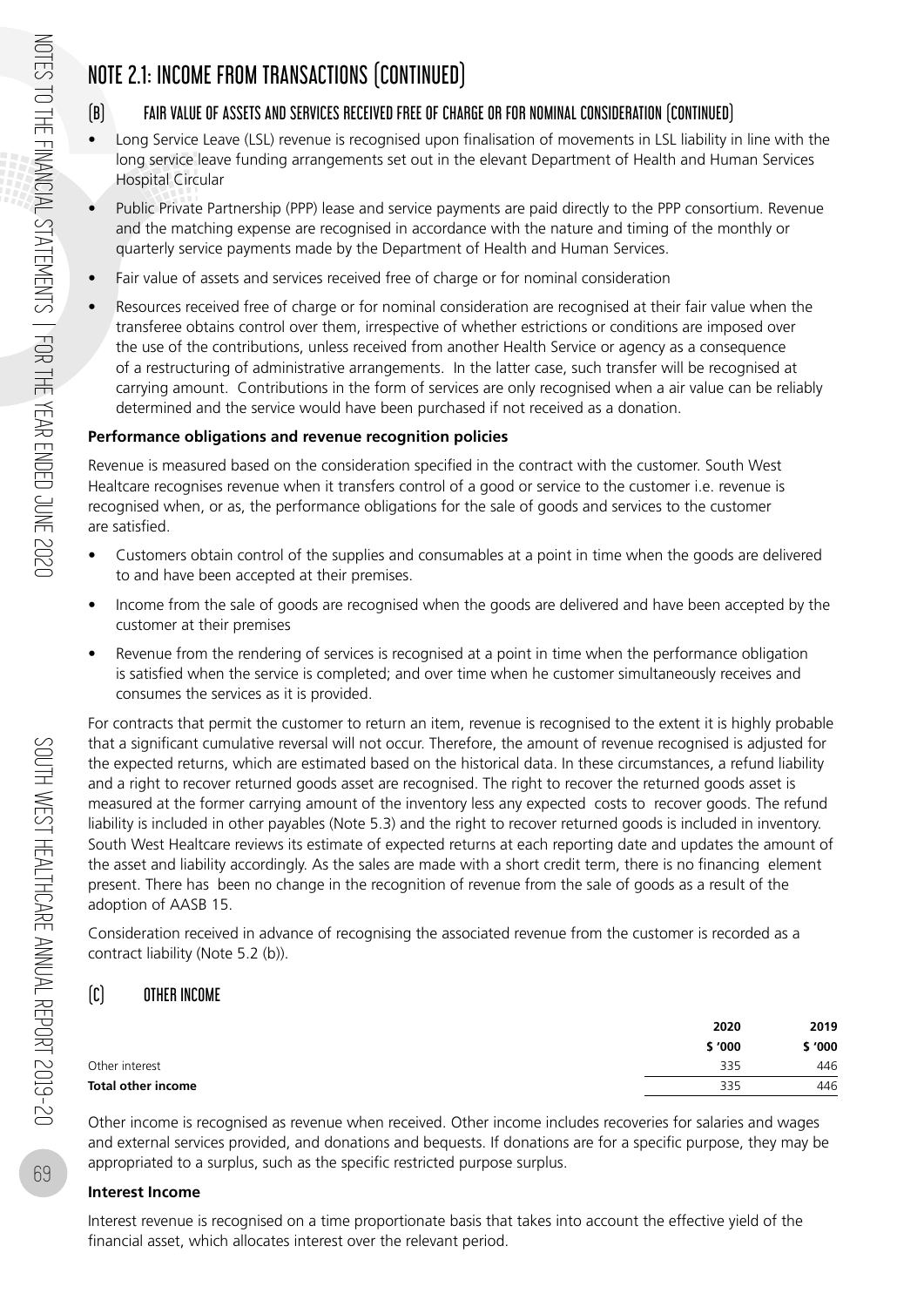# NOTE 3: THE COST OF DELIVERING SERVICES

This section provides an account of the expenses incurred by South West Healthcare in delivering services and outputs. In Section 2, the funds that enable the provision of services were disclosed and in this note the cost associated with provision of services are recorded.

#### **Structure**

- 3.1 Expenses from Transactions
- 3.2 Other Economic Flows
- 3.3 Analysis of expense and revenue by internally managed and restricted specific purpose funds
- 3.4 Employee benefits in the Balance Sheet
- 3.5 Superannuation

### NOTE 3.1: EXPENSES FROM TRANSACTIONS

|                                                    | 2020<br>\$ '000 | 2019<br>\$ '000 |
|----------------------------------------------------|-----------------|-----------------|
|                                                    |                 |                 |
| Salaries and Wages                                 | 116,588         | 107,239         |
| On-costs                                           | 14,790          | 14,181          |
| Agency Expenses                                    | 7,107           | 6,836           |
| Fee for Service Medical Officer Expenses           | 11,285          | 12,400          |
| Workcover Premium                                  | 1,088           | 1,184           |
| <b>Total Employee Expenses</b>                     | 150,858         | 141,840         |
| Drug Supplies                                      | 11,538          | 10,801          |
| Medical & Surgical Supplies (including Prosthesis) | 8,261           | 9,480           |
| Diagnostic and Radiology Supplies                  | 5,367           | 4,894           |
| Other Supplies and Consumables                     | 1,737           | 1,705           |
| <b>Total Supplies and Consumables</b>              | 26,903          | 26,880          |
| Finance Costs                                      | 17              | 83              |
| <b>Total Finance Costs</b>                         | 17              | 83              |
| Fuel, Light, Power and Water                       | 2,160           | 2,239           |
| Repairs and Maintenance                            | 1,973           | 1,740           |
| Maintenance Contracts                              | 1,297           | 1,104           |
| Medical Indemnity Insurance                        | 2,549           | 2,513           |
| Other Administration Expenses                      | 18,171          | 18,867          |
| <b>Total Other Operating Expenses</b>              | 26,150          | 26,463          |
| <b>Expenditure for Capital Purposes</b>            | 216             | 206             |
| Depreciation and Amortisation (refer note 4.3)     | 16,706          | 14,112          |
| <b>Total Other Non-Operating Expenses</b>          | 16,922          | 14,318          |
| <b>Total Expenses from Transactions</b>            | 220,850         | 209,584         |

Expenses are recognised as they are incurred and reported in the financial year to which they relate.

 $70<sup>°</sup>$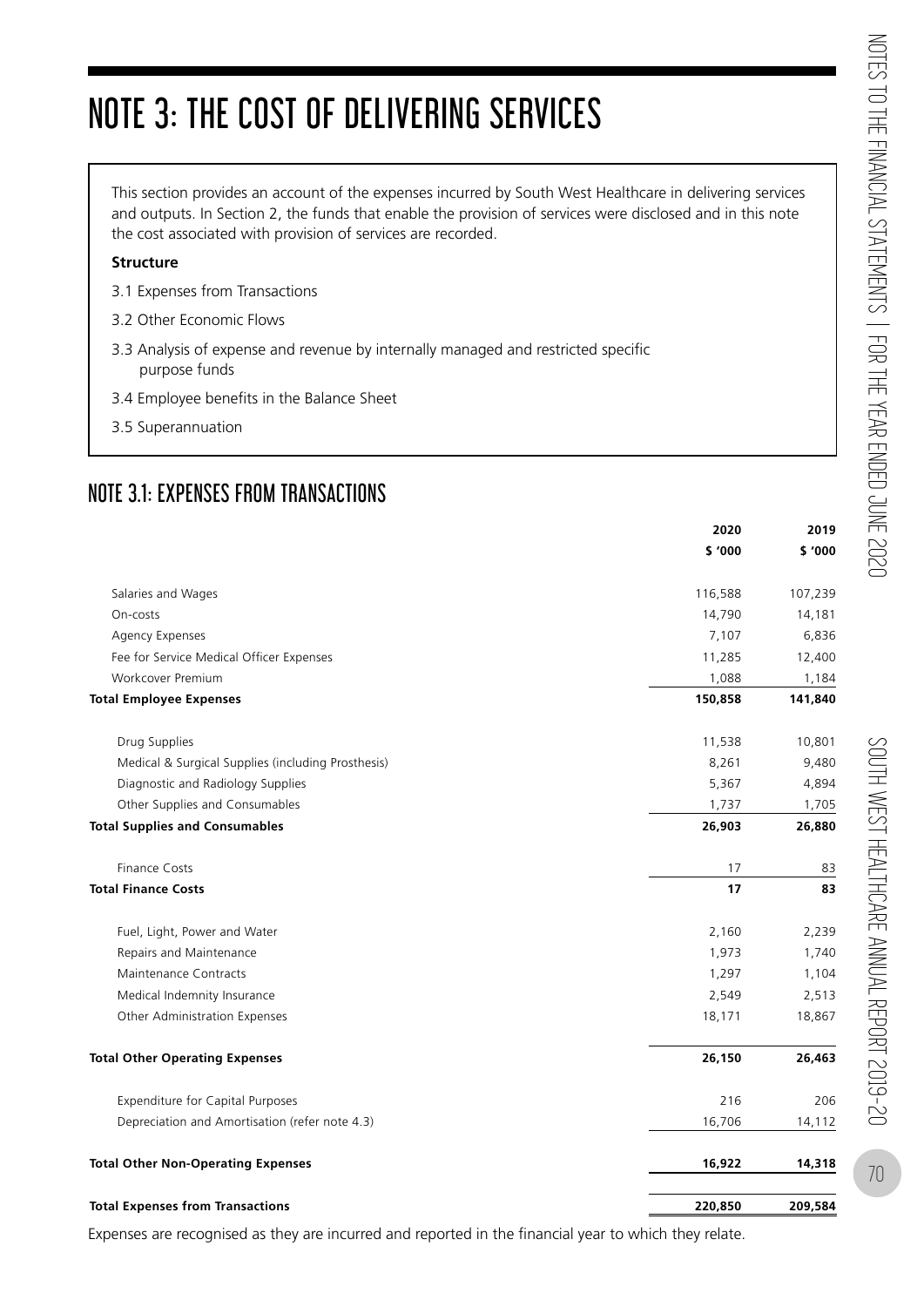# NOTE 3.1: EXPENSES FROM TRANSACTIONS (CONTINUED)

#### **Impact of COVID-19 on expenses**

As indicated at Note 1, South West Healthcare's daily activities were impacted by the pandemic. This resulted in direct and indirect costs being incurred during the second half of the year across most expense types.

#### **Employee Expenses**

Employee expenses include:

- Salaries and wages (including fringe benefits tax, leave entitlements, termination payments);
- On-costs;
- Agency expenses;
- Fee for service medical officer expenses;
- Work cover premium.

#### **Supplies and consumables**

Supplies and consumables - Supplies and services costs which are recognised as an expense in the reporting period in which they are incurred. The carrying amounts of any inventories held for distribution are expensed when distributed.

#### **Finance costs**

Finance costs include:

- interest on bank overdrafts and short-term and long-term borrowings (Interest expense is recognised in the period in which it is incurred);
- amortisation of discounts or premiums relating to borrowings;
- amortisation of ancillary costs incurred in connection with the arrangement of borrowings; and
- finance charges in respect of finance leases which are recognised in accordance with AASB 16 Leases.

#### **Other operating expenses**

Other operating expenses generally represent the day-to-day running costs incurred in normal operations and include:

- Fuel, light and power
- Repairs and maintenance
- Other administrative expenses
- Expenditure for capital purposes (represents expenditure related to the purchase of assets that are below the capitalisation threshold of \$1,000.)

The Department of Health and Human Services also makes certain payments on behalf of South West Healthcare. These amounts have been brought to account as grants in determining the operating result for the year by recording them as revenue and also recording the related expense.

#### **Non-operating expenses**

Other non-operating expenses generally represent expenditure for outside the normal operations such as depreciation and amortisation, and assets and services provided free of charge or for nominal consideration.

#### **Operating lease payments**

Operating lease payments up until 30 June 2019 (including contingent rentals) were recognised on a straight line basis over the lease term, except where another systematic basis is more representative of the time pattern of the benefits derived from the use of the leased asset.

From 1 July 2019, the following lease payments are recognised on a straight-line basis:

• Short-term leases – leases with a term less than 12 months; and

SOUTH WEST HEALTHCARE ANNUAL REPORT 2019-20

SOUTH WEST HEALTHCARE ANNUAL REPORT 2019-20

71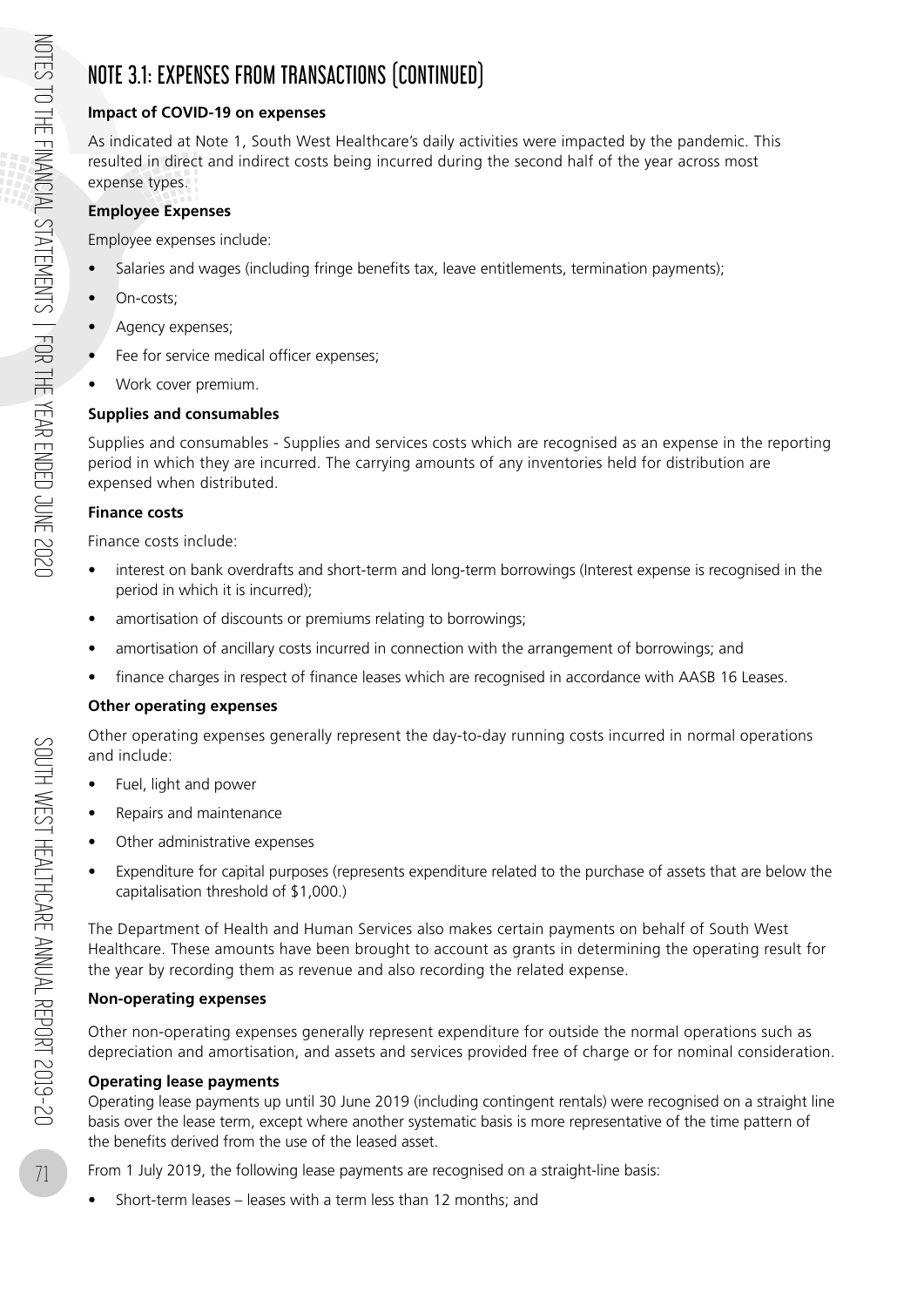# NOTE 3.1: EXPENSES FROM TRANSACTIONS (CONTINUED)

• Low value leases – leases with the underlying asset's fair value (when new, regardless of the age of the asset being leased) is no more than \$10,000.

Variable lease payments not included in the measurement of the lease liability (i.e. variable lease payments that do not depend on an index or a rate, initially measured using the index or rate as at the commencement date). These payments are recognised in the period in which the event or condition that triggers those payments occur.

# NOTE 3.2: OTHER ECONOMIC FLOWS INCLUDED IN OPERATING RESULT

|                                                                    | 2020    | 2019<br>\$ '000 |
|--------------------------------------------------------------------|---------|-----------------|
|                                                                    | \$ '000 |                 |
| Net gain/(loss) on sale of non-financial assets                    |         |                 |
| Net gain on disposal of property plant and equipment               | 64      | 16              |
| Total net gain/(loss) on non-financial assets                      | 64      | 16              |
| Net gain/(loss) on financial instruments at fair value             |         |                 |
| Net gain/(loss) on financial instruments                           |         |                 |
| Allowance for Impairment losses for contractual receivables        | (18)    | (10)            |
| Total net gain/(loss) on financial instruments at fair value       | (18)    | (10)            |
| Other gains/(losses) from other economic flows                     |         |                 |
| Net gain/(loss) arising from revaluation of long service liability | (408)   | (999)           |
| Total other gains/(losses) from other economic flows               | (408)   | (999)           |
| Total other gains/(losses) from economic flows                     | (362)   | (993)           |

#### **Net Gain / (Loss) on Non-Financial Assets**

Net gain / (loss) on non-financial assets and liabilities includes realised and unrealised gains and losses as follows:

- Revaluation gain/ (losses) of non-financial physical assets (Refer to Note 4.2 Property, Plant and Equipment)
- Net gain/(loss) on disposal of Non-Financial Assets
- Any gain or loss on the disposal of non-financial assets is recognised at the date of disposal.

#### **Net gain/ (loss) on financial instruments**

Net gain/ (loss) on financial instruments includes:

- realised and unrealised gains and losses from revaluations of financial instruments at fair value;
- impairment and reversal of impairment for financial instruments at amortised cost refer to Note 4.1 Other financial assets; and
- disposals of financial assets and derecognition of financial liabilities

#### **Other gains/(losses) from other economic flows**

Other gains/(losses) include:

- the revaluation of the present value of the long service leave liability due to changes in the bond rate movements, inflation rate movements and the impact of changes in probability factors; and
- transfer of amounts from the reserves to accumulated surplus or net result due to disposal or derecognition or reclassification.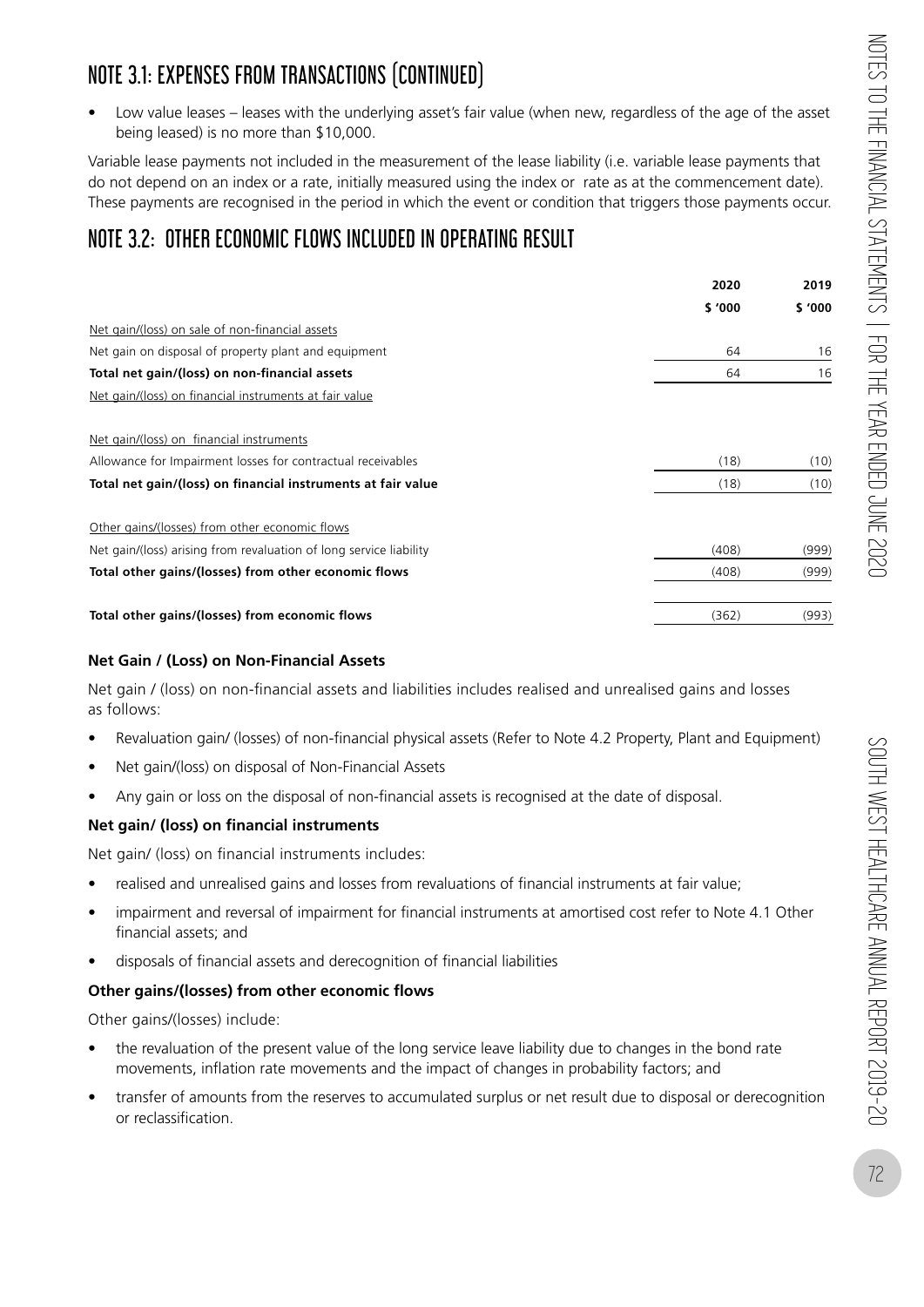### NOTE 3.3: ANALYSIS OF EXPENSE AND REVENUE BY INTERNALLY MANAGED AND RESTRICTED SPECIFIC PURPOSE FUNDS

|                              | 2020<br>\$'000 | 2019<br>\$'000 | 2020<br>\$ '000 | 2019<br>\$ '000 |  |
|------------------------------|----------------|----------------|-----------------|-----------------|--|
|                              | Expense        |                |                 | Revenue         |  |
| <b>Commercial Activities</b> |                |                |                 |                 |  |
| <b>Private Practice Fees</b> | 2,221          | 2,029          | 1,893           | 2,041           |  |
| Linen Service                | 1,727          | 1,773          | 1,954           | 2,018           |  |
| <b>Food Services</b>         | 1,244          | 1,285          | 1,356           | 1,490           |  |
| Retail Services              | 937            | 1,020          | 1,086           | 1,204           |  |
| <b>Other Activities</b>      | 651            | 699            | 789             | 865             |  |
| TOTAL                        | 6,780          | 6,806          | 7,078           | 7,618           |  |

## NOTE 3.4: EMPLOYEE BENEFITS IN THE BALANCE SHEET

|                                                                         | 2020   | 2019    |
|-------------------------------------------------------------------------|--------|---------|
| <b>Current Provisions</b>                                               | \$'000 | \$ '000 |
| Employee Benefits (i)                                                   |        |         |
| Annual Leave                                                            |        |         |
| - unconditional and expected to be settled wholly within 12 months (ii) | 9,640  | 9,112   |
| - unconditional and expected to be settled wholly after 12 months (iii) | 412    | 244     |
| Long Service Leave                                                      |        |         |
| - unconditional and expected to be settled wholly within 12 months (ii) | 2,324  | 2,184   |
| - unconditional and expected to be settled wholly after 12 months (iii) | 13,706 | 12,879  |
| Accrued Days Off                                                        |        |         |
| - unconditional and expected to be settled wholly within 12 months (ii) | 284    | 233     |
|                                                                         | 26,366 | 24,652  |
| Provisions related to Employee Benefit On-Costs                         |        |         |
| - unconditional and expected to be settled wholly within 12 months (ii) | 1,292  | 1,199   |
| - unconditional and expected to be settled wholly after 12 months (iii) | 2,004  | 1,883   |
|                                                                         | 3,296  | 3,082   |
| <b>Total Current Provisions</b>                                         | 29,662 | 27,734  |
| <b>Non-Current Provisions</b>                                           |        |         |
| Conditional Long Service Leave Entitlements                             | 3,467  | 3,168   |
| Provisions related to Employee Benefit On-Costs                         | 433    | 396     |
| <b>Total Non-Current Provisions</b>                                     | 3,900  | 3,564   |
| <b>Total Provisions</b>                                                 | 33,562 | 31,298  |

#### Notes:

(i) Provisions for employee benefits consist of amounts for annual leave and long service leave accrued by employees, not including on-costs. (ii) The amounts disclosed are nominal amounts

(iii) The amounts disclosed are discounted to present values

SOUTH WEST HEALTHCARE ANNUAL REPORT 2019-20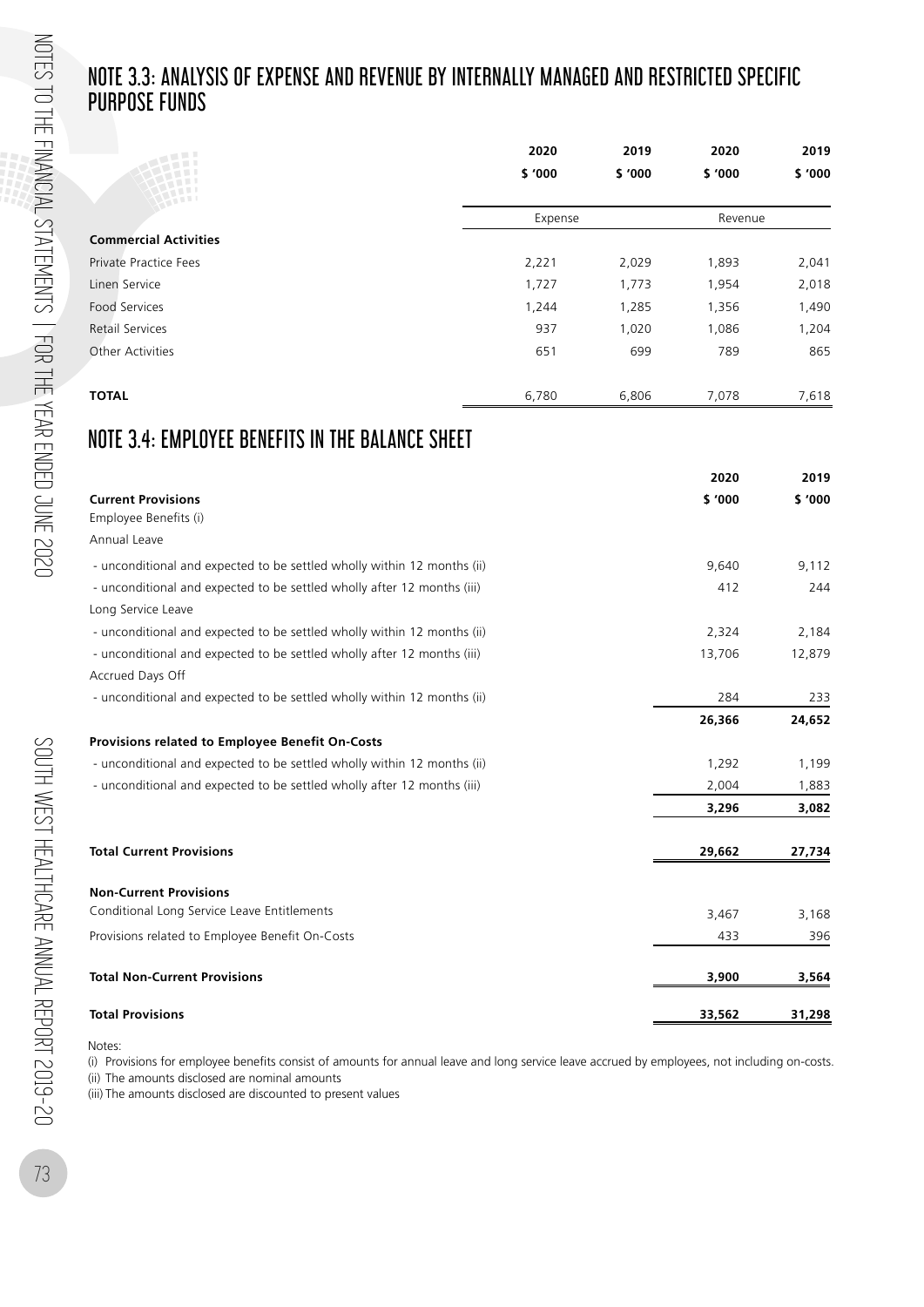## NOTE 3.4: EMPLOYEE BENEFITS IN THE BALANCE SHEET (CONTINUED)

#### (A) EMPLOYEE BENEFITS AND RELATED ON-COSTS

|                                                                  | 2020    | 2019    |
|------------------------------------------------------------------|---------|---------|
| <b>Current Employee Benefits and Related On-Costs</b>            | \$'000  | \$ '000 |
| Unconditional LSL Entitlement                                    | 18,033  | 16,945  |
| Annual Leave Entitlements                                        | 11,309  | 10,527  |
| Accrued Days Off                                                 | 320     | 262     |
|                                                                  | 29,662  | 27,734  |
| Non-Current Employee Benefits and related on-costs               |         |         |
| Conditional Long Service Leave Entitlements (iii)                | 3,900   | 3,564   |
| <b>Total Employee Benefits and Related Oncosts</b>               | 33,562  | 31,298  |
| (B)<br>MOVEMENT IN ONCOST PROVISIONS                             |         |         |
|                                                                  | 2020    | 2019    |
|                                                                  | \$ '000 | \$ '000 |
| <b>Balance at start of year</b>                                  | 3,478   | 3,409   |
| Additional provisions recognised                                 | 506     | 165     |
| Unwinding of discount and effect of changes in the discount rate | 51      | 125     |
| Reduction due to transfer out                                    | (306)   | (221)   |
| <b>Balance at end of year</b>                                    | 3,729   | 3,478   |

#### **Employee Benefit Recognition**

Provision is made for benefits accruing to employees in respect of wages and salaries, accrued days off, annual leave and long service leave for services rendered to the reporting date as an expense during the period the services are delivered.

#### **Provisions**

Provisions are recognised when South West Healthcare has a present obligation, the future sacrifice of economic benefits is probable, and the amount of the provision can be measured reliably.

The amount recognised as a liability is the best estimate of the consideration required to settle the present obligation at reporting date, taking into account the risks and uncertainties surrounding the obligation.

#### **Annual Leave and Accrued Days Off**

Liabilities for annual leave and accrued days off are all recognised in the provision for employee benefits as 'current liabilities', because the health service does not have an unconditional right to defer settlements of these liabilities.

Depending on the expectation of the timing of settlement, liabilities for wages and salaries, annual leave and accrued days off are measured at:

- Nominal value if the health service expects to wholly settle within 12 months; or
- Present value if the health service does not expect to wholly settle within 12 months.

#### **Long Service Leave (LSL)**

The liability for long service leave (LSL) is recognised in the provision for employee benefits.

Unconditional LSL is disclosed in the notes to the financial statements as a current liability, even where the health service does not expect to settle the liability within 12 months because it will not have the unconditional right to defer the settlement of the entitlement should an employee take leave within 12 months. An unconditional right arises after a qualifying period.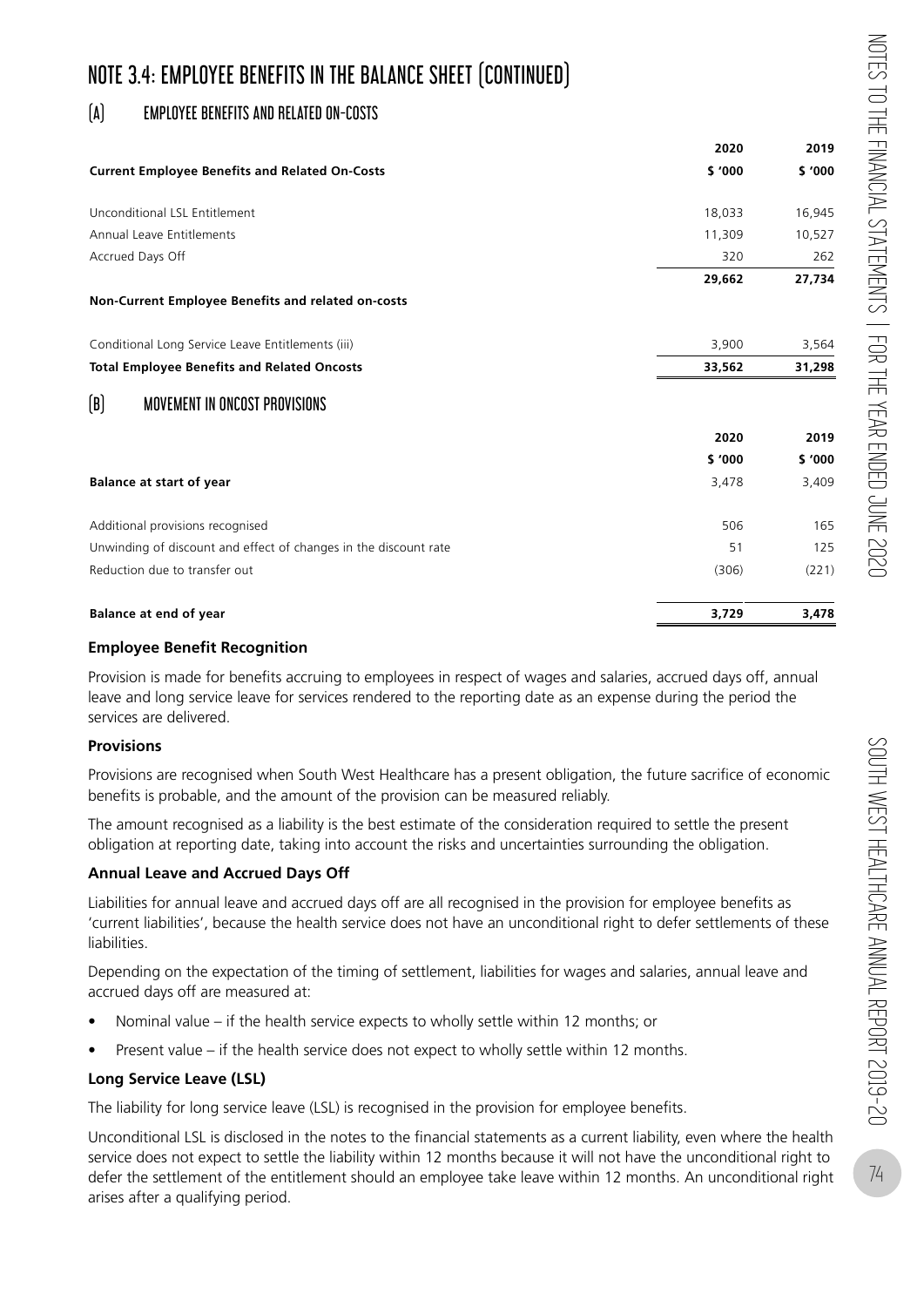# NOTE 3.4: EMPLOYEE BENEFITS IN THE BALANCE SHEET (CONTINUED)

#### (B) MOVEMENT IN ONCOST PROVISIONS (CONTINUED)

The components of this current LSL liability are measured at:

- Nominal value if South West Healthcare expects to wholly settle within 12 months; or
- Present value if South West Healthcare does not expect to wholly settle within 12 months.

Conditional LSL is disclosed as a non-current liability. Any gain or loss following revaluation of the present value of non-current LSL liability is recognised as a transaction, except to the extent that a gain or loss arises due to changes in estimations e.g. bond rate movements, inflation rate movements and changes in probability factors which are then recognised as other economic flows.

#### **Termination benefits**

Termination benefits are payable when employment is terminated before the normal retirement date or when an employee decides to accept an offer of benefits in exchange for the termination of employment.

#### **On-Costs related to employee benefits**

Provision for on-costs such as workers compensation and superannuation are recognised separately from provisions for employee benefits.

# NOTE 3.5: SUPERANNUATION

|                                    |                   | <b>Paid Contributions</b> |         | <b>Outstanding Contributions</b> |             |
|------------------------------------|-------------------|---------------------------|---------|----------------------------------|-------------|
| Fund                               |                   | for the year              |         |                                  | at Year End |
|                                    |                   | 2020                      | 2019    | 2020                             | 2019        |
|                                    |                   | \$'000                    | \$ '000 | \$'000                           | \$ '000     |
| Defined Benefit Plans: (i)         | First State Super | 274                       | 291     | 35                               | 23          |
|                                    | State Super Fund  | 133                       | 132     |                                  |             |
| <b>Defined Contribution Plans:</b> |                   |                           |         |                                  |             |
|                                    | First State Super | 7,360                     | 6,475   | 799                              | 540         |
|                                    | <b>HESTA</b>      | 2,677                     | 2,445   | 326                              | 210         |
|                                    | Other             | 949                       | 520     | 151                              | 53          |
| Total                              |                   | 11,393                    | 9,863   | 1,311                            | 826         |

(i) The basis for determining the level of contributions is determined by the various actuaries of the defined benefit superannuation plans.

Employees of the Health Service are entitled to receive superannuation benefits and the Health Service contributes to both defined benefit and defined contribution plans. The defined benefit plan(s) provides benefits based on years of service and final average salary.

#### **Defined benefit superannuation plans**

The amount charged to the comprehensive operating statement in respect of defined benefit superannuation plans represents the contributions made by the Health Service to the superannuation plans in respect of the services of current Health Service staff during reporting period. Superannuation contributions are made to the plans based on the relevant rules of each plan and are based upon actuarial advice.

South West Healthcare does not recognise any defined benefit liability in respect of the plans because the hospital has no legal or constructive obligation to pay future benefits relating to its employees; its only obligation is to pay superannuation contributions as they fall due. The Department of Treasury and Finance discloses the State's defined benefits liabilities in its disclosure for administered items.

However superannuation contributions paid or payable for the reporting period are included as part of employee benefits in the comprehensive operating statement of the Health Service.

The name, details and amounts that have been expensed in relation to the major employee superannuation funds and contributions made by South West Healthcare are disclosed above.

75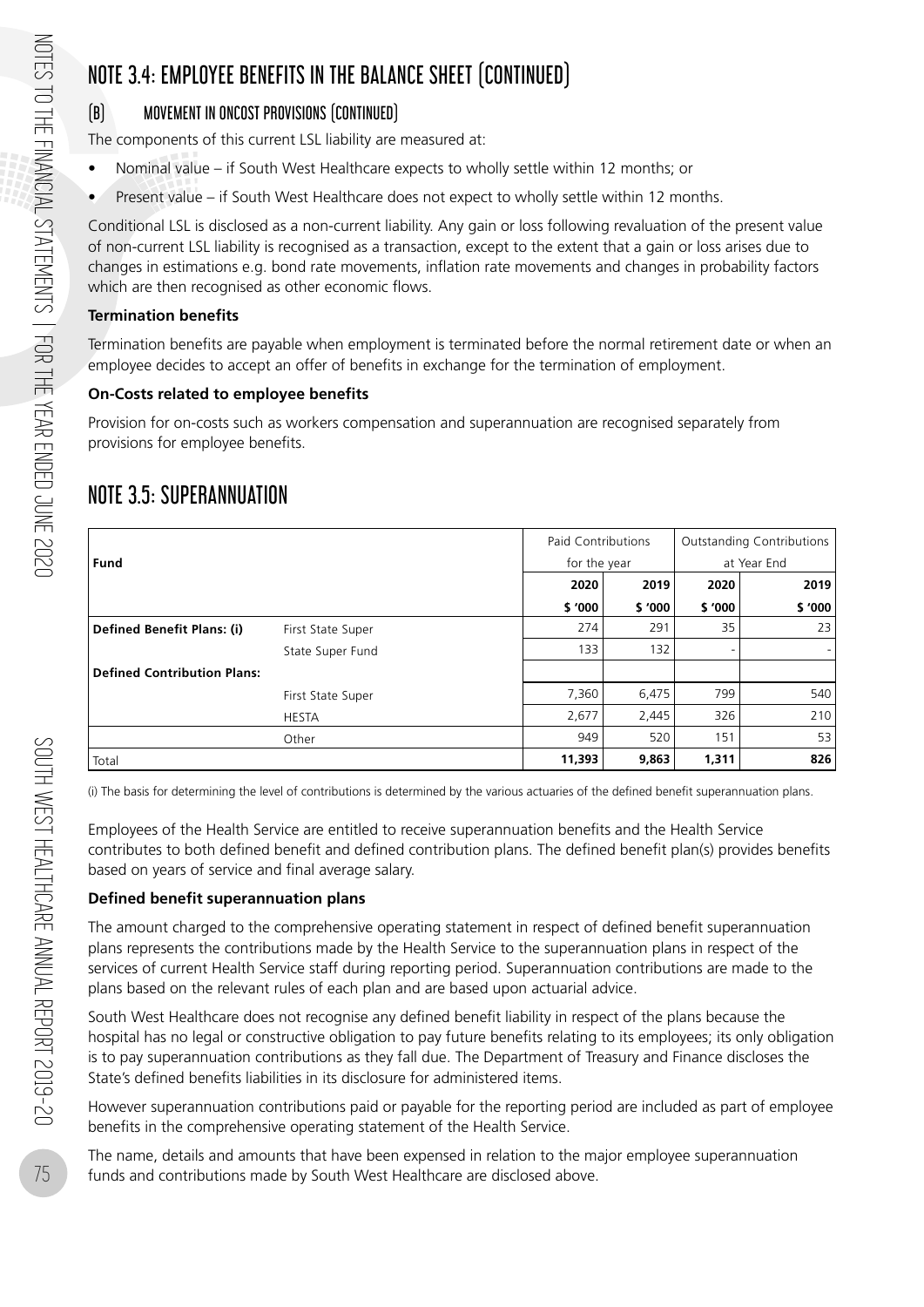## NOTE 3.5: SUPERANNUATION (CONTINUED)

#### **Defined contribution superannuation plans**

In relation to defined contribution (i.e. accumulation) superannuation plans, the associated expense is simply the employer contributions that are paid or payable in respect of employees who are members of these plans during the reporting period. Contributions to defined defined contribution superannuation plans are expensed when incurred.

# NOTE 4: KEY ASSETS TO SUPPORT SERVICE DELIVERY

South West Healthcare controls infrastructure and other investments that are utilised in fulfilling its objectives and conducting its activities. They represent the key resources that have been entrusted to the hospital to be utilised for delivery of those outputs.

#### **Structure**

- 4.1 Other financial assets
- 4.2 Property, plant & equipment
- 4.3 Depreciation and amortisation

### NOTE 4.1: INVESTMENTS AND OTHER FINANCIAL ASSETS

|                                            | 2020        | 2019    |
|--------------------------------------------|-------------|---------|
| <b>CURRENT</b>                             | \$'000      | \$ '000 |
| <b>Financial Assets at Amortised Cost</b>  |             |         |
| Term Deposits $>$ 3 months                 | $\mathbf 0$ | 1,000   |
| <b>TOTAL CURRENT INVESTMENTS AND OTHER</b> |             |         |
| <b>FINANCIAL ASSETS</b>                    | $\mathbf 0$ | 1,000   |
| <b>Represented by:</b>                     |             |         |
| Health Service Funds                       | $\mathbf 0$ | 1,000   |
| <b>TOTAL</b>                               | $\Omega$    | 1,000   |

#### **Investment Recognition**

Investments are recognised and derecognised on trade date where purchase or sale of an investment is under a contract whose terms require delivery of the investment within the timeframe established by the market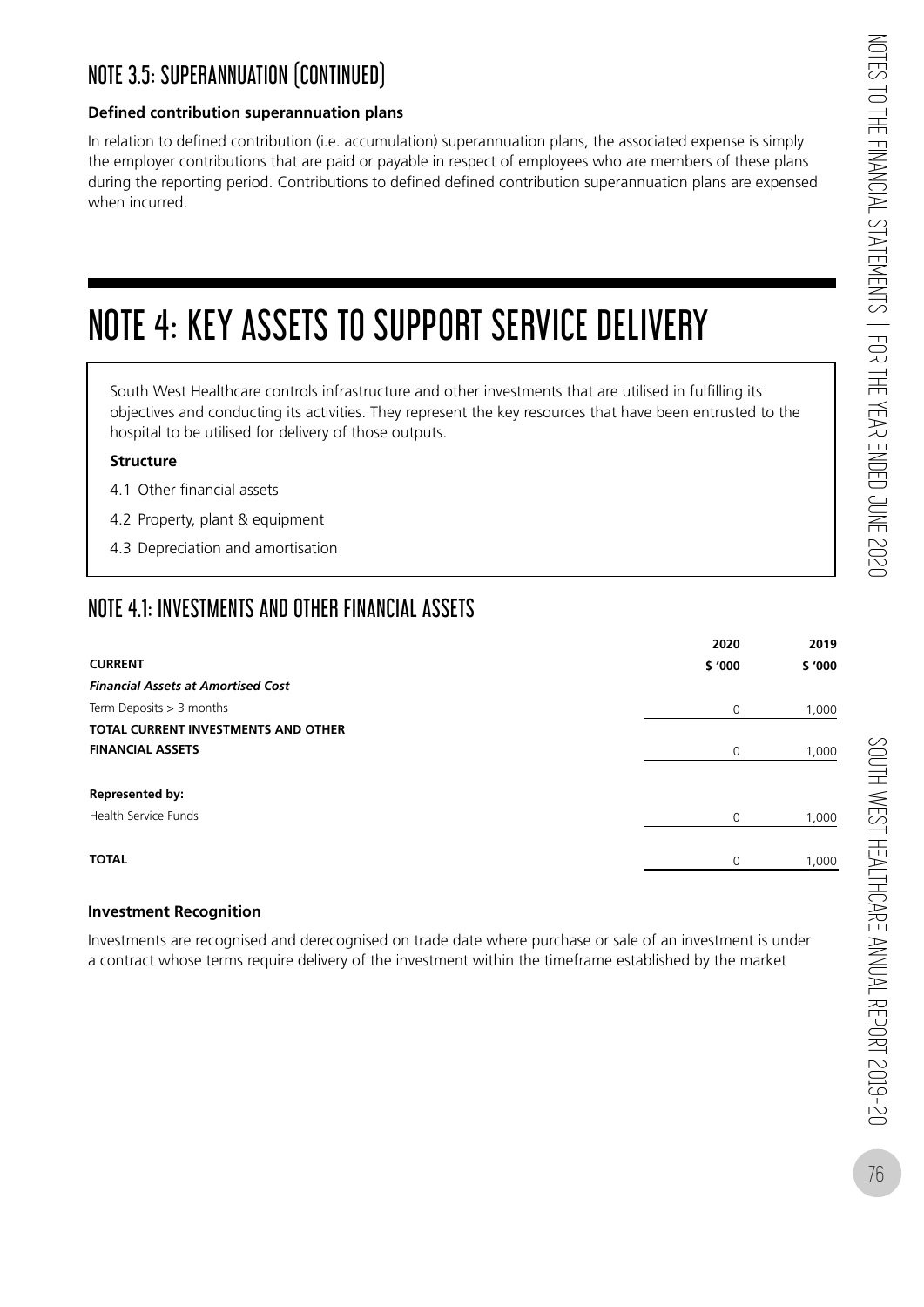# NOTE 4.1: INVESTMENTS AND OTHER FINANCIAL ASSETS (CONTINUED)

concerned, and are initially measured at fair value, net of transaction costs.

Investments are classified as financial assets at amortised cost.

South West Healthcare classifies its other financial assets between current and non-current assets based on the Board's intention at balance date with respect to the timing of disposal of each asset. The Health Service assesses at each balance sheet date whether a financial asset or group of financial assets is impaired.

South West Healthcare investments must comply with Standing Direction 3.7.2 - Treasury and Investment Risk Management, including central banking system.

All financial assets, except those measured at fair value through the Comprehensive Operating Statement are subject to annual review for impairment.

#### **Derecognition of financial assets**

A financial asset (or, where applicable, a part of a financial asset or part of a group of similar financial assets) is derecognised when:

- the rights to receive cash flows from the asset have expired; or
- the Health Service retains the right to receive cash flows from the asset, but has assumed an obligation to pay them in full without material delay to a third party under a 'pass through' arrangement; or
- the Health Service has transferred its rights to receive cash flows from the asset and either:
	- (a) has transferred substantially all the risks and rewards of the asset; or
	- (b) has neither transferred nor retained substantially all the risks and rewards of the asset, but has transferred control of the asset.

Where the Health Service has neither transferred nor retained substantially all the risks and rewards or transferred control, the asset is recognised to the extent of the Health Service's continuing involvement in the asset.

#### **Impairment of Financial Assets**

At the end of each reporting period, the Health Service assesses whether there is objective evidence that a financial asset or group of financial assets is impaired. All financial instrument assets, except those measured at fair value through the Comprehensive Income Statement, are subject to annual review for impairment.

Where the fair value of an investment in an equity instrument at balance date has reduced by 20 percent or more than its cost price or where its fair value has been less than its cost price for a period of 12 or more months, the financial asset is treated as impaired.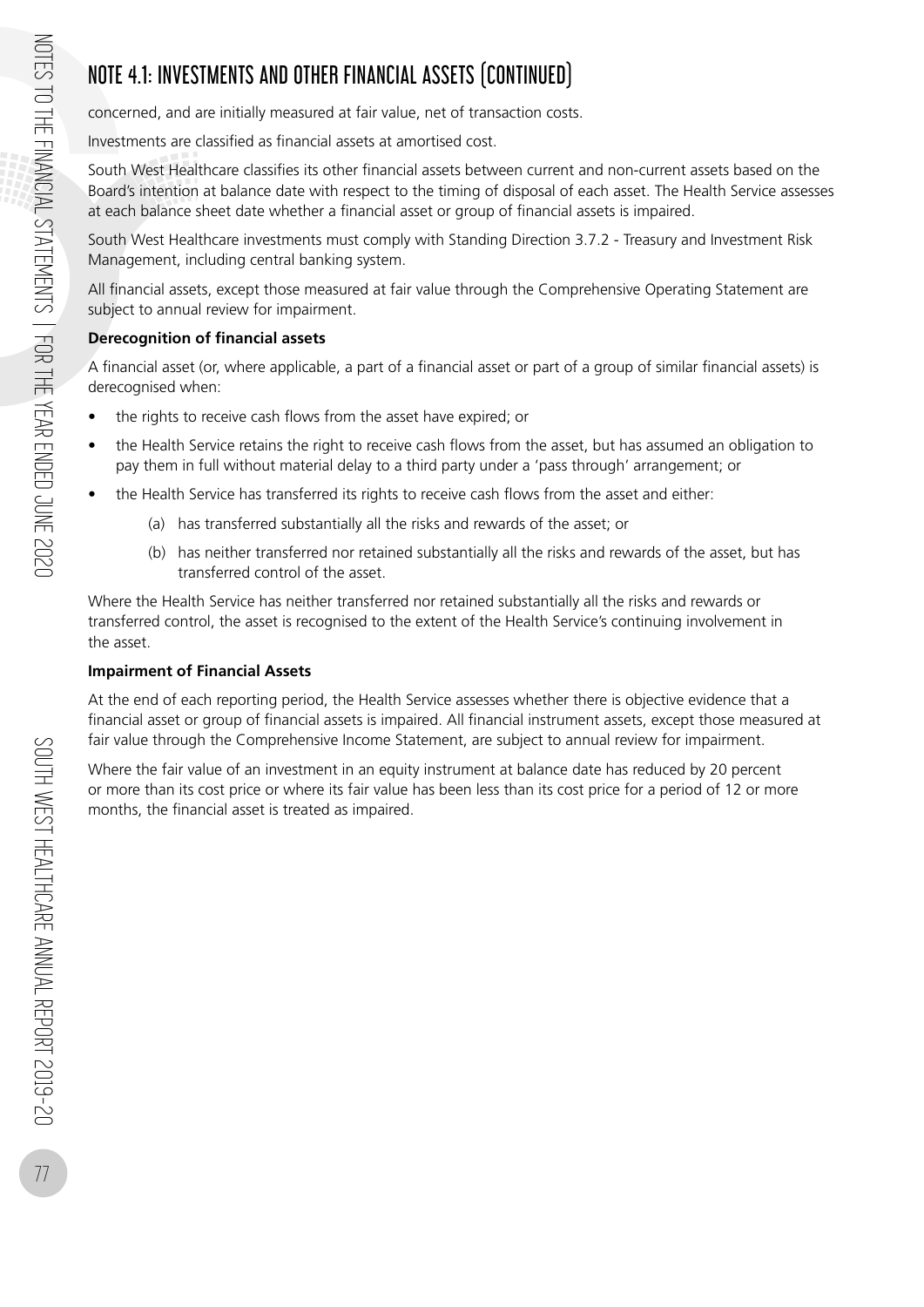# NOTE 4.2: PROPERTY, PLANT AND EQUIPMENT

## (A) GROSS CARRYING AMOUNT AND ACCUMULATED DEPRECIATION

|                                                              | 2020<br>\$ '000    | 2019<br>\$ '000   |
|--------------------------------------------------------------|--------------------|-------------------|
| Land<br>- Land at Fair Value                                 |                    |                   |
| - Land at Cost                                               | 12,234<br>1,119    | 12,234            |
| - Land Improvements at fair value                            | 1,390              | 1,390             |
| Less Accumulated Depreciation                                | (40)               |                   |
| <b>Total Land</b>                                            | 14,703             | 13,624            |
| <b>Buildings</b>                                             |                    |                   |
| - Buildings Under Construction at Cost                       | 1,910              | 1,085             |
|                                                              |                    |                   |
| - Buildings at Fair Value                                    | 216,075            | 216,075           |
| Less Accumulated Depreciation                                | (13, 371)          |                   |
|                                                              | 202,704            | 216,075           |
| - Buildings at Cost                                          | 1,286              | 0                 |
| Less Accumulated Depreciation                                | (96)               | 0                 |
|                                                              | 1,190              | $\Omega$          |
| - Buildings - Leasehold Improvements at fair Value           | 342                | 342               |
| Less Accumulated Depreciation                                | (337)              | (158)             |
|                                                              | 5                  | 184               |
| <b>Total Buildings</b>                                       | 205,809            | 217,344           |
| <b>Plant and Equipment</b>                                   |                    |                   |
| - Plant and Equipment at Fair Value                          | 9,338              | 9,096             |
| Less Accumulated Depreciation                                | (7, 714)           | (7, 282)          |
| <b>Total Plant and Equipment</b>                             | 1,624              | 1,814             |
| <b>Medical Equipment</b>                                     |                    |                   |
| - Medical Equipment at Fair Value                            | 17,436             | 16,150            |
| Less Accumulated Depreciation                                | (12, 779)<br>4,657 | (11, 791)         |
| <b>Total Medical Equipment</b>                               |                    | 4,359             |
| <b>Computers &amp; Communications</b>                        |                    |                   |
| - Computers & Communications at fair value                   | 8,020              | 7,645             |
| Less Accumulated Depreciation                                | (6, 332)           | (5, 576)          |
| <b>Total Computers &amp; Communications</b>                  | 1,688              | 2,069             |
| <b>Furniture and Fittings</b>                                |                    |                   |
| -Furniture and Fittings at Fair Value                        | 4,073              | 4,066             |
| Less Accumulated Depreciation                                | (3,927)<br>146     | (3,868)           |
| <b>Total Furniture and Fittings</b>                          |                    | 198               |
| <b>Motor Vehicles</b>                                        |                    |                   |
| - Motor Vehicles at Fair Value                               | 3,147              | 3,175             |
| Less Accumulated Depreciation<br><b>Total Motor Vehicles</b> | (1,629)<br>1,518   | (1, 197)<br>1,978 |
|                                                              |                    |                   |
| <b>Leased Assets</b>                                         |                    |                   |
| - Information Technology                                     | 4,461              | 4,248             |
| Less Accumulated Depreciation                                | (3,626)<br>835     | (3,362)<br>886    |
|                                                              |                    |                   |
| - Buildings Right of Use                                     | 379<br>(63)        |                   |
| Less Accumulated Depreciation                                | 316                |                   |
| <b>Total Leased Assets</b>                                   | 1,151              | 886               |
| <b>TOTAL</b>                                                 | 231,296            | 242,272           |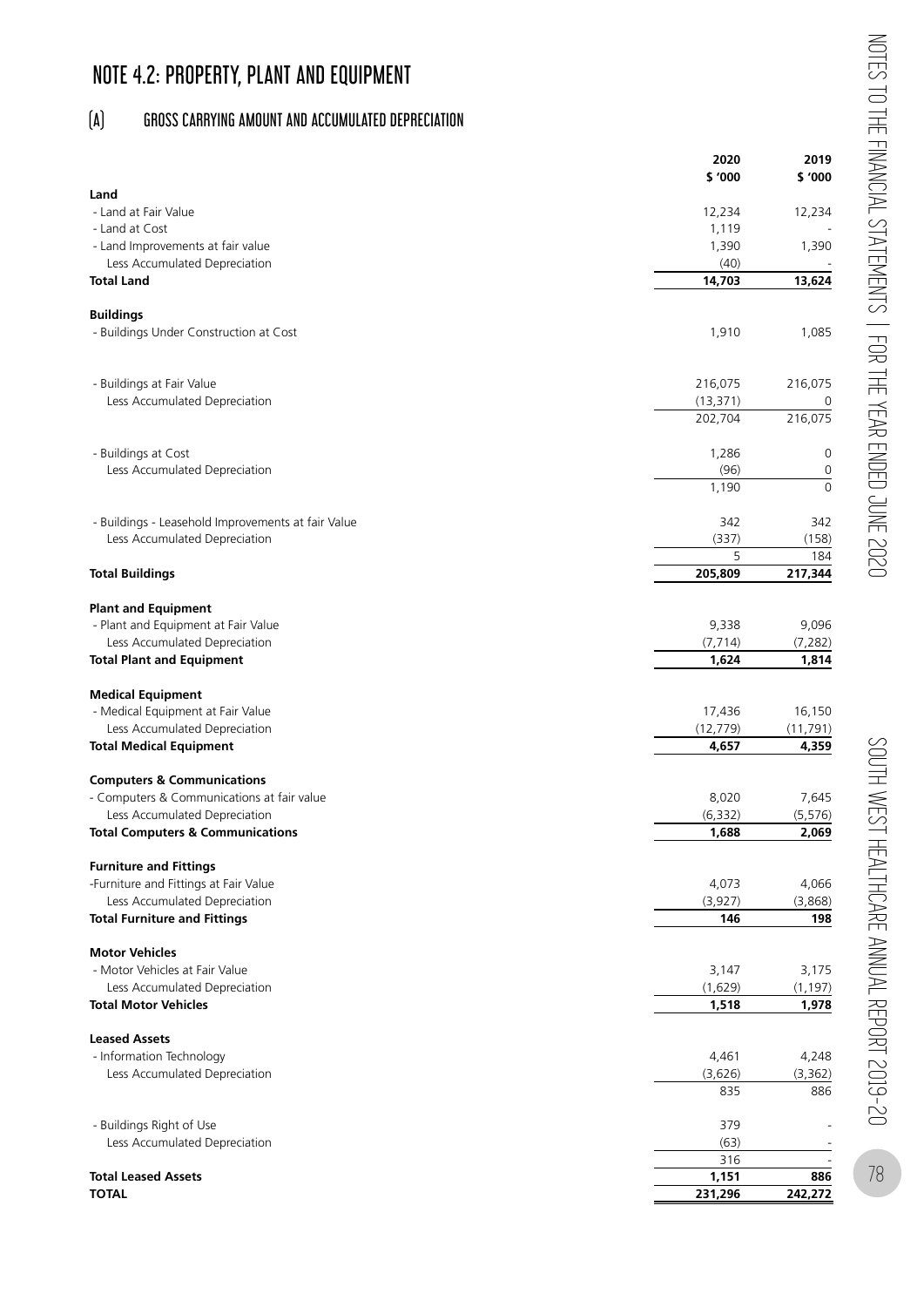SOUTH WEST HEALTHCARE ANNUAL REPORT 2019-20 SOUTH WEST HEALTHCARE ANNUAL REPORT 2019-20

| ı<br>l                                   |
|------------------------------------------|
| くこくこく                                    |
| ł                                        |
|                                          |
| ł                                        |
| I                                        |
| $\frac{1}{1}$<br>İ.<br>1                 |
| I                                        |
|                                          |
|                                          |
|                                          |
|                                          |
|                                          |
| $\frac{1}{2}$                            |
|                                          |
| 1                                        |
| ł                                        |
| Ī<br>1                                   |
| ミミこくミニー くここ ニーニーニー<br>-<br>1<br>4        |
| Ī                                        |
|                                          |
|                                          |
| $\overline{\phantom{a}}$                 |
|                                          |
|                                          |
| ı<br>l                                   |
| $\ddot{\phantom{0}}$                     |
| J                                        |
| ł                                        |
| $\frac{1}{1}$                            |
|                                          |
| Ī                                        |
| $\vdots$<br>I                            |
| J                                        |
| I                                        |
|                                          |
| ・・・・・ 「・・・・ 「・・・ 「・・<br>]<br>J<br>Ī<br>1 |
| J                                        |
| J                                        |
|                                          |
|                                          |
| 「しくくこう<br>Ì                              |
| -<br>1<br>)<br>Ī                         |
| )<br>$\overline{\phantom{a}}$<br>)<br>I  |

# NOTE 4.2: PROPERTY, PLANT AND EQUIPMENT (CONTINUED)

(B) RECONCILIATIONS OF THE CARRYING AMOUNTS OF EACH CLASS OF ASSET

|                                                                         | Note Land |         | <b>Buildings &amp;</b>     | Plant &   |           | Medical Computers & | Furniture &     | Motor    | Leased | Total     |
|-------------------------------------------------------------------------|-----------|---------|----------------------------|-----------|-----------|---------------------|-----------------|----------|--------|-----------|
|                                                                         |           |         | <b>Buildings</b>           | Equipment | Equipment | Comms               | <b>Fittings</b> | Vehicles | Assets |           |
|                                                                         |           |         | ruction<br>under<br>consti |           |           |                     |                 |          |        |           |
|                                                                         |           | 000.5   | 000, \$                    | 000.5     | 000.5     | 000.5               | 000, \$         | 000.5    | 000.5  | 000, \$   |
| Balance at 1 July 2018                                                  |           | 9,317   | 72,217                     | 2,075     | 4,293     | 1,645               | 1,304           | 2,324    | 556    | 193,731   |
| Additions                                                               |           | $\circ$ | 1,415                      | 179       | 1,120     | 193                 | $\frac{4}{3}$   | 170      | 742    | 3,860     |
| Disposals                                                               |           | $\circ$ |                            | $\circ$   |           | $\widehat{\Xi}$     | $\circ$         | (72)     |        | (73)      |
| Net Transfers between classes                                           |           |         |                            |           |           | 857                 | (857)           |          |        | $\circ$   |
| Transfer to Held for Sale                                               |           | (150)   | (172)                      |           |           |                     |                 |          |        | (322)     |
| Revaluation Increments                                                  |           | 4,457   | 54,731                     | $\circ$   |           |                     | $\circ$         | $\circ$  |        | 59,188    |
| Depreciation (Refer note 4.3)                                           |           | $\circ$ | 10, 847)                   | (440)     | (1,054)   | (625)               | (290)           | (444)    | (412)  | (14, 112) |
| Balance at 1 July 2019                                                  |           | 13,624  | 17,344                     | 814       | 4,359     | 2,069               | 198             | 8661     | 886    | 242,272   |
| Recognition of right-of-use assets on initial<br>application of AASB 16 | 8.10      |         |                            |           |           |                     |                 |          | 379    | 379       |
| Adjusted balance at 1 July 2019                                         |           | 13,624  | 17,344                     | , 814     | 4,359     | 2,069               | 198             | 1,978    | 1,265  | 242,651   |
| Additions                                                               |           | 1,119   | 2,111                      | 243       | 1,300     | 375                 |                 | $\circ$  | 213    | 5,368     |
| Disposals                                                               |           |         | $\circ$                    | $\circ$   | $\circ$   | $\circ$             | 0               | (17)     |        | (17)      |
| Depreciation (Refer note 4.3)                                           |           | (40)    | 3,646)                     | (433)     | (1,002)   | (756)               | (59)            | (443)    | (327)  | (16,706)  |
| Balance at 30 June 2020                                                 |           | 14,703  | 205,809                    | 1,624     | 4,657     | 1,688               | 146             | 1,518    | 1,151  | 231,296   |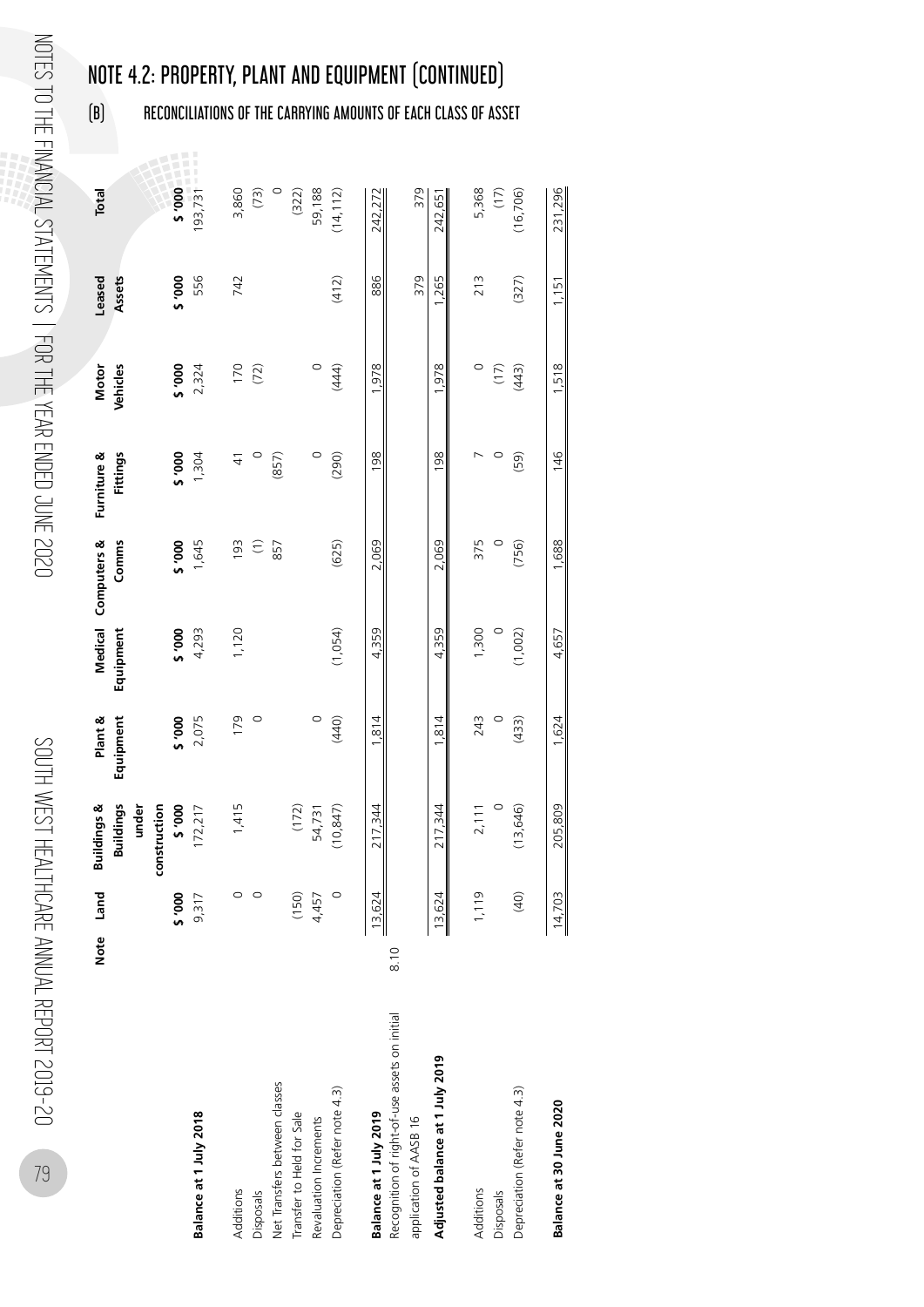#### (B) RECONCILIATIONS OF THE CARRYING AMOUNTS OF EACH CLASS OF ASSET (CONTINUED)

#### **Land and buildings carried at valuation**

A full revaluation of South West Healthcare's land and buildings was performed by the Valuer-General of Victoria (VGV) in May 2019 in accordance with the requirements of Financial Reporting Direction (FRD) 103H Non-Financial Physical Assets . The valuation, which conforms to Australian Valuation Standards, was determined by reference to the amounts for which assets could be exchanged between knowledgeable willing parties in an arm's length transaction. The effective date of the valuation for both land and buildings was 30 June 2019.

In compliance with FRD 103H, in the year ended 30 June 2020, management conducted an annual assessment of the fair value of land and buildings. To facilitate this, management obtained from the Department of Treasury and Finance the VGV indices for the financial year ended 30 June 2020.

The VGV indices, which are based on data to March 2020, indicate an average increase of 2% across all land parcels and a 3% increase in buildings.

Management regards the VGV indices to be a reliable and relevant data set to form the basis of their estimates. Whilst these indices are applicable at 30 June 2020, the fair value of land and buildings will continue to be subjected to the impacts of COVID-19 in future accounting periods.

As the accumulative movement was less than 10% for land and buildings no managerial revaluation was required.

The land and building balances are considered to be sensitive to market conditions. To trigger a managerial revaluation a decrease in the land indice of 10% and a decrease in the building indice of 10% would be required.

#### (C) FAIR VALUE MEASUREMENT HIERARCHY FOR ASSETS

|                                                         | Carrying<br>amount as at |                          | Fair value measurement at end of reporting<br>period using: |             |  |  |
|---------------------------------------------------------|--------------------------|--------------------------|-------------------------------------------------------------|-------------|--|--|
|                                                         | 30 June 2020             | Level 1 (i)              | Level 2 (i)                                                 | Level 3 (i) |  |  |
|                                                         | \$'000                   | \$ '000                  | \$'000                                                      | \$ '000     |  |  |
| Land at fair value                                      |                          |                          |                                                             |             |  |  |
| Specialised land                                        | 14,703                   |                          |                                                             | 14,703      |  |  |
| Total of land at fair value                             | 14,703                   | $\overline{\phantom{a}}$ | $\overline{\phantom{a}}$                                    | 14,703      |  |  |
| <b>Buildings at fair value</b>                          |                          |                          |                                                             |             |  |  |
| Specialised buildings                                   | 203,899                  |                          |                                                             | 203,899     |  |  |
| Total of building at fair value                         | 203,899                  | ٠                        |                                                             | 203,899     |  |  |
| Plant and equipment at fair value                       |                          |                          |                                                             |             |  |  |
| Plant equipment and vehicles at fair value              |                          |                          |                                                             |             |  |  |
| - Plant and equipment                                   | 1,624                    |                          |                                                             | 1,624       |  |  |
| - Medical Equipment                                     | 4,657                    |                          |                                                             | 4,657       |  |  |
| - Computers & Communications                            | 1,688                    |                          |                                                             | 1,688       |  |  |
| - Furniture and Fittings                                | 146                      | ٠                        |                                                             | 146         |  |  |
| - Motor Vehicles                                        | 1,518                    |                          | 1,518                                                       |             |  |  |
| Total of plant, equipment and vehicles at<br>fair value | 9,633                    |                          | 1,518                                                       | 8,115       |  |  |
| <b>TOTAL</b>                                            | 228,235                  |                          | 1,518                                                       | 226,717     |  |  |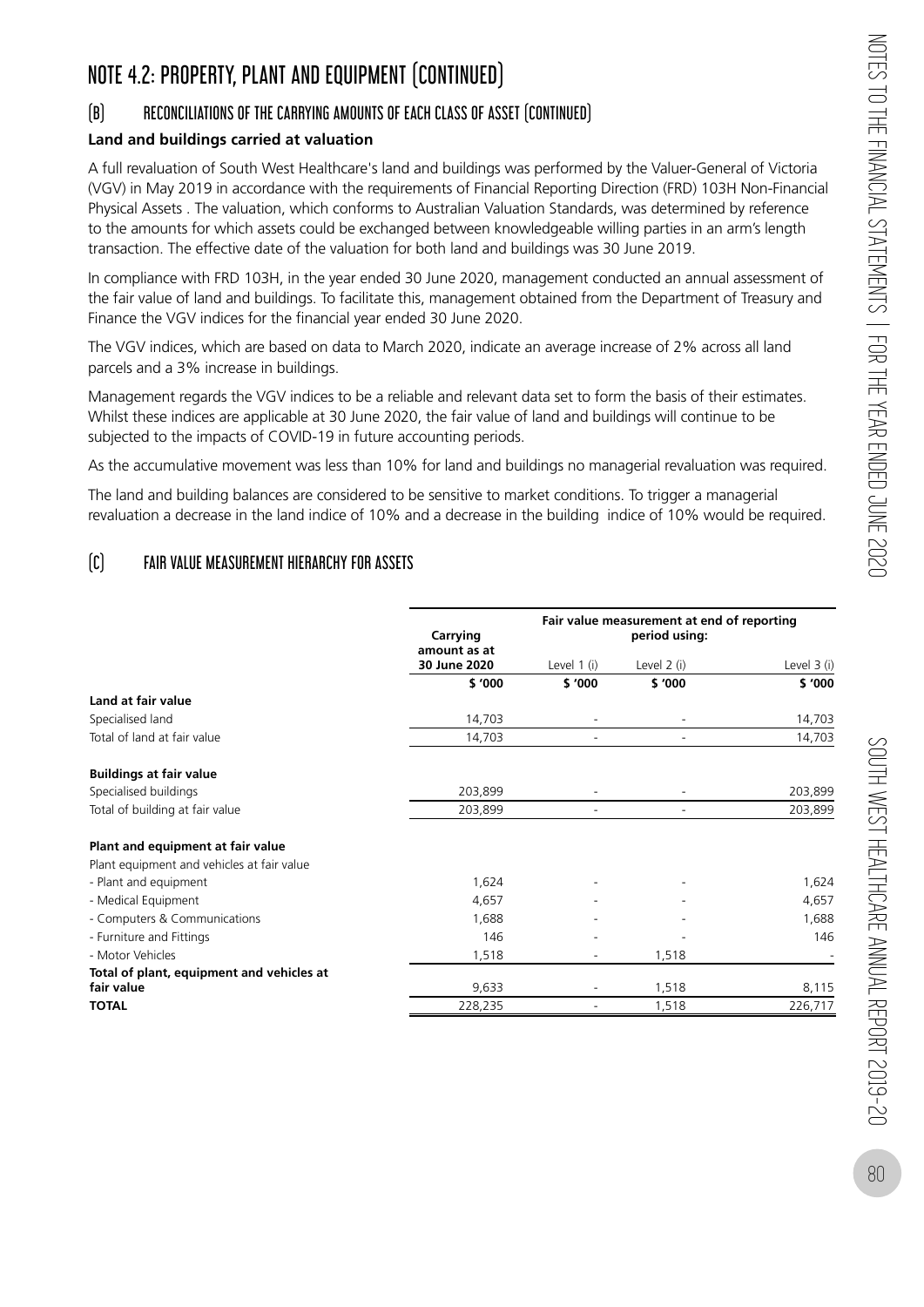### (C) FAIR VALUE MEASUREMENT HIERARCHY FOR ASSETS (CONTINUED)

|                                                         | Carrying<br>amount as at 30 |             | Fair value measurement at end of reporting<br>period using: |              |  |
|---------------------------------------------------------|-----------------------------|-------------|-------------------------------------------------------------|--------------|--|
|                                                         | <b>June 2019</b>            | Level 1 (i) | Level 2 (i)                                                 | Level $3(i)$ |  |
|                                                         | \$ '000                     | \$ '000     | \$ '000                                                     | \$ '000      |  |
| Land at fair value                                      |                             |             |                                                             |              |  |
| Specialised land                                        | 13,624                      |             |                                                             | 13,624       |  |
| Total of land at fair value                             | 13,624                      |             |                                                             | 13,624       |  |
| <b>Buildings at fair value</b>                          |                             |             |                                                             |              |  |
| Specialised buildings                                   | 216,259                     |             |                                                             | 216,259      |  |
| Total of building at fair value                         | 216,259                     |             |                                                             | 216,259      |  |
| Plant and equipment at fair value                       |                             |             |                                                             |              |  |
| Plant equipment and vehicles at fair value              |                             |             |                                                             |              |  |
| - Plant and equipment                                   | 1,814                       |             |                                                             | 1,814        |  |
| - Medical Equipment                                     | 4,359                       |             |                                                             | 4,359        |  |
| - Computers & Communications                            | 2,069                       |             |                                                             | 2,069        |  |
| - Furniture and Fittings                                | 198                         |             |                                                             | 198          |  |
| - Motor Vehicles                                        | 1,978                       |             | 1,978                                                       |              |  |
| Total of plant, equipment and vehicles at<br>fair value | 10,418                      |             | 1,978                                                       | 8,440        |  |
| TOTAL                                                   | 240,301                     |             | 1,978                                                       | 238,323      |  |

#### Note

(i) Classified in accordance with the fair value hierarchy. There have been no transfers between levels during the period. There have been no transfers between levels during the period.

#### (D) RECONCILIATION OF LEVEL 3 FAIR VALUE

| 30-Jun-20                                        | Land<br>\$ '000 | <b>Buildings</b><br>\$ '000 | Plant<br>and Equipment<br>\$ '000 | Medical<br>Equipment<br>\$ '000 | Computers & Furniture &<br><b>Comms</b><br>\$ '000 | <b>Fittings</b><br>\$ '000 |
|--------------------------------------------------|-----------------|-----------------------------|-----------------------------------|---------------------------------|----------------------------------------------------|----------------------------|
|                                                  |                 |                             |                                   |                                 |                                                    |                            |
| Balance at 1 July 2019                           | 13.624          | 216.259                     | 1,814                             | 4,359                           | 2,069                                              | 198                        |
| <b>Purchases (sales) &amp; reclassifications</b> | 1.119           | 1,286                       | 243                               | 1,300                           | 375                                                | 7                          |
| - Transfer to held for sale                      |                 |                             | $\overline{\phantom{0}}$          | $\overline{\phantom{a}}$        |                                                    |                            |
| - Net Transfers between classes                  |                 |                             | $\overline{a}$                    | -                               | $\overline{\phantom{a}}$                           | $\overline{\phantom{a}}$   |
| Gains or losses recognised in net result         |                 |                             |                                   |                                 |                                                    |                            |
| - Depreciation                                   | (40)            | (13, 646)                   | (433)                             | (1,002)                         | (756)                                              | (59)                       |
| Subtotal                                         | 14,703          | 203,899                     | 1,624                             | 4,657                           | 1,688                                              | 146                        |

ied in other comprehensive income

| - Revaluation           | $\overline{\phantom{0}}$ | $\overline{\phantom{0}}$ | . . | -                        | -    |     |
|-------------------------|--------------------------|--------------------------|-----|--------------------------|------|-----|
| <b>Subtotal</b>         |                          | $\overline{\phantom{0}}$ | . . | $\overline{\phantom{0}}$ | .    |     |
| Balance at 30 June 2020 | 703                      | 203.899                  | 624 | h5                       | .688 | 146 |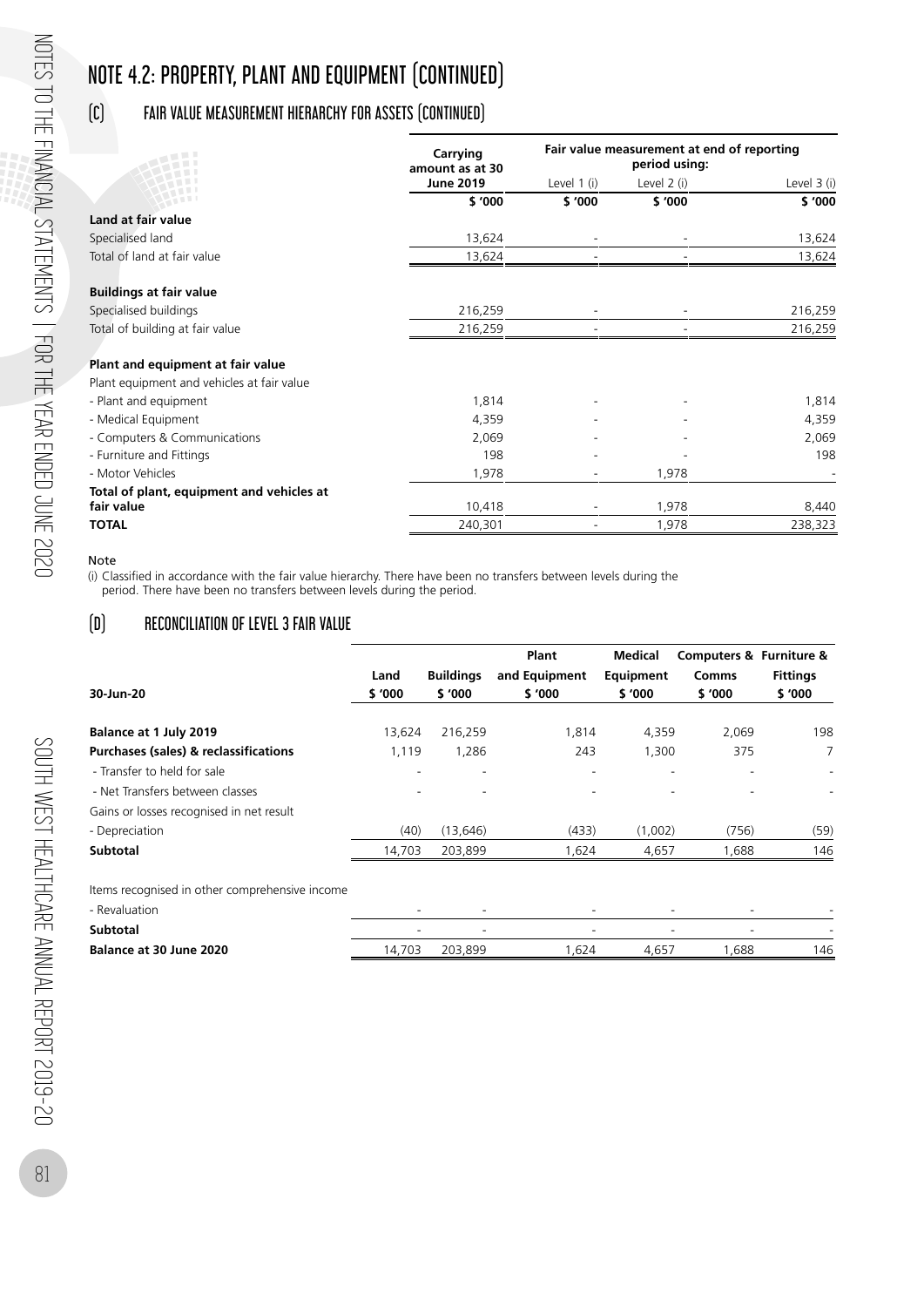#### (D) RECONCILIATION OF LEVEL 3 FAIR VALUE (CONTINUED)

|                                                  |                          |                  | <b>Plant and</b> | <b>Medical</b> | Computers & Furniture & |                 |
|--------------------------------------------------|--------------------------|------------------|------------------|----------------|-------------------------|-----------------|
|                                                  | Land                     | <b>Buildings</b> | Equipment        | Equipment      | <b>Comms</b>            | <b>Fittings</b> |
| 30-Jun-19                                        | \$ '000                  | \$ '000          | \$ '000          | \$ '000        | \$ '000                 | \$ '000         |
| Balance at 1 July 2018                           | 9,317                    | 171,143          | 2,075            | 4,293          | 1,645                   | 1,304           |
| <b>Purchases (sales) &amp; reclassifications</b> | $\overline{\phantom{a}}$ | 1,404            | 179              | 1,120          | 192                     | 41              |
| - Transfer to held for sale                      | (150)                    | $(172) -$        |                  |                |                         |                 |
| - Net Transfers between classes                  |                          |                  |                  |                | 857                     | (857)           |
| Gains or losses recognised in net result         |                          |                  |                  |                |                         |                 |
| - Depreciation                                   | $\overline{\phantom{a}}$ | (10, 847)        | (440)            | (1,054)        | (625)                   | (290)           |
| <b>Subtotal</b>                                  | 9,167                    | 161,528          | 1,814            | 4,359          | 2,069                   | 198             |
| Items recognised in other comprehensive income   |                          |                  |                  |                |                         |                 |
| - Revaluation                                    | 4,457                    | 54,731           |                  |                |                         |                 |
| <b>Subtotal</b>                                  |                          |                  |                  |                |                         |                 |
| <b>Balance at 30 June 2019</b>                   | 13,624                   | 216,259          | 1,814            | 4,359          | 2,069                   | 198             |

#### (E) FAIR VALUE DETERMINATION

| <b>Asset Class</b>         | <b>Examples of types assets</b>                  | <b>Expected fair</b> | Likely              | <b>Significant inputs</b> |
|----------------------------|--------------------------------------------------|----------------------|---------------------|---------------------------|
|                            |                                                  | value level          | valuation approach  | (Level 3 only)            |
| Specialised land           | Land subject to restriction as to use            | Level 3              | Market approach     | Community                 |
|                            |                                                  |                      |                     | Service Obligations       |
| (Crown/Freehold)           | land/or sale                                     |                      |                     | Adjustments (a)           |
|                            | Land in areas where there is not                 |                      |                     |                           |
|                            | <b>l</b> an active market                        |                      |                     |                           |
| Specialised Buildings      | Specialised buildings with limited               | Level 3              | Current replacement | Cost per square metre     |
|                            | alternative uses and/or substantial              |                      | cost                | Useful life               |
|                            | customisation eg. Hospitals                      |                      |                     |                           |
| <b>Vehicles</b>            | If there is an active resale<br>market available | Level 2              | Market approach     | ln.a.                     |
| Plant and equipment        | Specialised items with limited                   | Level 3              | Current replacement | Cost per unit             |
| Medical Equipment          | alternative uses and/or substantial              |                      | cost approach       | Useful life               |
| Computers & Communications | lcustomisation                                   |                      |                     |                           |
| Furniture and Fittings     |                                                  |                      |                     |                           |
| Non-specialised land       | Freehold land with no restrictions               | Level 3              | Market approach     | ln.a.                     |
|                            | lon use                                          |                      |                     |                           |
| Non-specialised buildings  | Residential buildings without                    | Level 3              | Market approach     | ln.a.                     |
|                            | <b>l</b> substantial customization or            |                      |                     |                           |
|                            | restrictions of use                              |                      |                     |                           |

(a) A community Service Obligation (CSO) of 20% to 30% was applied to the health services specialised land Classified in accordance with the fair value hierarchy.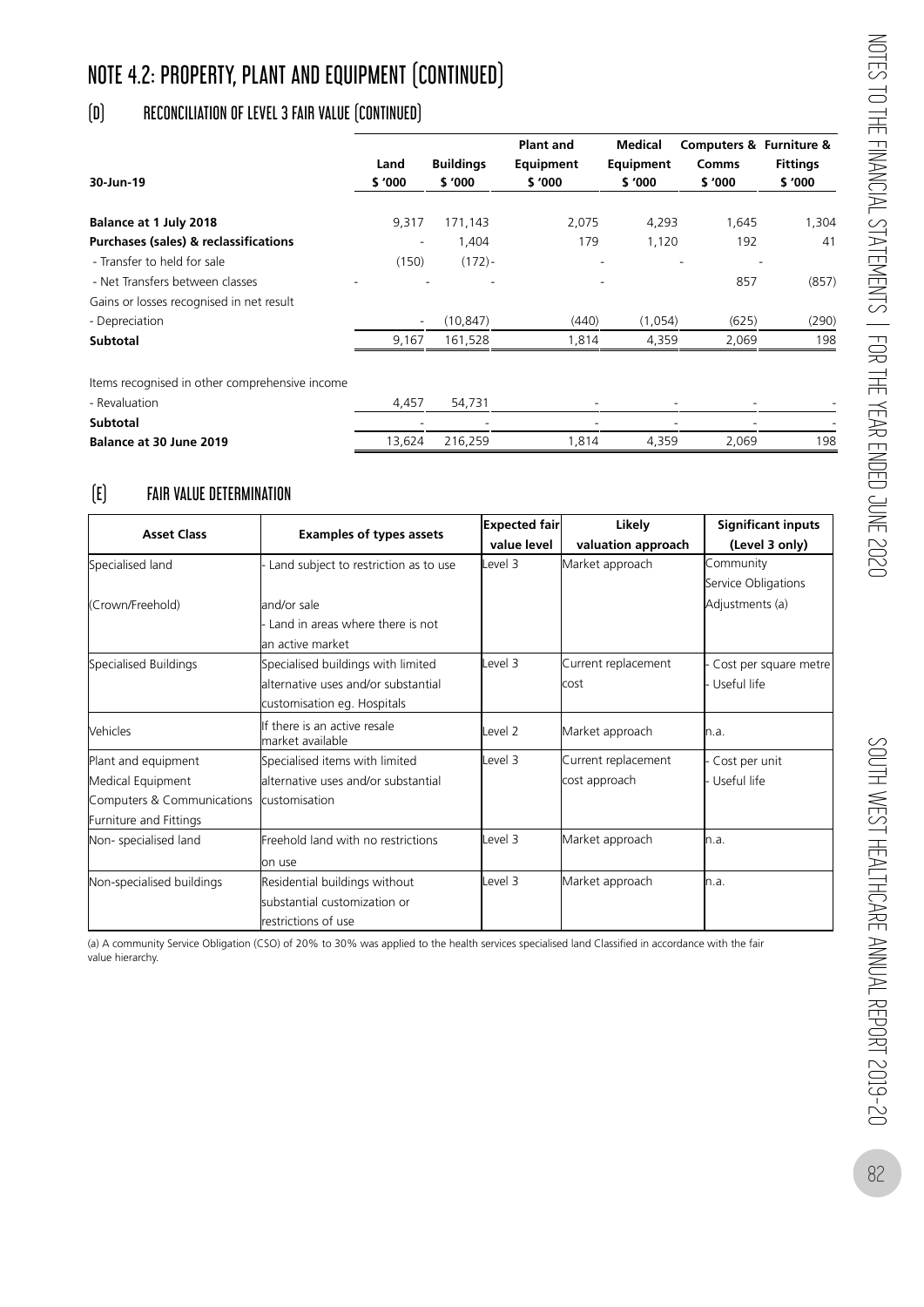#### (F) PROPERTY, PLANT AND EQUIPMENT REVALUATION SURPLUS

|                                                  | 2020    | 2019    |
|--------------------------------------------------|---------|---------|
| <b>Property, Plant and Equipment</b>             |         |         |
| <b>Revaluation Surplus</b>                       | \$'000  | \$'000  |
| Balance at the beginning of the reporting period | 115,901 | 56,713  |
| Revaluation Increment                            |         |         |
| - Land                                           |         | 4,457   |
| - Buildings                                      |         | 54,731  |
| Balance at the end of the reporting period*      | 115,901 | 115,901 |
| *Represented by:                                 |         |         |
| - Land                                           | 9,342   | 9,342   |
| - Buildings                                      | 106,559 | 106,559 |
| <b>Total</b>                                     | 115,901 | 115,901 |

#### **Initial Recognition**

Items of property, plant and equipment are measured initially at cost and subsequently revalued at fair value less accumulated depreciation and impairment loss. Where an asset is acquired for no or nominal cost, the cost is its fair value at the date of acquisition. Assets transferred as part of a merger/machinery of government change are transferred at their carrying amounts.

The cost of constructed non-financial physical assets includes the cost of all materials used in construction, direct labour on the project and an appropriate proportion of variable and fixed overheads. The cost of a leasehold improvement is capitalised as an asset and depreciated over the shorter of the remaining term of the lease or the estimated useful life of the improvements.

Theoretical opportunities that may be available in relation to the asset(s) are not taken into account until it is virtually certain that any restrictions will no longer apply. Therefore, unless otherwise disclosed, the current use of these non-financial physical assets will be their highest and best uses.

Land and buildings are recognised initially at cost and subsequently measured at fair value less accumulated depreciation and accumulated impairment loss.

#### **Right-of-use asset acquired by lessees (Under AASB 16 – Leases from 1 July 2019) – Initial measurement**

South West Healthcare recognises a right-of-use asset and a lease liability at the lease commencement date. The right-of-use asset is initially measured at cost which comprises the initial

amount of the lease liability adjusted for:

- any lease payments made at or before the commencement date; plus
- any initial direct costs incurred; and
- an estimate of costs to dismantle and remove the underlying asset or to restore the underlying asset or the site on which it is located, less any lease incentive received.

#### **Right-of-use asset – Subsequent measurement**

South West Healthcare depreciates the right-of-use assets on a straight line basis from the lease commencement date to the earlier of the end of the useful life of the right-of-use asset or the end of the lease term. The estimated useful life of the right-of-use assets are determined on the same basis as property, plant and equipment, other than where the lease term is lower than the otherwise assigned useful life. The right-of-use assets are also subject to revaluation as required by FRD 103I [pending] however as at 30 June 2020 right-of-use assets have not been revalued.

In addition, the right-of-use asset is periodically reduced by impairment losses, if any and adjusted for certain remeasurements of the lease liability.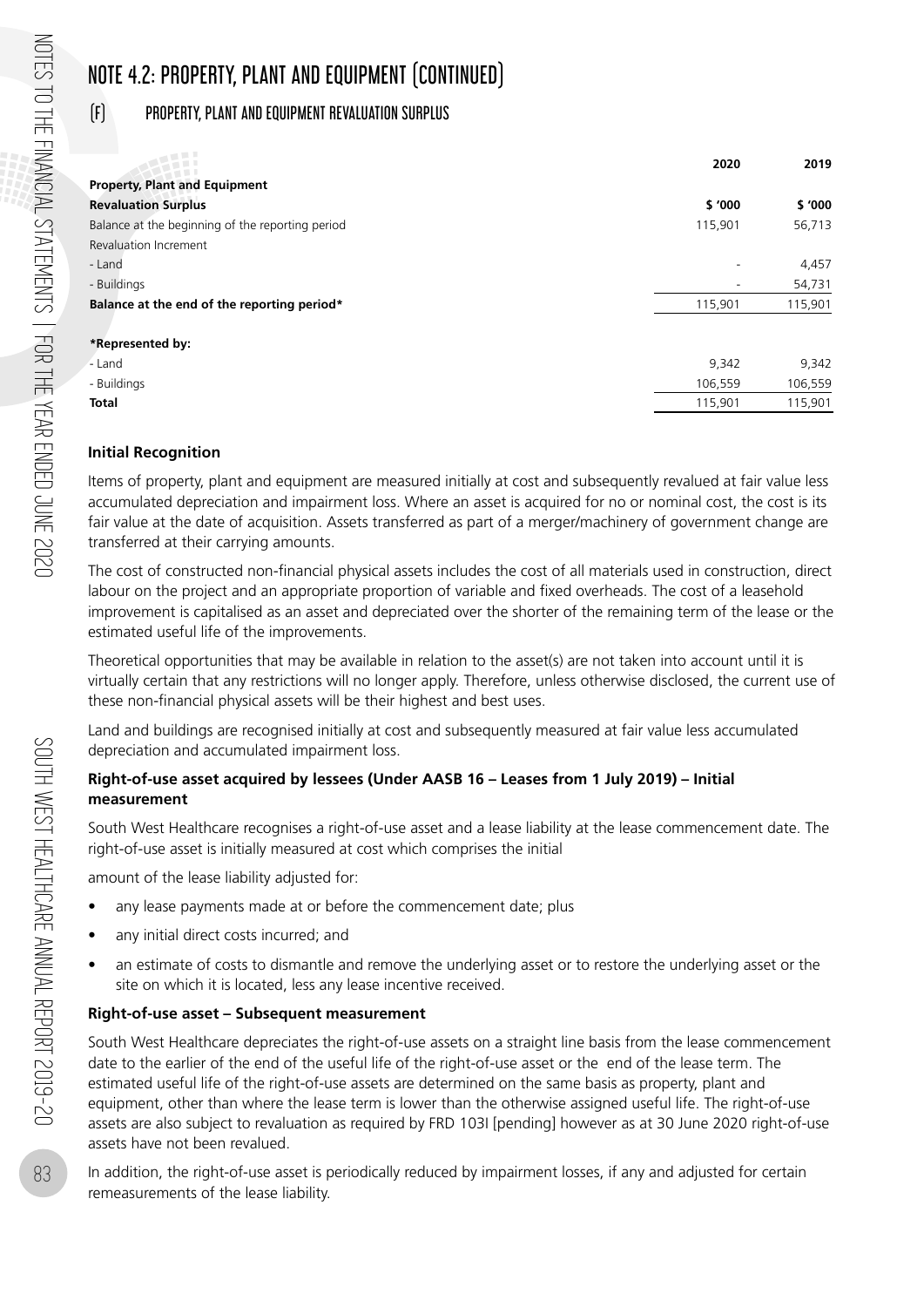#### (F) PROPERTY, PLANT AND EQUIPMENT REVALUATION SURPLUS (CONTINUED)

#### **Revaluations of Non-current Physical Assets**

Non-Current physical assets are measured at fair value and are revalued in accordance with FRD 103H Noncurrent physical assets. This revaluation process normally occurs every five years, based upon the asset's Government Purpose Classification but may occur more frequently if fair value assessments indicate material changes in values. Independent valuers are used to conduct these scheduled revaluations and any interim revaluations are determined in accordance with the requirements of the FRDs. Revaluation increments or decrements arise from differences between an asset's carrying value and fair value.

Revaluation increments are recognised in 'Other Comprehensive Income' and are credited directly to the asset revaluation surplus except that, to the extent that an increment reverses a revaluation decrement in respect of that same class of asset previously recognised as an expense in net result, the increment is recognised as income in the net result.

Revaluation decrements are recognised in 'Other Comprehensive Income' to the extent that a credit balance exists in the asset revaluation surplus in respect of the same class of property, plant and equipment.

Revaluation increases and revaluation decreases relating to individual assets within an asset class are offset against one another within that class but are not offset in respect of assets in different classes.

Revaluation surplus is not transferred to accumulated funds on de-recognition of the relevant asset, except where an asset is transferred via contributed capital.

#### **Fair value measurement**

Fair value is the price that would be received to sell an asset or paid to transfer a liability in an orderly transaction between market participants at the measurement date.

For the purpose of fair value disclosures, South West Healthcare has determined classes of assets on the basis of the nature, characteristics and risks of the asset and the level of fair value hierarchy as explained above.

In addition, South West Healthcare determines whether transfers have occurred between levels in the hierarchy by reassessing categorisation (based on the lowest level input that is significant to the fair value measurement as a whole) at the end of each reporting period.

The Valuer-General Victoria (VGV) is South West Healthcare independent valuation agency.

The estimates and underlying assumptions are reviewed on an ongoing basis.

#### **Valuation hierarchy**

In determining fair values a number of inputs are used. To increase consistency and comparability in the financial statements, these inputs are categorised into three levels, also known as the fair value hierarchy. The levels are as follows:

- Level 1 quoted (unadjusted) market prices in active markets for identical assets or liabilities;
- Level 2 valuation techniques for which the lowest level input that is significant to the fair value measurement is directly or indirectly observable; and
- Level 3 valuation techniques for which the lowest level input that is significant to the fair value measurement is unobservable.

#### **Identifying unobservable inputs (level 3) fair value measurements**

Level 3 fair value inputs are unobservable valuation inputs for an asset or liability. These inputs require significant judgement and assumptions in deriving fair value for both financial and non-financial assets.

Unobservable inputs shall be used to measure fair value to the extent that relevant observable inputs are not available, thereby allowing for situations in which there is little, if any, market activity for the asset or liability at the measurement date. However, the fair value measurement objective remains the same, i.e., an exit price at the measurement date from the perspective of a market participant that holds the asset or owes the liability. Therefore, unobservable inputs shall reflect the assumptions that market participants would use when pricing the asset or liability, including assumptions about risk.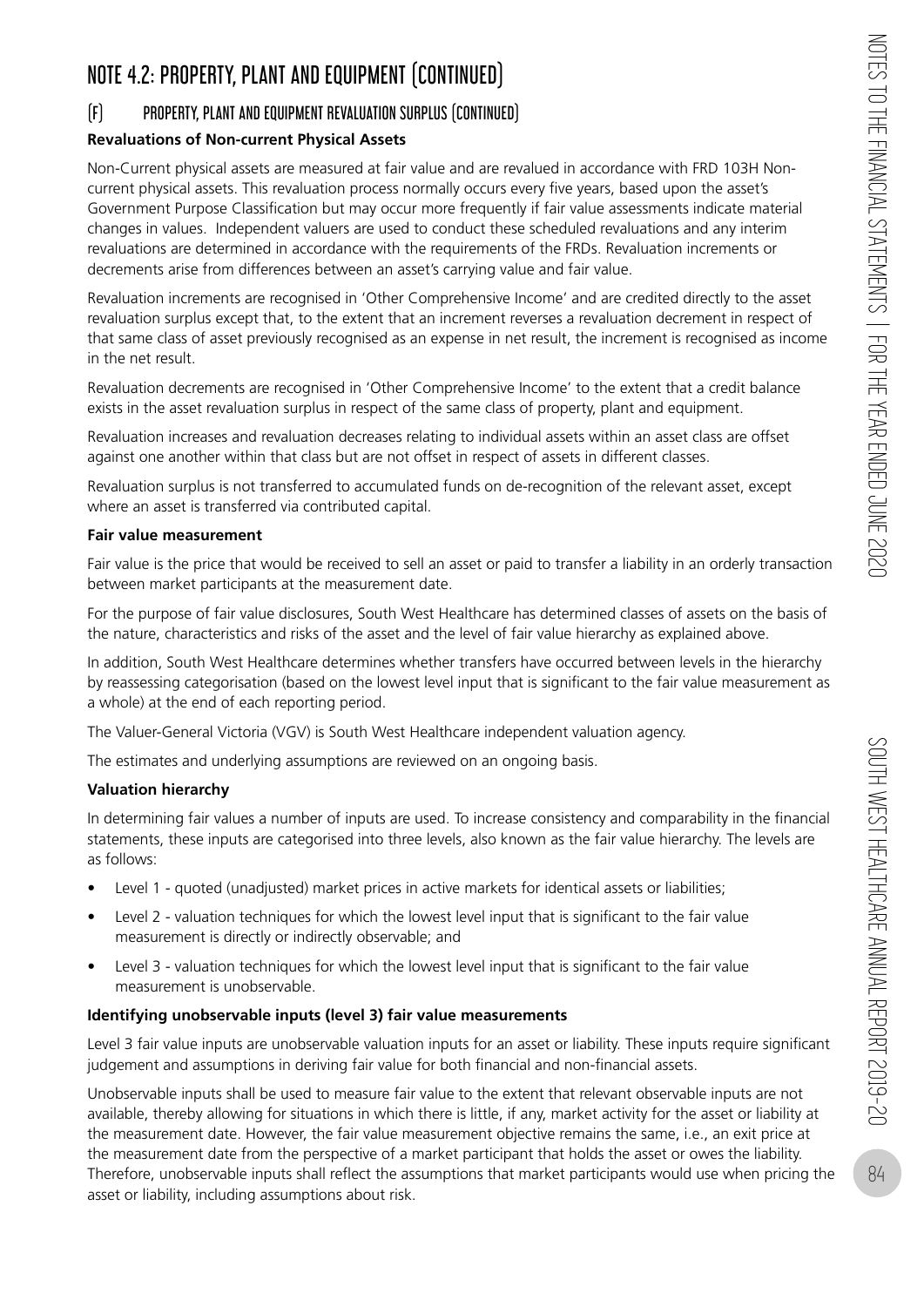#### (F) PROPERTY, PLANT AND EQUIPMENT REVALUATION SURPLUS (CONTINUED)

#### **Consideration of highest and best use (HBU) for non-financial physical assets**

Judgements about highest and best use must take into account the characteristics of the assets concerned, including restrictions on the use and disposal of assets arising from the asset's physical nature and any applicable legislative/contractual arrangements.

In accordance with paragraph AASB 13.29 Health Services can assume the current use of a non-financial physical asset is its HBU unless market or other factors suggest that a different use by market participants would maximise the value of the asset.

#### **Specialised land and specialised buildings**

Specialised land includes Crown Land which is measured at fair value with regard to the property's highest and best use after due consideration is made for any legal or physical restrictions imposed on the asset, public announcements or commitments made in relation to the intended use of the asset. Theoretical opportunities that may be available in relation to the assets are not taken into account until it is virtually certain that any restrictions will no longer apply. Therefore, unless otherwise disclosed, the current use of these non-financial physical assets will be their highest and best use.

During the reporting period, the Health Service held Crown Land. The nature of this asset means that there are certain limitations and restrictions imposed on its use and/or disposal that may impact their fair value.

The market approach is also used for specialised land and specialised buildings although is adjusted for the community service obligation (CSO) to reflect the specialised nature of the assets being valued. Specialised assets contain significant, unobservable adjustments; therefore these assets are classified as Level 3 under the market based direct comparison approach.

The CSO adjustment is a reflection of the valuer's assessment of the impact of restrictions associated with an asset to the extent that is also equally applicable to market participants. This approach is in light of the highest and best use consideration required for fair value measurement, and takes into account the use of the asset that is physically possible, legally permissible and financially feasible. As adjustments of CSO are considered as significant unobservable inputs, specialised land would be classified as Level 3 assets.

For South West Healthcare, the depreciated replacement cost method is used for the majority of specialised buildings, adjusting for the associated depreciation. As depreciation adjustments are considered as significant and unobservable inputs in nature, specialised buildings are classified as Level 3 for fair value measurements.

An independent valuation of the Health Service's specialised land and specialised buildings was performed by the Valuer-General Victoria. The valuation was performed using the market approach adjusted for CSO. The effective date of the valuation is 30 June 2019.

#### **Vehicles**

The Health Service acquires new vehicles and at times disposes of them before completion of their economic life.

The process of acquisition, use and disposal in the market is managed by the Health Service who set relevant depreciation rates during use to reflect the consumption of the vehicles. As a result, the fair value of vehicles does not differ materially from the carrying value (depreciated cost).

#### **Plant and equipment**

Plant and equipment (including medical equipment, computers and communication equipment and furniture and fittings) are held at carrying amount (depreciated cost). When plant and equipment is specialised in use, such that it is rarely sold other than as part of a going concern, the depreciated replacement cost is used to estimate the fair value. Unless there is market evidence that current replacement costs are significantly different from the original acquisition cost, it is considered unlikely that depreciated replacement cost will be materially different from the existing carrying value.

There were no changes in valuation techniques throughout the period to 30 June 2020.

For all assets measured at fair value, the current use is considered the highest and best use.

SOUTH WEST HEALTHCARE ANNUAL REPORT 2019-20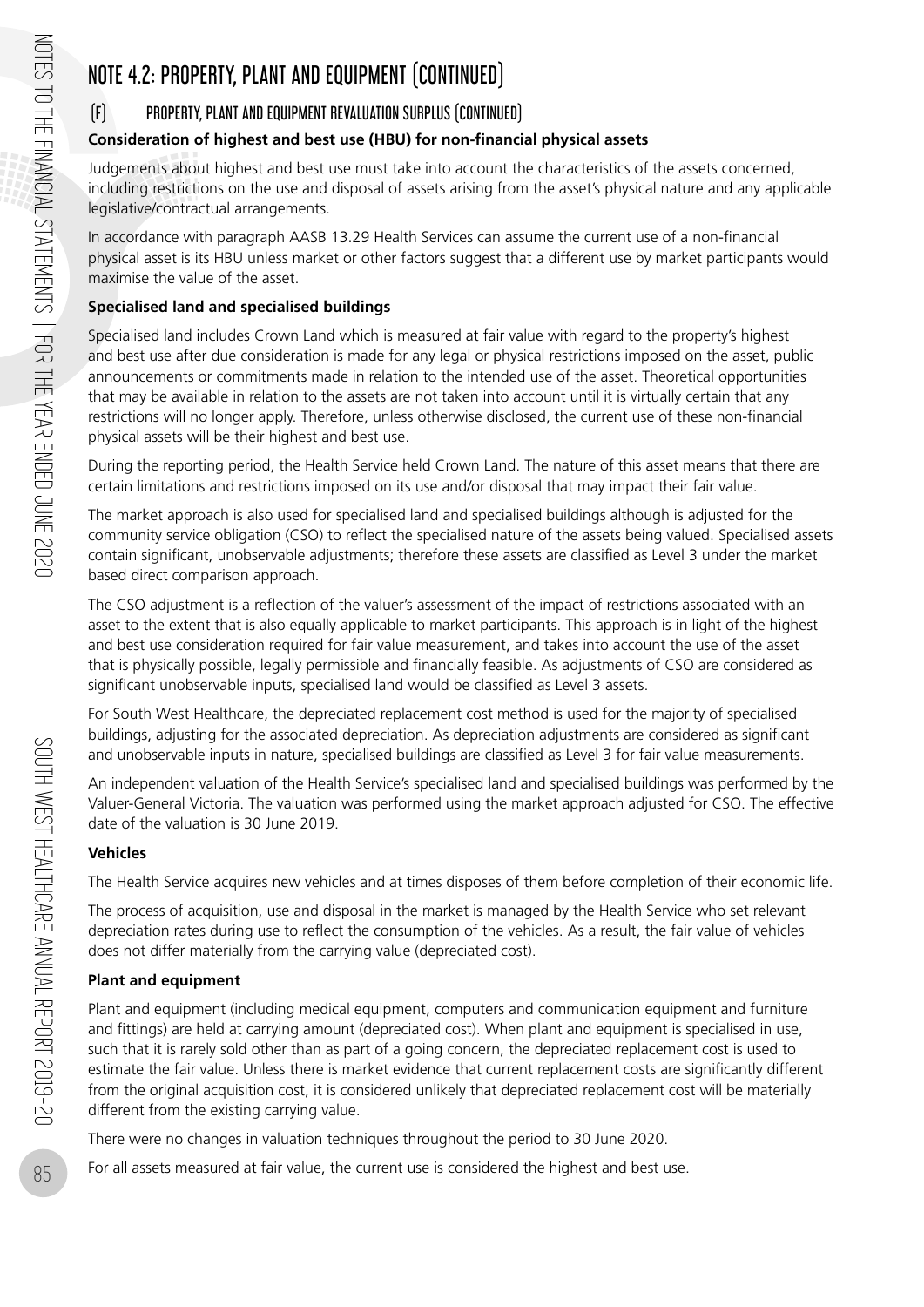### NOTE 4.3: DEPRECIATION AND AMORTISATION

|                            | 2020    | 2019    |
|----------------------------|---------|---------|
|                            | \$ '000 | \$ '000 |
| <b>Depreciation</b>        |         |         |
| <b>Buildings</b>           | 13,686  | 10,847  |
| Plant & Equipment          | 433     | 440     |
| Medical Equipment          | 1,002   | 1,054   |
| Computers & Communications | 756     | 625     |
| Furniture & Fittings       | 59      | 290     |
| Motor Vehicles             | 443     | 444     |
| Leased Assets              | 327     | 412     |
|                            |         |         |
| <b>Total Depreciation</b>  | 16,706  | 14,112  |

#### **Depreciation**

All infrastructure assets, buildings, plant and equipment and other non-financial physical assets that have finite useful lives are depreciated (i.e. excludes land assets held for sale, and investment properties). Depreciation is generally calculated on a straight-line basis at rates that allocate the asset's value, less any estimated residual value over its estimated useful life (refer AASB 116 Property, Plant and Equipment).

Right-of use assets are depreciated over the shorter of the asset's useful life and the lease term. Where South West Healthcare obtains ownership of the underlying leased asset or if the cost of the right-of-use asset reflects that the entity will exercise a purchase option, the entity depreciates the right-of-use asset overs its useful life.

The following table indicates the expected useful lives of non current assets on which the depreciation charges are based.

|                                               | 2020           | 2019           |
|-----------------------------------------------|----------------|----------------|
| <b>Buildings</b>                              |                |                |
| - Structure Shell Building Fabric             | 6 to 52 Years  | Up to 42 Years |
| - Site Engineering Services and Central Plant | 4 to 47 years  | Up to 30 years |
| Central Plant                                 |                |                |
| - Fit Out                                     | 1 to 47 years  | Up to 30 years |
| - Trunk Reticulated Building Systems          | 2 to 47 years  | Up to 30 years |
| Plant and Equipment                           | Up to 20 years | Up to 20 years |
| Medical Equipment                             | Up to 15 years | Up to 15 years |
| Computers and Communication                   | Up to 5 years  | Up to 5 years  |
| Furniture and Fittings                        | Up to 20 years | Up to 20 years |
| Motor Vehicles                                | Up to 10 years | Up to 10 years |
| Leasehold Improvements                        | Up to 10 years | Up to 10 years |
| Land Improvements                             | 10 years       |                |

As part of the buildings valuation, building values were separated into components and each component assessed for its useful life which is represented above.

The change in remaining useful life for Buildings and central plant, was a result of revaluation of land and buildings completed in 2019. The Valuer is required to reassess the estimated useful life based on the current building conditions. The change in remaining useful life has resulted in an increase in depreciation expense of \$4.699M for buildings.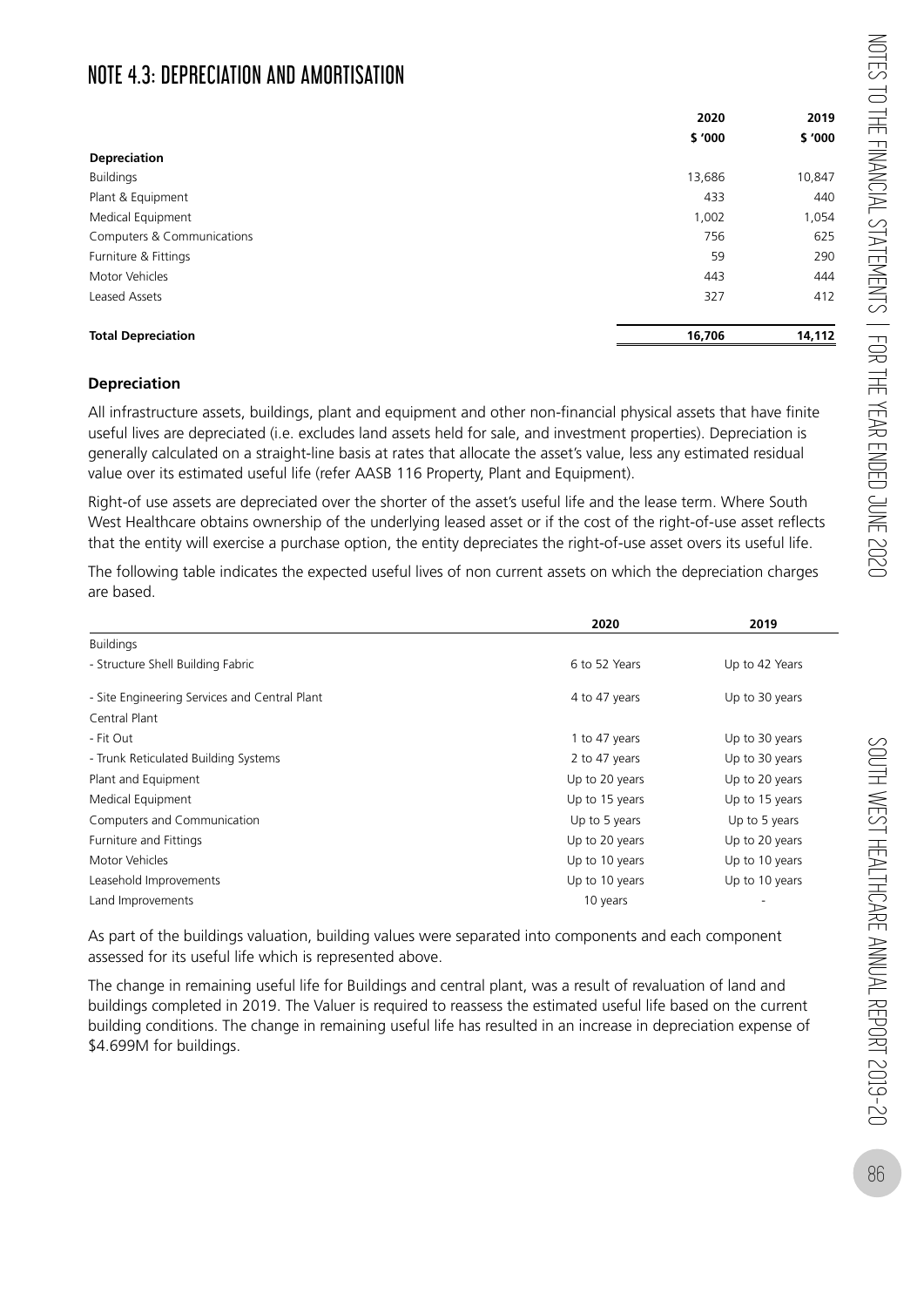# NOTE 5: OTHER ASSETS AND LIABILITIES

This section sets out those assets and liabilities that arose from the health service's operations.

#### **Structure**

- 5.1 Receivables
- 5.2 Payables
- 5.3 Other liabilities
- 5.4 Non Financial Physical Assets Classified as Held for Sale

## NOTE 5.1: RECEIVABLES

|                                                                                | 2020    | 2019    |
|--------------------------------------------------------------------------------|---------|---------|
| <b>CURRENT</b>                                                                 | \$ '000 | \$ '000 |
| Contractual                                                                    |         |         |
| Patient Fees and Resident Debtors                                              | 493     | 634     |
| Trade Debtors                                                                  | 2,395   | 3,141   |
| Receivables - South West Alliance of Rural Health                              | 937     | 935     |
| <b>Accrued Revenue</b>                                                         | 14      | 88      |
| Less Allowance for impairment losses of contractual receivables                | (62)    | (44)    |
|                                                                                | 3,777   | 4,754   |
| <b>Statutory</b>                                                               |         |         |
| GST Receivable - Health Service                                                | 401     | 251     |
| Accrued Grants - Department of Health & Human Services                         | 310     | 529     |
|                                                                                | 711     | 780     |
| <b>TOTAL CURRENT RECEIVABLES</b>                                               | 4,488   | 5,534   |
| <b>NON CURRENT</b>                                                             |         |         |
| <b>Statutory</b>                                                               |         |         |
| Long Service Leave - Department of Health and Human Services                   | 7,206   | 6,494   |
| <b>TOTAL NON-CURRENT RECEIVABLES</b>                                           | 7,206   | 6,494   |
| <b>TOTAL RECEIVABLES</b>                                                       | 11,694  | 12,028  |
| (a) Movement in the allowance for impairment losses of contractual receivables |         |         |
| Balance at beginning of the year                                               | 44      | 34      |
| Increase/(decrease) in allowance recognised in net result                      | 18      | 10      |
| <b>Balance at end of year</b>                                                  | 62      | 44      |

SOUTH WEST HEALTHCARE ANNUAL REPORT 2019-20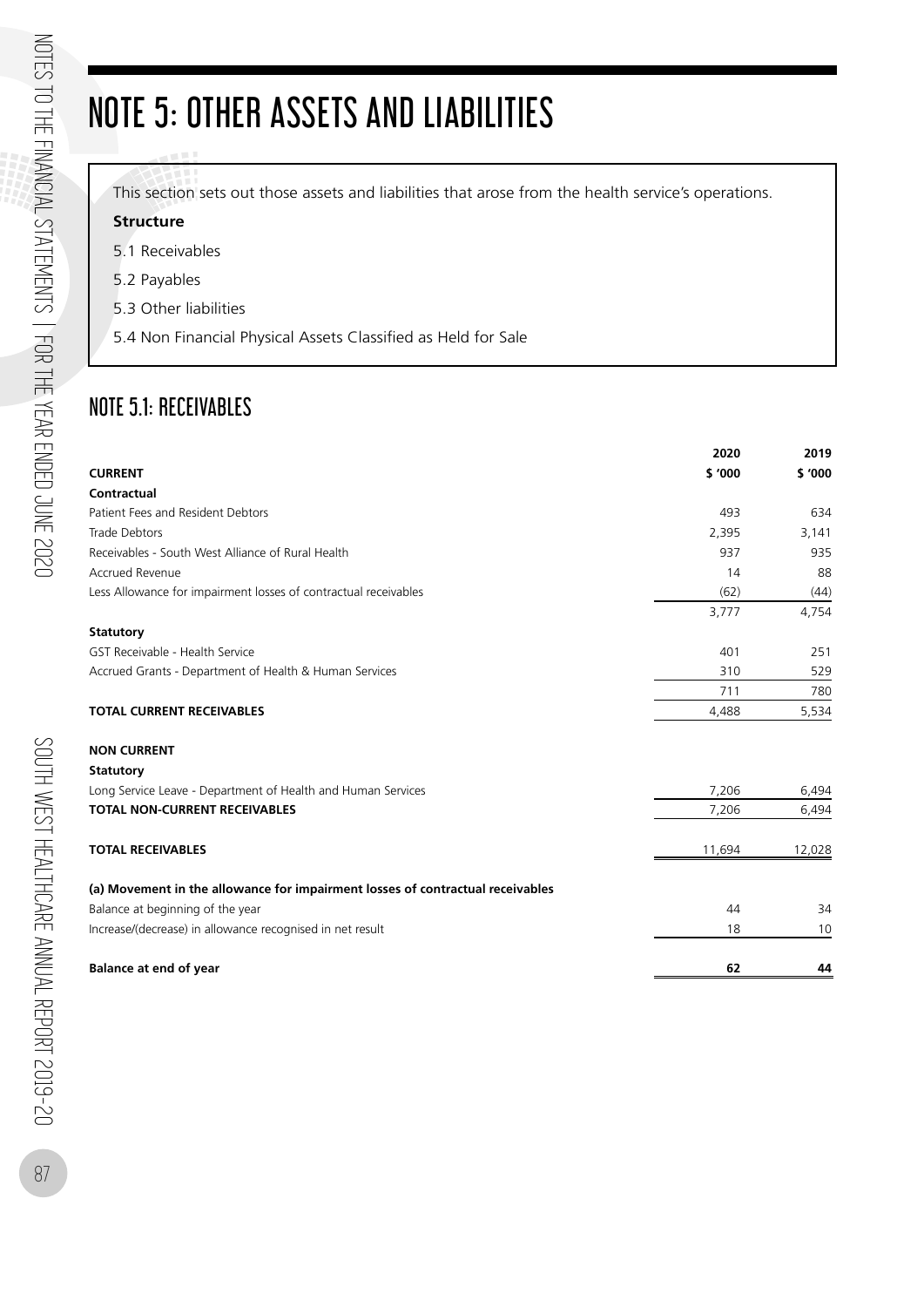# NOTE 5.1: RECEIVABLES (CONTINUED)

#### **Receivables recognition**

Receivables consist of:

- Contractual receivables, which consists of debtors in relation to goods and services and accrued investment income. These receivables are classified as financial instruments and categorised as 'financial assets at amortised costs'. They are initially recognised at fair value plus any directly attributable transaction costs. The Health Service holds the contractual receivables with the objective to collect the contractual cash flows and therefore subsequently measured at amortised cost using the effective interest method, less any impairment.
- Statutory receivables, which predominantly includes amounts owing from the Victorian Government and Goods and Services Tax (GST) input tax credits recoverable. Statutory receivables do not arise from contracts and are recognised and measured similarly to contractual receivables (except for impairment), but are not classified as financial instruments for disclosure purposes. The Health Service applies AASB 9 for initial measurement of the statutory receivables and as a result statutory receivables are initially recognised at fair value plus any directly attributable transaction cost.

Trade debtors are carried at nominal amounts due and are due for settlement within 30 days from the date of recognition.

In assessing impairment of statutory (non-contractual) financial assets, which are not financial instruments, professional judgement is applied in assessing materiality using estimates, averages and other computational methods in accordance with AASB 136 Impairment of Assets.

The Health Service is not exposed to any significant credit risk exposure to any single counterparty or any group of counterparties having similar characteristics. Trade receivables consist of a large number of customers in various geographical areas. Based on historical information about customer default rates, management consider the credit quality of trade receivables that are not past due or impaired to be good.

#### **2020 2019**  Notes **\$ '000 \$ '000 CURRENT Contractual** Trade Creditors (i) and the contract of the contract of the contract of the contract of the contract of the contract of the contract of the contract of the contract of the contract of the contract of the contract of the co Accrued Salaries & Wages 3,578 5,578 5,578 5,578 5,578 5,578 5,578 5,578 5,578 5,578 5,578 5,578 5,578 5,578 5,578 5,578 5,578 5,578 5,578 5,578 5,578 5,578 5,578 5,578 5,578 5,578 5,578 5,578 5,578 5,578 5,578 5,578 5,578 Accrued Expenses **6,007** 4,913 Payables - South West Alliance of Rural Health 1,372 646 Amounts Payable to governments and agencies 608 - 1999 - 1999 - 1999 - 1999 - 1999 - 1999 - 1999 - 1999 - 1999 - 1999 - 1999 - 1999 - 1999 - 1999 - 1999 - 1999 - 1999 - 1999 - 1999 - 1999 - 1999 - 1999 - 1999 - 1999 - 1999 Deferred revenue in advance 609 - 12 (a) 609 - 12 (a) 609 - 12 (a) 609 - 12 (a) 609 - 12 (a) 609 - 12 (a) 609 - 12 (a) 609 - 12 (a) 609 - 12 (a) 609 - 12 (a) 609 - 12 (a) 609 - 12 (a) 609 - 12 (a) 609 - 12 (a) 609 - 12 (a) Contract liabilities- Income in Advance 5.2 (b) 3,148 - Income in Advance - South West Alliance of Rural Health 5.2 (b) 5.2 (b) 691 691 97 **TOTAL PAYABLES 16,964 15,640**

NOTE 5.2: PAYABLES & CONTRACT LIABILITIES

(i) The normal credit terms for accounts payable are usually nett 30 days.

Payables consist of:

- contractual payables, classified as financial instruments and measured at amortised cost. Accounts payable represent liabilities for goods and services provided to South West Healthcare prior to the end of the financial year that are unpaid; and
- statutory payables, that are recognised and measured similarly to contractual payables, but are not classified as financial instruments and not included in the category of financial liabilities at amortised cost, because they do not arise from contracts.

#### **Maturity analysis of payables**

Please refer to Note 7.1(b) for the maturity analysis of payables.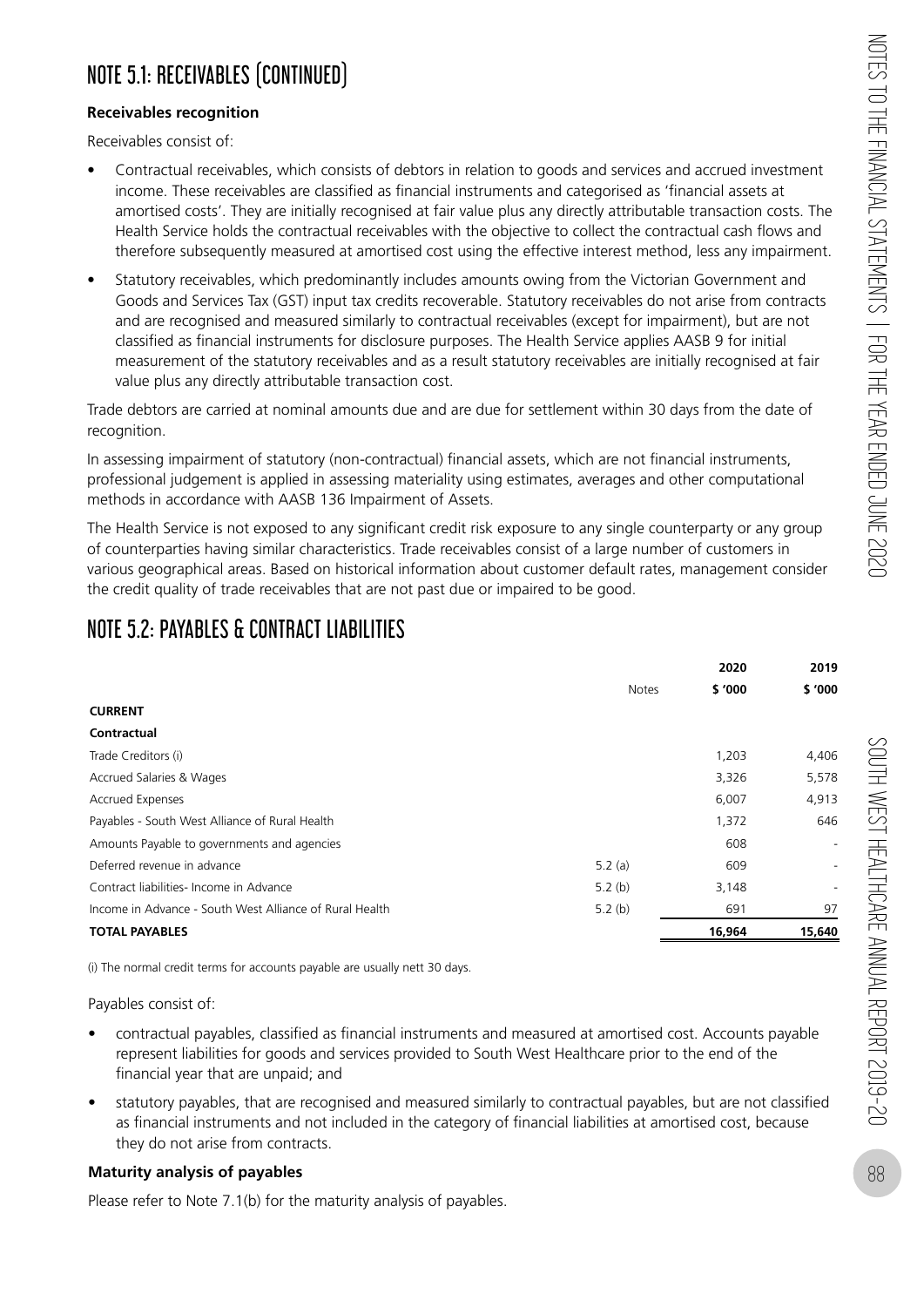# NOTE 5.2: PAYABLES & CONTRACT LIABILITIES (CONTINUED)

#### (A) DEFERRED CAPITAL GRANT REVENUE

|                                                                                    | 2020    | 2019   |
|------------------------------------------------------------------------------------|---------|--------|
|                                                                                    | \$ '000 | \$'000 |
|                                                                                    |         |        |
| Grant consideration for capital works recognised that was included in the deferred |         |        |
| grant liability balance (adjusted for AASB 1058) at the beginning of the year      | 447     |        |
| Grant consideration for capital works received during the year                     | 670     |        |
| Grant revenue for capital works recognised consistent with capital works           | (508)   |        |
| undertaken during the year                                                         |         |        |
| Closing balance of deferred grant consideration received for capital works         | 609     |        |

Grant consideration was received from Department of Health & Human Services for the Portland Community Mental Health Service Project. Grant revenue is recognised progressively as the asset is constructed, since this is the time when South West Healthcare satisfies its obligations under the transfer by controlling the asset as and when it is constructed. The progressive percentage costs incurred is used to recognise income because this most closely reflects the progress to completion as costs are incurred as the works are done. (see note 2.1) As a result, South West Healthcare has deferred recognition of a portion of the grant consideration received as a liability for the outstanding obligations.

#### (B) CONTRACT LIABILITIES

|                                                                   | 2020   | 2019   |
|-------------------------------------------------------------------|--------|--------|
|                                                                   | \$'000 | \$'000 |
| Opening balance brought forward from 30 June adjusted for AASB 15 | 145    | $\sim$ |
| <b>Grant Consideration received</b>                               | 3.694  | $\sim$ |
|                                                                   | 3,839  |        |

Contract liabilities include grant consideration received from the State Government in support of COVID 19, consideration received in advance from customers in respect of regional grants and share of SWARH income in advance. Income is recognised once the goods and services are delivered provided.

### NOTE 5.3: OTHER LIABILITIES

|                                                   | 2020    | 2019    |
|---------------------------------------------------|---------|---------|
|                                                   | \$ '000 | \$ '000 |
| <b>CURRENT</b>                                    |         |         |
| Monies Held in Trust*                             |         |         |
| - Patient Monies Held in Trust*                   | 97      | 95      |
| - Accommodation Bonds (Refundable Entrance Fees)* | 2,208   | 2,794   |
| Other monies held in trust                        | 368     |         |
| <b>TOTAL CURRENT</b>                              | 2,673   | 2,889   |
| * Total Monies Held in Trust                      |         |         |
| Represented by the following assets:              |         |         |
| Cash Assets (refer to Note 6.2)                   | 2,673   | 2,889   |
| <b>TOTAL OTHER LIABILITIES</b>                    | 2,673   | 2,889   |

#### **Refundable Accommodation Deposit ("RAD")/Accommodation Bond liabilities**

RADs/accommodation bonds are non-interest-bearing deposits made by some aged care residents to the Group upon admission. These deposits are liabilities which fall due and payable when the resident leaves the home. As there is no unconditional right to defer payment for 12 months, these liabilities are recorded as current liabilities.

RAD/accommodation bond liabilities are recorded at an amount equal to the proceeds received, net of retention and any other amounts deducted from the RAD/accommodation bond in accordance with the Aged Care Act 1997.

89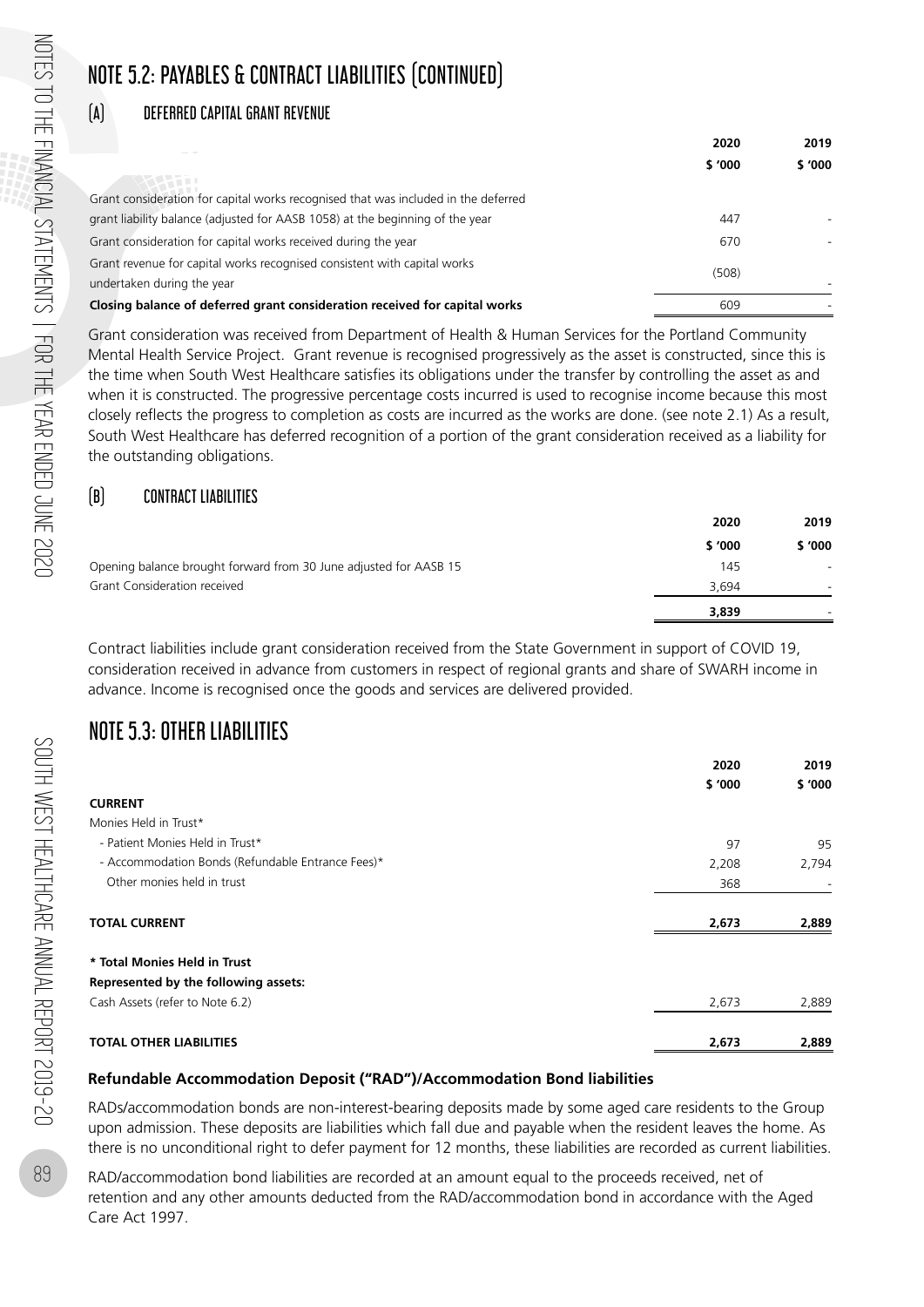### NOTE 5.4: PHYSICAL ASSETS CLASSIFIED AS HELD FOR SALE

#### (A) NON-FINANCIAL PHYSICAL ASSETS CLASSIFIED AS HELD FOR SALE

|                                                   | 2020                     | 2019   |
|---------------------------------------------------|--------------------------|--------|
|                                                   | \$'000                   | \$'000 |
| Freehold land & buildings (i)                     | $\overline{\phantom{a}}$ | 322    |
| TOTAL PHYSICAL ASSETS CLASSIFIED AS HELD FOR SALE | $\overline{\phantom{0}}$ | 322    |

(i) The Health Service intends to dispose of freehold land/buildings it no longer utilises in the next 3 months.

Non-financial physical assets classified as held for sale are treated as current and are measured at the lower of carrying amount and fair value less costs of disposal, and are not subject to depreciation or amortisation.

Non-financial physical assets are treated as current and are classified as held for sale if their carrying amount will be recovered through a sale transaction rather than through continuing use. This condition is regarded as met only when the sale is highly probable, the asset's sale is expected to be completed within 12 months from the date of classification, and the asset's sale is available for immediate use in the current condition.

Non-financial physical assets classified as held for sale are treated as current and are measured at the lower of carrying amount and fair value less costs of disposal, and are not subject to depreciation or amortisation.

#### (B) FAIR VALUE MEASUREMENT OF PHYSICAL ASSETS HELD FOR SALE

|                                                   |                        | Fair value measurement at end of reporting |         |               |
|---------------------------------------------------|------------------------|--------------------------------------------|---------|---------------|
|                                                   | <b>Carrying amount</b> |                                            |         | period using: |
|                                                   | 2020                   | Level 1                                    | Level 2 | Level 3       |
|                                                   | \$'000                 | \$'000                                     | \$'000  | \$'000        |
| Freehold land/ buildings held for sale            |                        |                                            | -       |               |
| TOTAL NON-FINANCIAL PHYSICAL ASSETS CLASSIFIED AS |                        |                                            |         |               |
| <b>HELD FOR SALE</b>                              |                        |                                            |         |               |
|                                                   | <b>Carrying amount</b> | Fair value measurement at end of reporting |         | period using: |
|                                                   | 2019                   | Level 1                                    | Level 2 | Level 3       |
|                                                   | \$'000                 | \$'000                                     | \$'000  | \$'000        |
| Freehold land/ buildings held for sale            | 322                    |                                            |         | 322           |
| TOTAL NON-FINANCIAL PHYSICAL ASSETS CLASSIFIED AS |                        |                                            |         |               |
| <b>HELD FOR SALE</b>                              | 322                    |                                            |         | 322           |

Classified in accordance with the fair value hierarchy

Refer to note 4.2 ( e ) for the valuation technique applied to non-specialised land/buildings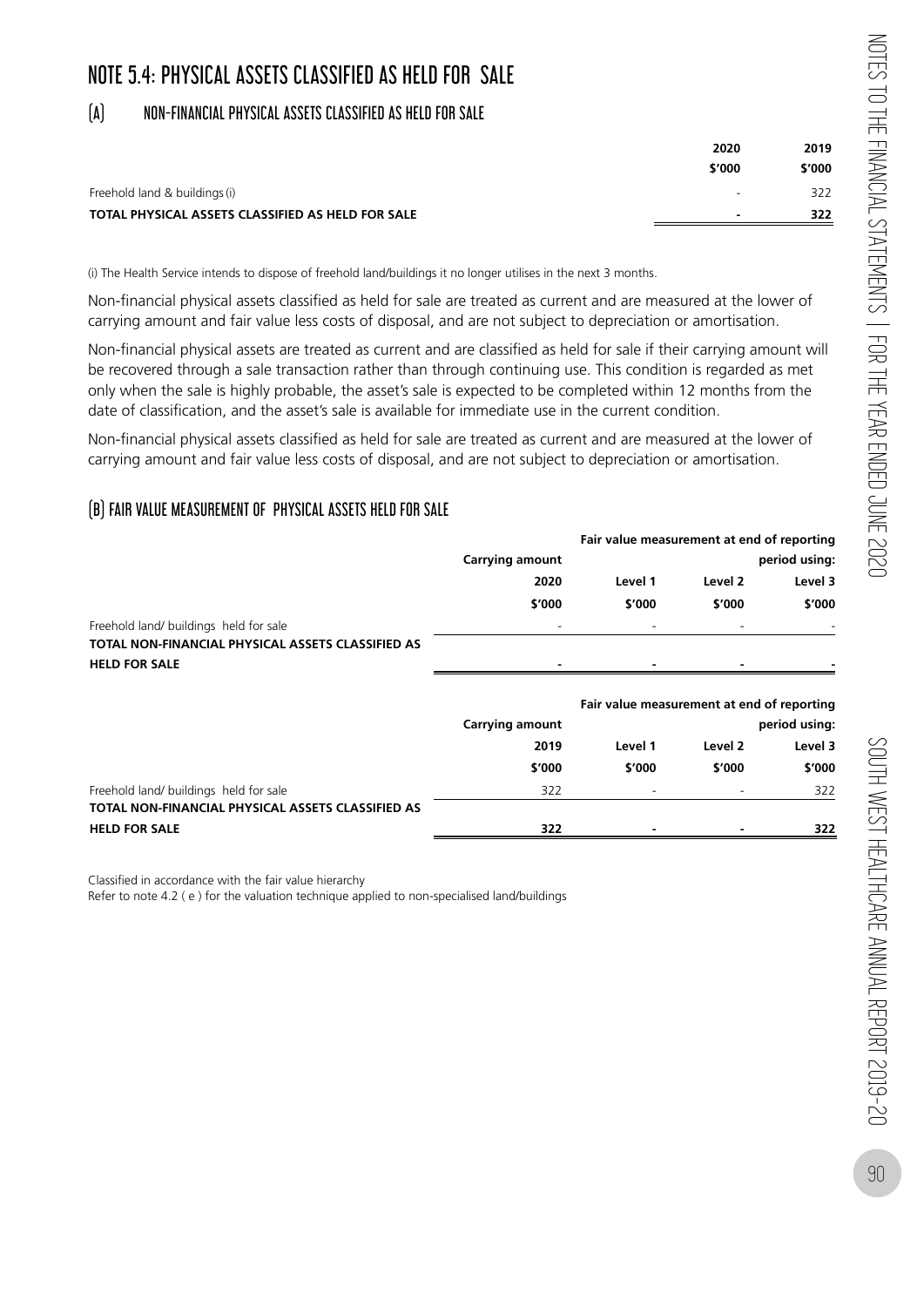# NOTE 6: HOW WE FINANCE OUR OPERATIONS

This section provides information on the sources of finance utilised by the health service during its operations, along with interest expenses (the cost of borrowings) and other information related to financing activities of the health service.

This section includes disclosures of balances that are financial instruments (such as borrowings and cash balances). Note: 7.1 provides additional, specific financial instrument disclosures.

#### **Structure**

- 6.1 Borrowings
- 6.2 Cash and cash equivalents
- 6.3 Commitments for expenditure

### NOTE 6.1: BORROWINGS

| 2020<br>\$ '000 | 2019<br>\$ '000 |
|-----------------|-----------------|
|                 |                 |
| 141             | 205             |
| 92              | 70              |
| 71              | $\mathbf 0$     |
| 304             | 275             |
|                 |                 |
| 188             | 313             |
| 183             | 276             |
| 239             | 0               |
| 610             | 589             |
| 914             | 864             |
|                 |                 |

- (i) These are unsecured loans which bear no interest
- (ii) Secured by the assets leased. Leases are effectively secured as the rights to the leased assets revert to the lessor in the event of default.

(iii) Finance leases are held by South West Alliance of Rural Health and are secured by the rights to the leased assets being held by the lessor.

#### **Maturity analysis of borrowings**

Please refer to Note 7.1(b) for the maturity analysis of borrowings.

#### **Defaults and breaches**

During the current and prior year, there were no defaults and breaches of any of the loans.

#### **Lease Liabilities**

Repayments in relation to leases are payable as follows:

SOUTH WEST HEALTHCARE ANNUAL REPORT 2019-20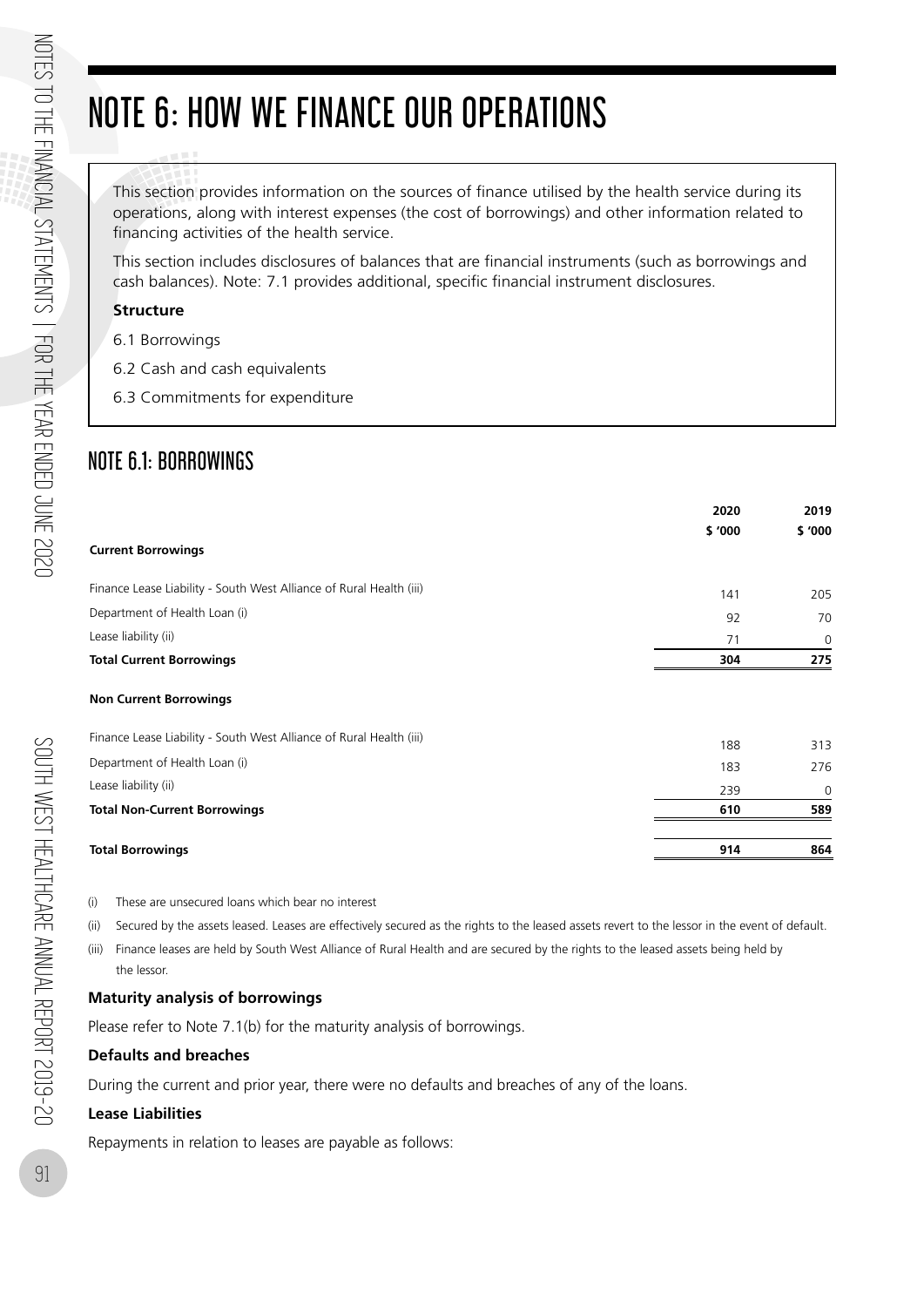|                                              |                                 | <b>Minimum future</b> |  |
|----------------------------------------------|---------------------------------|-----------------------|--|
|                                              |                                 | lease payments        |  |
|                                              | 2000                            | 2019                  |  |
|                                              | \$'000                          | \$'000                |  |
| Not later than one year                      | 212                             | 205                   |  |
| Later than 1 year and not later than 5 years | 432                             | 317                   |  |
| Later than 5 years                           |                                 |                       |  |
| Minimum lease payments                       | 644                             | 522                   |  |
| Less future finance charges                  | (5)                             | (4)                   |  |
| <b>TOTAL</b>                                 | 639                             | 518                   |  |
|                                              | <b>Present value of minimum</b> |                       |  |
|                                              | future lease payments           |                       |  |
|                                              | 2000                            | 2019                  |  |
|                                              | \$'000                          | \$'000                |  |
| Included in the financial statements as:     |                                 |                       |  |
| Current borrowings - lease liability         | 212                             | 205                   |  |
| Non-current borrowings - lease liability     | 427                             | 313                   |  |
| <b>TOTAL</b>                                 | 639                             | 518                   |  |

The weighted average interest rate implicit in the finance lease is 0.8% (2019: none were held).

#### **Leases**

A lease is a right to use an asset for an agreed period of time in exchange for payment. All leases are recognised on the balance sheet, with the exception of low value leases (less than \$10,000 AUD) and short term leases of less than 12 months.

#### **South West Healthcare's leasing activities**

South West Healthcare has entered into lease related to buildings for provision of services.

For any new contracts entered into on or after 1 July 2019, South West Healthcare considers whether a contract is, or contains a lease. A lease is defined as 'a contract, or part of a contract, that conveys the right to use an asset (the underlying asset) for a period of time in exchange for consideration'. To apply this definition South West Healthcare assesses whether the contract meets three key evaluations which are whether:

- the contract contains an identified asset, which is either explicitly identified in the contract or implicitly specified by being identified at the time the asset is made available to South West Healthcare and for which the supplier does not have substantive substitution rights;
- South West Healthcare has the right to obtain substantially all of the economic benefits from use of the identified asset throughout the period of use, considering its rights within the defined scope of the contract and South West Healthcare has the right to direct the use of the identified asset throughout the period of use; and
- South West Healthcare has the right to take decisions in respect of 'how and for what purpose' the asset is used throughout the period of use.

This policy is applied to contracts entered into, or changed, on or after 1 July 2019.

#### **Separation of lease and non-lease components**

At inception or on reassessment of a contract that contains a lease component, the lessee is required to separate out and account separately for non-lease components within a lease contract and exclude these amounts when determining the lease liability and right-of-use asset amount.

#### **Recognition and measurement of leases as a lessee (under AASB 16 from 1 July 2019) Lease Liability – initial measurement**

The lease liability is initially measured at the present value of the lease payments unpaid at the commencement date, discounted using the interest rate implicit in the lease if that rate is readily determinable or South West Healthcare's incremental borrowing rate.

92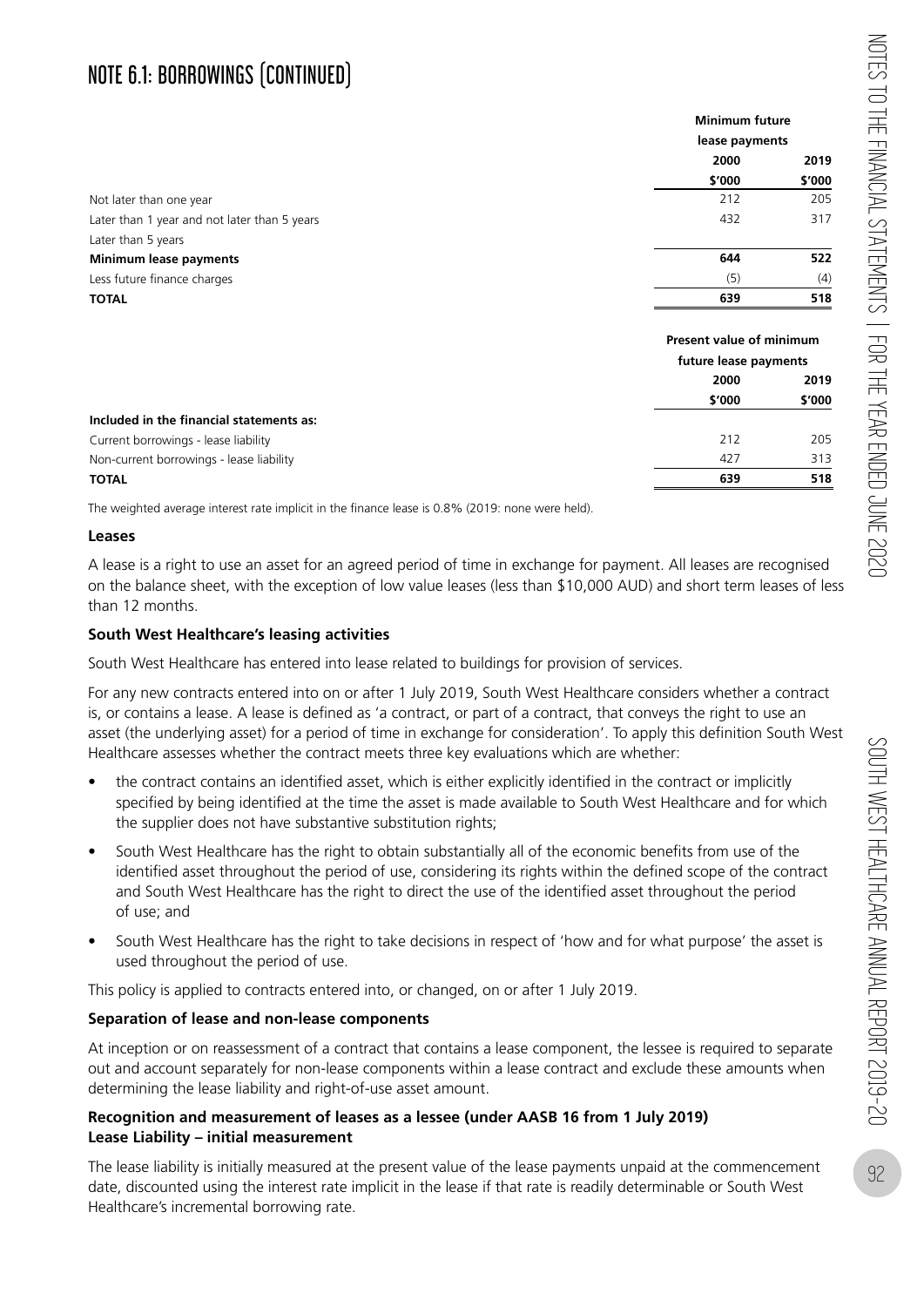# NOTE 6.1: BORROWINGS (CONTINUED)

#### **Lease**

- fixed payments (including in-substance fixed payments) less any lease incentive receivable;
- variable payments based on an index or rate, initially measured using the index or rate as at the commencement date;
- amounts expected to be payable under a residual value guarantee; and
- payments arising from purchase and termination options reasonably certain to be exercised.

#### **Lease Liability – subsequent measurement**

Subsequent to initial measurement, the liability will be reduced for payments made and increased for interest. It is remeasured to reflect any reassessment or modification, or if there are changes in-substance fixed payments.

When the lease liability is remeasured, the corresponding adjustment is reflected in the right-of-use asset, or profit and loss if the right of use asset is already reduced to zero.

#### **Short-term leases and leases of low value assets**

South West Healthcare has elected to account for short-term leases and leases of low value assets using the practical expedients. Instead of recognising a right of use asset and lease liability, the payments in relation to these are recognised as an expense in profit or loss on a straight line basis over the lease term.

#### **Presentation of right-of-use assets and lease liabilities**

South West Healthcare presents right-of-use assets as 'property plant equipment' unless they meet the definition of investment property, in which case they are disclosed as 'investment property' in the balance sheet. Lease liabilities are presented as 'borrowings' in the balance sheet.

#### **Recognition and measurement of leases (under AASB 117 until 30 June 2019)**

In the comparative period, leases of property, plant and equipment were classified as either finance lease or operating leases.

South West Healthcare determined whether an arrangement was or contained a lease based on the substance of the arrangement and required an assessment of whether fulfilment of the arrangement is dependent on the use of the specific asset(s); and the arrangement conveyed a right to use the asset(s).

Leases of property, plant and equipment where South West Healthcare as a lessee had substantially all of the risks and rewards of ownership were classified as finance leases. finance leases were initially recognised as assets and liabilities at amounts equal to the fair value of the leased property or, if lower, the present value of the minimum lease payment, each determined at the inception of the lease. The leased asset is accounted for as a non-financial physical asset and depreciated over the shorter of the estimated useful life of the asset or the term of the lease. Minimum finance lease payments were apportioned between the reduction of the outstanding lease liability and the periodic finance expense, which is calculated using the interest rate implicit in the lease and charged directly to the consolidated comprehensive operating statement.

Contingent rentals associated with finance leases were recognised as an expense in the period in which they are incurred.

Assets held under other leases were classified as operating leases and were not recognised in South West Healthcare's balance sheet. Operating lease payments were recognised as an operating expense in the Statement of Comprehensive Income on a straight-line basis over the lease term.

The impact of initialling applying AASB 15 Revenue from Contracts with Customers and AASB 1058 Income of not-for-profit entities to South West Healthcare's grant revenue is described in Note 8.10. Under application of the modified retrospective transition method chosen in applying AASB 15 and AASB 1058 for the first time, comparative information has not been restated to reflect the new requirements. The adoption of AASB 15 and AASB 1058 did have an impact on Other Comprehensive Income and the Statement of Cash flows for the financial year.

Operating lease payments up until 30 June 2019 (including contingent rentals) are recognised on a straight line basis over the lease term, except where another systematic basis is more representative of the time pattern of the benefits derived from the use of the leased asset.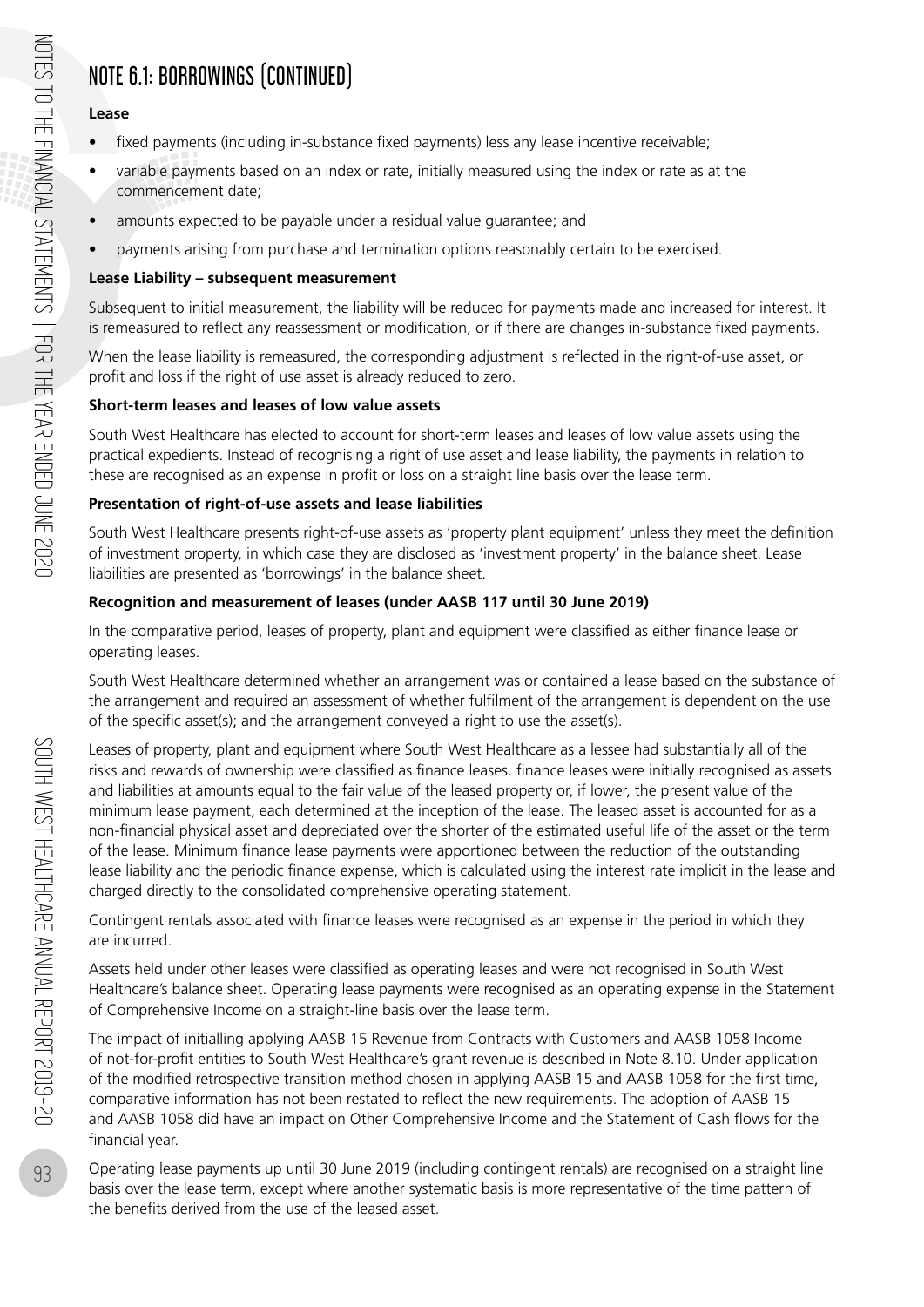# NOTE 6.1: BORROWINGS (CONTINUED)

From 1 July 2019, the following lease payments are recognised on a straight-line basis:

- Short-term leases leases with a term less than 12 months; and
- Low value leases leases with the underlying asset's fair value (when new, regardless of the age of the asset being leased) is no more than \$10,000.

Variable lease payments not included in the measurement of the lease liability (i.e. variable lease payments that do not depend on an index or a rate, initially measured using the index or rate as at the commencement date). These payments are recognised in the period in which the event or condition that triggers those payments occur.

#### **Borrowings**

All borrowings are initially recognised at fair value of the consideration received, less directly attributable transaction costs. The measurement basis subsequent to initial recognition depends on whether South West Healthcare has categorised its liability as either 'financial liabilities designated at fair value through profit or loss', or financial liabilities at 'amortised cost'.

Subsequent to initial recognition, interest bearing borrowings are measured at amortised cost with any difference between the initial recognised amount and the redemption value being recognised in the net result over the period of the borrowing using the effective interest method. Non-interest bearing borrowings are measured at 'fair value through profit or loss'.

### NOTE 6.2: CASH AND CASH EQUIVALENTS

|                                                   | 2020<br>\$ '000 | 2019<br>\$'000 |
|---------------------------------------------------|-----------------|----------------|
| Cash on hand (excluding monies held in trust)     | 9               | 9              |
| Cash at Bank (excluding monies held in trust)     | 24,046          | 16,524         |
| Deposits at Call (excluding monies held in trust) | 12              | 36             |
| Cash at Bank (monies held in trust)               | 2,673           | 2,889          |
| TOTAL CASH AND CASH EQUIVALENTS                   | 26,740          | 19,458         |

Cash and cash equivalents recognised on the balance sheet comprise cash on hand and in banks, deposits at call and highly liquid investments (with an original maturity date of three months or less), which are held for the purpose of meeting short term cash commitments rather than for investment purposes, which are readily convertible to known amounts of cash and are subject to insignificant risk of changes in value.

For cash flow statement presentation purposes, cash and cash equivalents include bank overdrafts, which are included as liabilities on the balance sheet. The cash flow statement includes monies held in trust.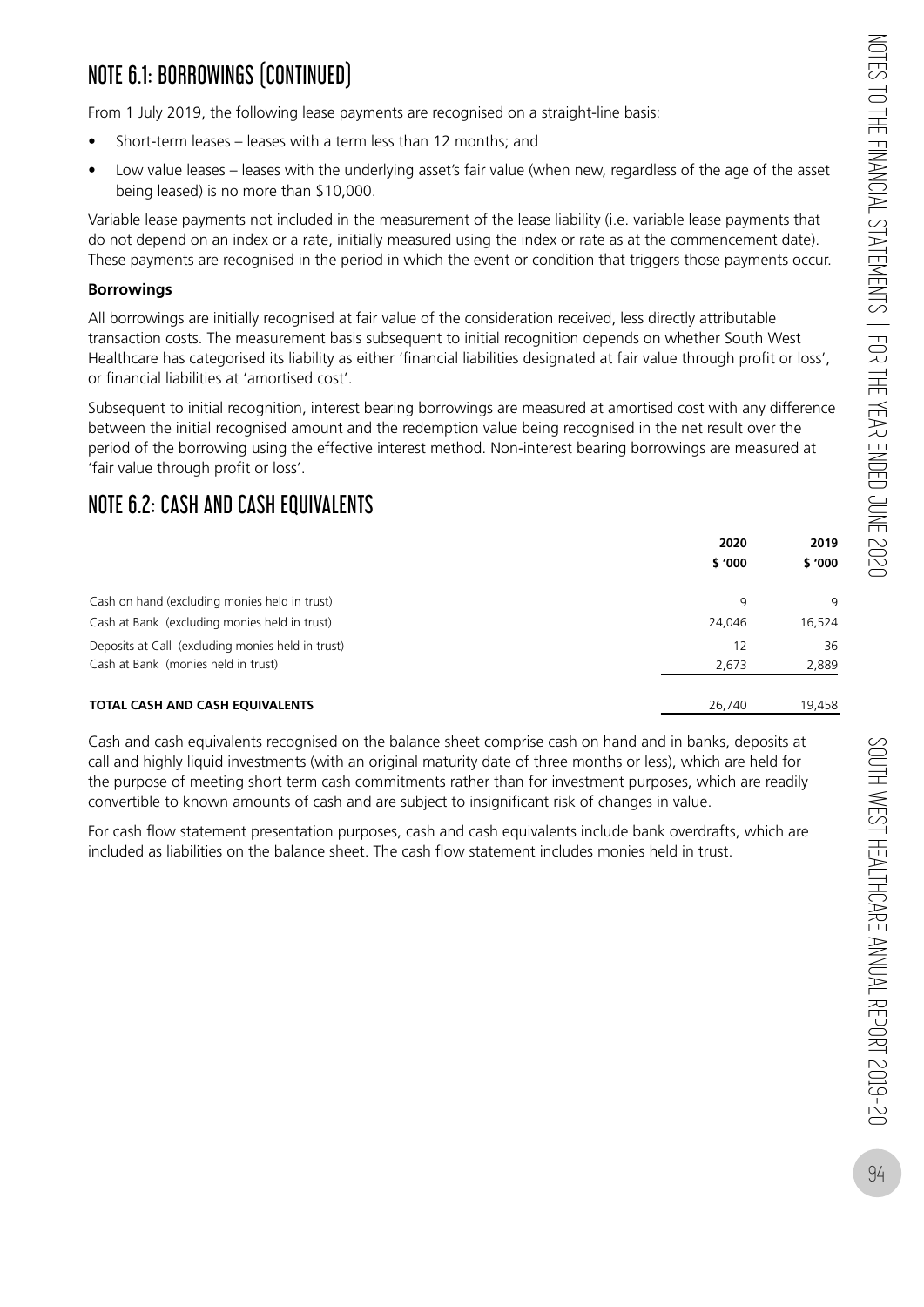# NOTE 6.3: COMMITMENTS FOR EXPENDITURE

#### (A) COMMITMENTS PAYABLE

|                                                                      | 2020    | 2019    |
|----------------------------------------------------------------------|---------|---------|
| $\sim 0.01$                                                          | \$ '000 | \$ '000 |
| Capital expenditure commitments payable                              |         |         |
| Less than 1 year                                                     | 1,507   | 1,113   |
| <b>Total Capital expenditure commitments</b>                         | 1,507   | 1,113   |
| <b>Other operating Commitments</b>                                   |         |         |
| Share of SWARH Maintenance, Software Agreement & Network Obligations |         |         |
| Less than 1 year                                                     | 1,108   | 1,395   |
| Longer than 1 year but not longer than 5 years                       | 122     | 1,342   |
| <b>Total Non-cancellable Lease Commitments</b>                       | 1,230   | 2,737   |
| Total Commitments (inclusive of GST)                                 | 2,737   | 3,850   |
| Less GST recoverable from the Australian Tax Office                  | 249     | 350     |
| <b>Total Commitments (exclusive of GST)</b>                          | 2,488   | 3,500   |

#### **Commitments**

Commitments for future expenditure include operating and capital commitments arising from contracts. These commitments are disclosed at their nominal value and are inclusive of the GST payable. In addition, where it is considered appropriate and provides additional relevant information to users, the net present values of significant projects are stated. These future expenditures cease to be disclosed as commitments once the related liabilities are recognised on the Balance Sheet.

NOTES TO THE FINANCIAL STATEMENTS | FOR THE YEAR ENDED JUNE 2020

NOTES TO THE FINANCIAL STATEMENTS | FOR THE YEAR ENDED JUNE 2020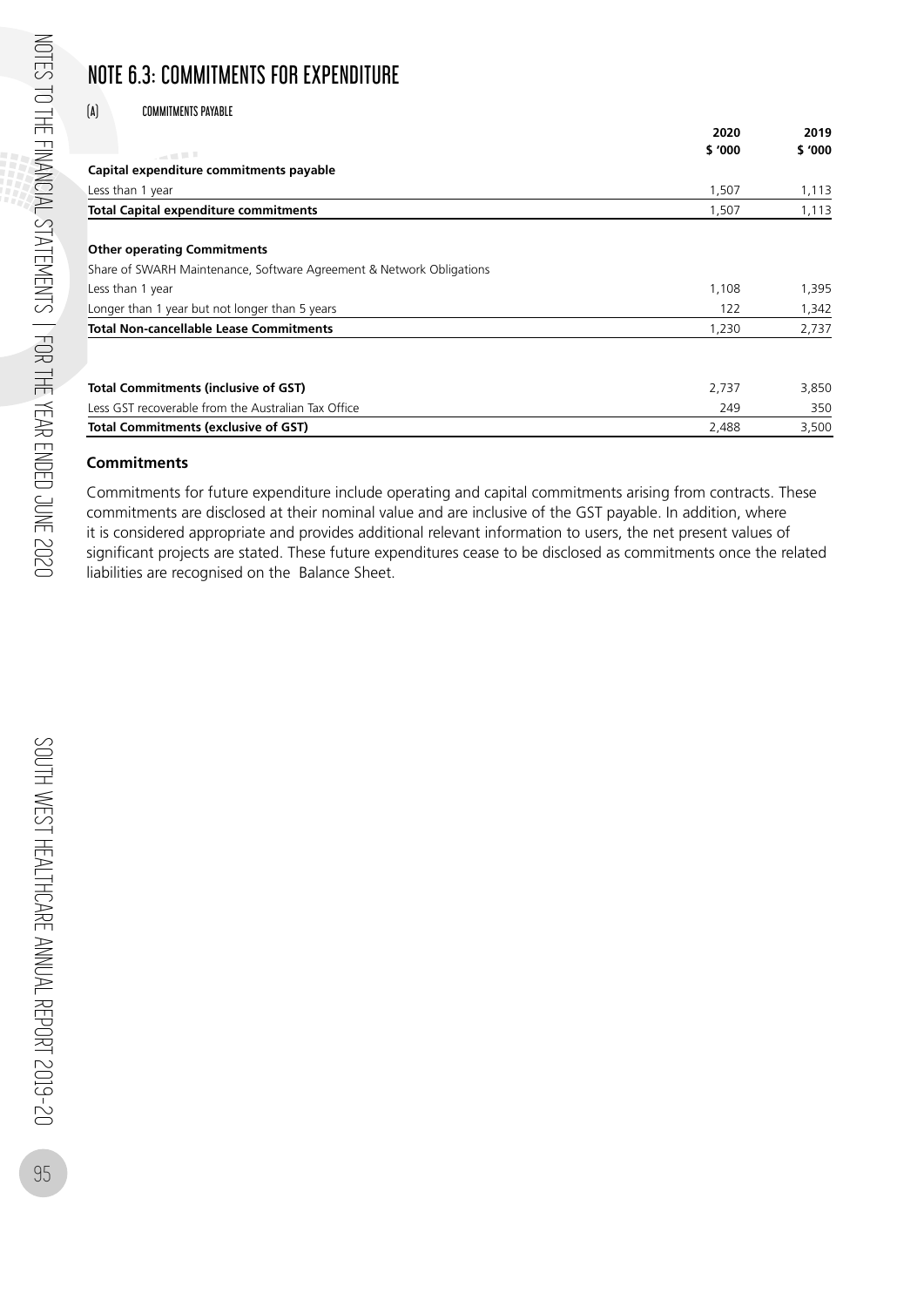# NOTE 7: RISKS, CONTINGENCIES & VALUATION UNCERTAINTIES

The health service is exposed to risk from its activities and outside factors. In addition, it is often necessary to make judgements and estimates associated with recognition and measurement of items in the financial statements. This section sets out financial instrument specific information, (including exposures to financial risks) as well as those items that are contingent in nature or require a higher level of judgement to be applied, which for the health service is related mainly to fair value determination.

#### **Structure**

- 7.1 Financial instruments
- 7.2 Contingent assets and contingent liabilities

### NOTE 7.1: FINANCIAL INSTRUMENTS

#### **Financial Risk Management Objectives and Policies**

Financial instruments arise out of contractual agreements that give rise to a financial asset of one entity and a financial liability or equity instrument of another entity. Due to the nature of South West Healthcare's activities, certain financial assets and financial liabilities arise under statute rather than a contract. Such financial assets and financial liabilities do not meet the definition of financial instruments in AASB 132 *Financial Instruments: Presentation.*

#### (A) CATEGORISATION OF FINANCIAL INSTRUMENTS

|                                        |                                     | <b>Financial</b>             |              |  |
|----------------------------------------|-------------------------------------|------------------------------|--------------|--|
|                                        | <b>Financial Assets</b>             | <b>Liabilities</b>           |              |  |
|                                        | at Amortised Cost at Amortised Cost |                              | <b>Total</b> |  |
| 2020                                   | \$ '000                             | \$ '000                      | \$ '000      |  |
| <b>Contractual Financial Assets</b>    |                                     |                              |              |  |
| Cash and cash equivalents              | 26,740                              |                              | 26,740       |  |
| Receivables                            |                                     | $\blacksquare$               |              |  |
| - Trade Debtors                        | 2,395                               |                              | 2,395        |  |
| - Other Receivables                    | 1,368                               |                              | 1,368        |  |
| Investments and Other Financial Assets |                                     | ٠                            |              |  |
| - Term Deposits                        |                                     | ٠                            |              |  |
| Total Financial Assets (i)             | 30,503                              | $\qquad \qquad \blacksquare$ | 30,503       |  |
| <b>Financial Liabilities</b>           |                                     |                              |              |  |
| Payables                               | $\qquad \qquad$                     | 12,516                       | 12,516       |  |
| Borrowings                             |                                     | 604                          | 604          |  |
| <b>Other Financial Liabilities</b>     |                                     |                              |              |  |
| - Accommodation Bonds                  |                                     | 2,208                        | 2,208        |  |
| - Other                                | $\overline{\phantom{a}}$            | 465                          | 465          |  |
| Total Financial Liabilities (i)        |                                     | 15,793                       | 15,793       |  |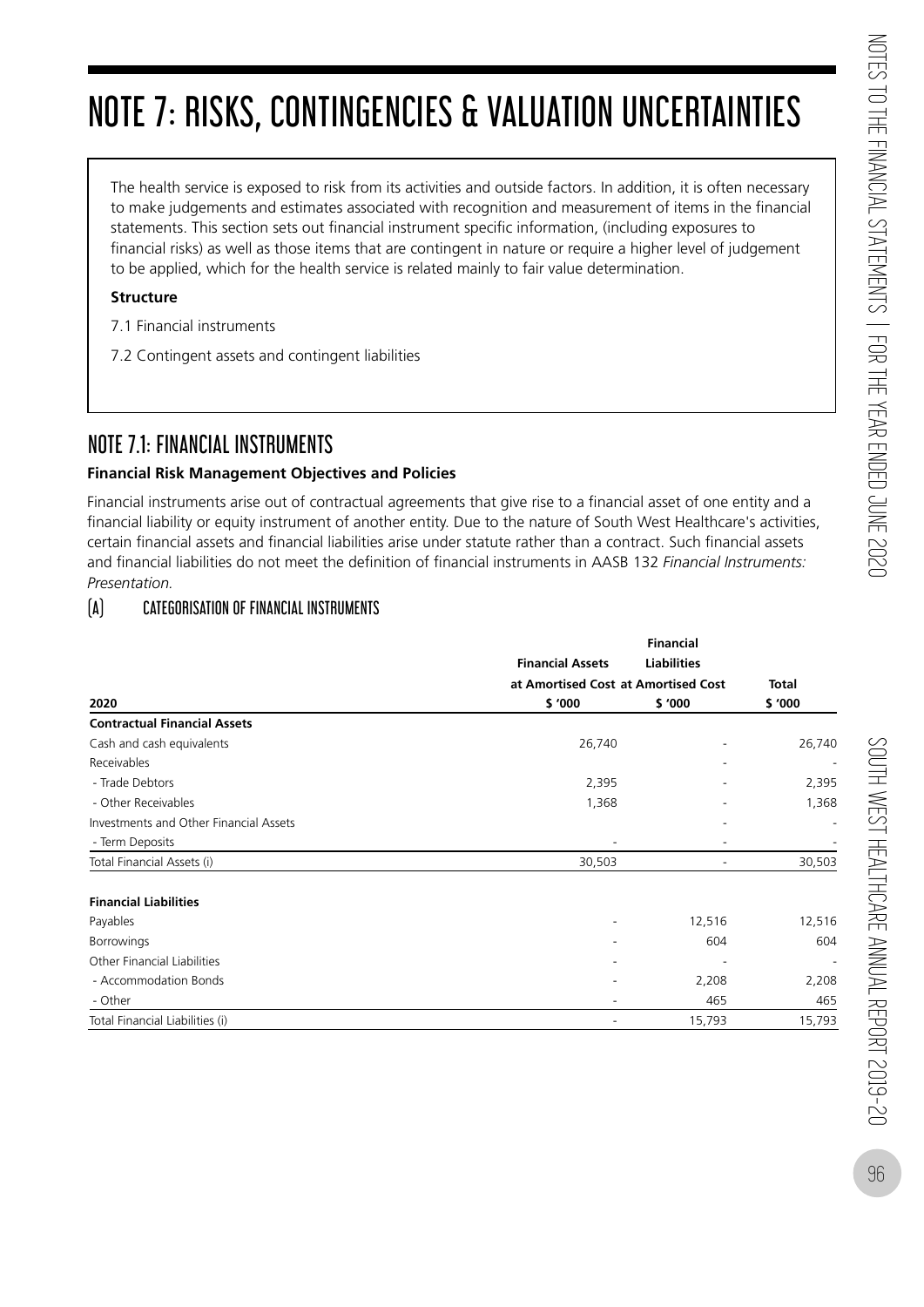#### (A) CATEGORISATION OF FINANCIAL INSTRUMENTS (CONTINUED)

|                                               | <b>Financial Assets</b>          | <b>Financial</b><br>liabilities at |              |
|-----------------------------------------------|----------------------------------|------------------------------------|--------------|
|                                               |                                  |                                    |              |
|                                               | at Amortised Cost amortised cost |                                    | <b>Total</b> |
| 2019                                          | \$ '000                          | \$ '000                            | \$ '000      |
| <b>Contractual Financial Assets</b>           |                                  |                                    |              |
| Cash and cash equivalents                     | 19,458                           |                                    | 19,458       |
| Receivables                                   |                                  |                                    |              |
| - Trade Debtors                               | 3,141                            |                                    | 3,141        |
| - Other Receivables                           | 1,613                            |                                    | 1,613        |
| <b>Investments and Other Financial Assets</b> |                                  |                                    |              |
| - Term Deposits                               | 1,000                            |                                    | 1,000        |
| Total Financial Assets (i)                    | 25,212                           |                                    | 25,212       |
| <b>Financial Liabilities</b>                  |                                  |                                    |              |
| Payables                                      |                                  | 15,640                             | 15,640       |
| Borrowings                                    |                                  | 864                                | 864          |
| Other Financial Liabilities                   |                                  |                                    |              |
| - Accommodation Bonds                         |                                  | 2,794                              | 2,794        |
| - Other                                       |                                  | 95                                 | 95           |
| Total Financial Liabilities (i)               |                                  | 19,393                             | 19,393       |

(i) The carrying amount excludes statutory receivables (i.e. GST Receivable and DHHS Receivable) and statutory payables (i.e. Revenue in advance and DHHS payable).

From 1 July 2018, the Health Service applies AASB 9 and classifies all of its financial assets based on the business model for managing the assets and the asset's contractual terms.

#### **Categories of financial assets under AASB9**

#### **Financial assets at amortised cost**

Financial assets are measured at amortised costs if both of the following criteria are met and the assets are not designated as fair value through net result:

- the assets are held by the Health Service to collect the contractual cash flows, and
- the assets' contractual terms give rise to cash flows that are solely payments of principal and interests.

These assets are initially recognised at fair value plus any directly attributable transaction costs and subsequently measured at amortised cost using the effective interest method less any impairment.

The Department recognises the following assets in this category:

- cash and deposits;
- receivables (excluding statutory receivables); and
- term deposits.

**Financial liabilities at amortised cost** are initially recognised on the date they are originated.

They are initially measured at fair value plus any directly attributable transaction costs.

Subsequent to initial recognition, these financial instruments are measured at amortised cost with any difference between the initial recognised amount and the redemption value being recognised in profit and loss over the period of the interest bearing liability, using the effective interest rate method. South West Healthcare recognises the following liabilities in this category:

- payables (excluding statutory payables); and
- borrowings (including finance lease liabilities).

SOUTH WEST HEALTHCARE ANNUAL REPORT 2019-20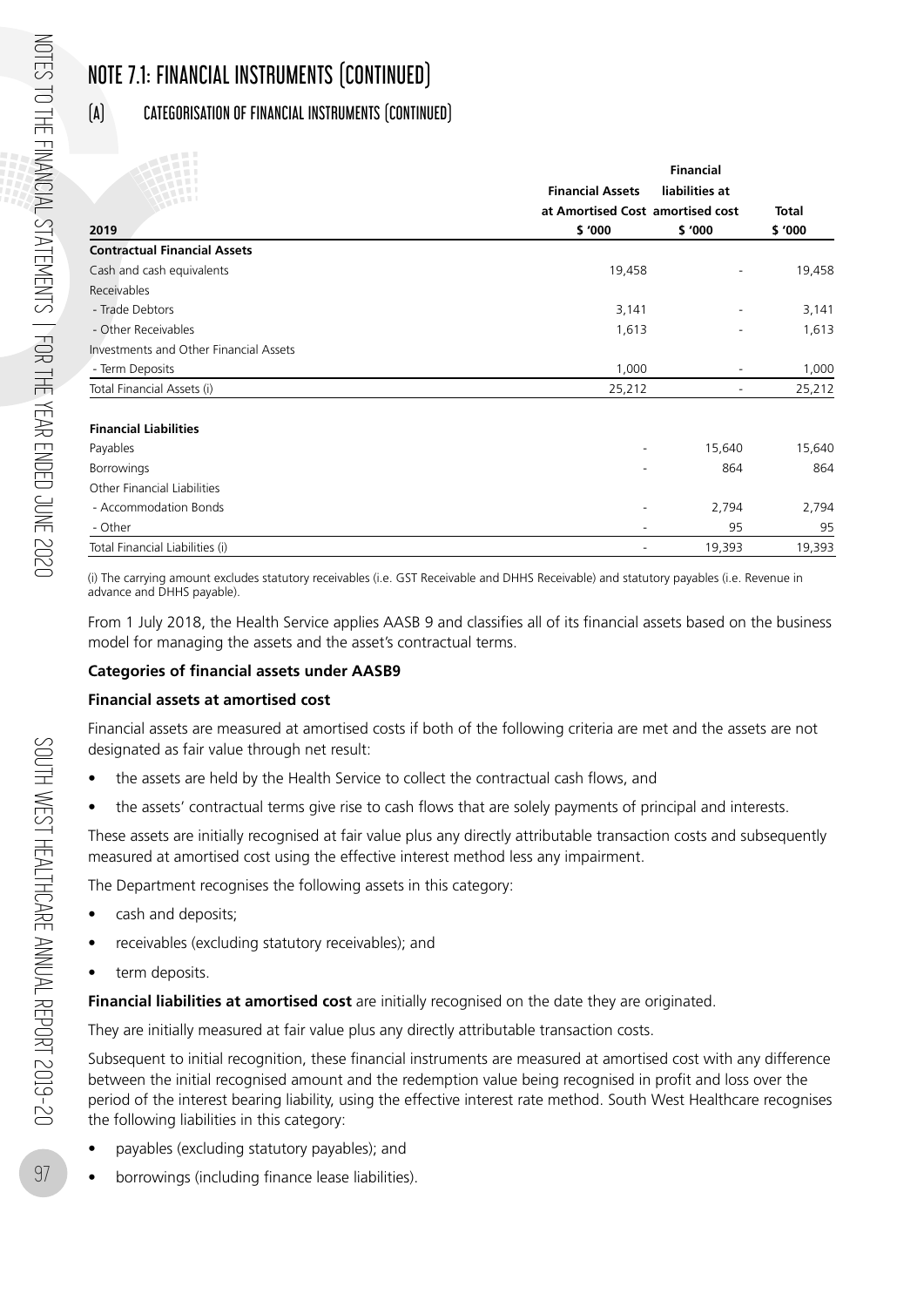## NOTE 7.1: FINANCIAL INSTRUMENTS (CONTINUED)

#### (A) CATEGORISATION OF FINANCIAL INSTRUMENTS (CONTINUED)

**Derecognition of financial assets:** A financial asset (or, where applicable, a part of a financial asset or part of a group of similar financial assets) is derecognised when the rights to receive cash flows from the asset have expired or, South West Healthcare retains the right to receive cash flows from the asset, but has assumed an obligation to pay them in full without material delay to a third party under a 'pass through' arrangement; or

South West Healthcare has transferred its rights to receive cash flows from the asset and either:

- has transferred substantially all the risks and rewards of the asset; or
- has neither transferred nor retained substantially all the risks and rewards of the asset but has transferred control of the asset.

Where South West Healthcare has neither transferred nor retained substantially all the risks and rewards or transferred control, the asset is recognised involvement to the extent of South West Healthcare's continuing involvement in the asset.

**Derecognition of financial liabilities:** A financial liability is derecognised when the obligation under the liability is discharged, cancelled or expires.

When an existing financial liability is replaced by another from the same lender on substantially different terms, or the terms of an existing liability are substantially modified, such an exchange or modification is treated as a derecognition of the original liability and the recognition of a new liability. The difference in the respective carrying amounts is recognised as an 'other economic flow' in the comprehensive operating statement.

**Reclassification of financial instruments:** Subsequent to initial recognition reclassification of financial liabilities is not permitted. Financial assets are required to reclassified between fair value through net result, fair value through other comprehensive income and amortised cost when and only when South West Healthcare's business model for managing its financial assets has changes such that its previous model would no longer apply.

#### **Impairment of financial assets**

At the end of each reporting period, the Health Service assesses whether there is objective evidence that a financial asset or group of financial assets is impaired. All financial instrument assets, except those measured at fair value through profit or loss, are subject to annual review for impairment.

The allowance is the difference between the financial asset's carrying amount and the present value of estimated future cash flows, discounted at the effective interest rate. In assessing impairment of statutory (non-contractual) financial assets, which are not financial instruments, professional judgement is applied in assessing materiality using estimates, averages and other computational methods in accordance with *AASB 136 Impairment of Assets.*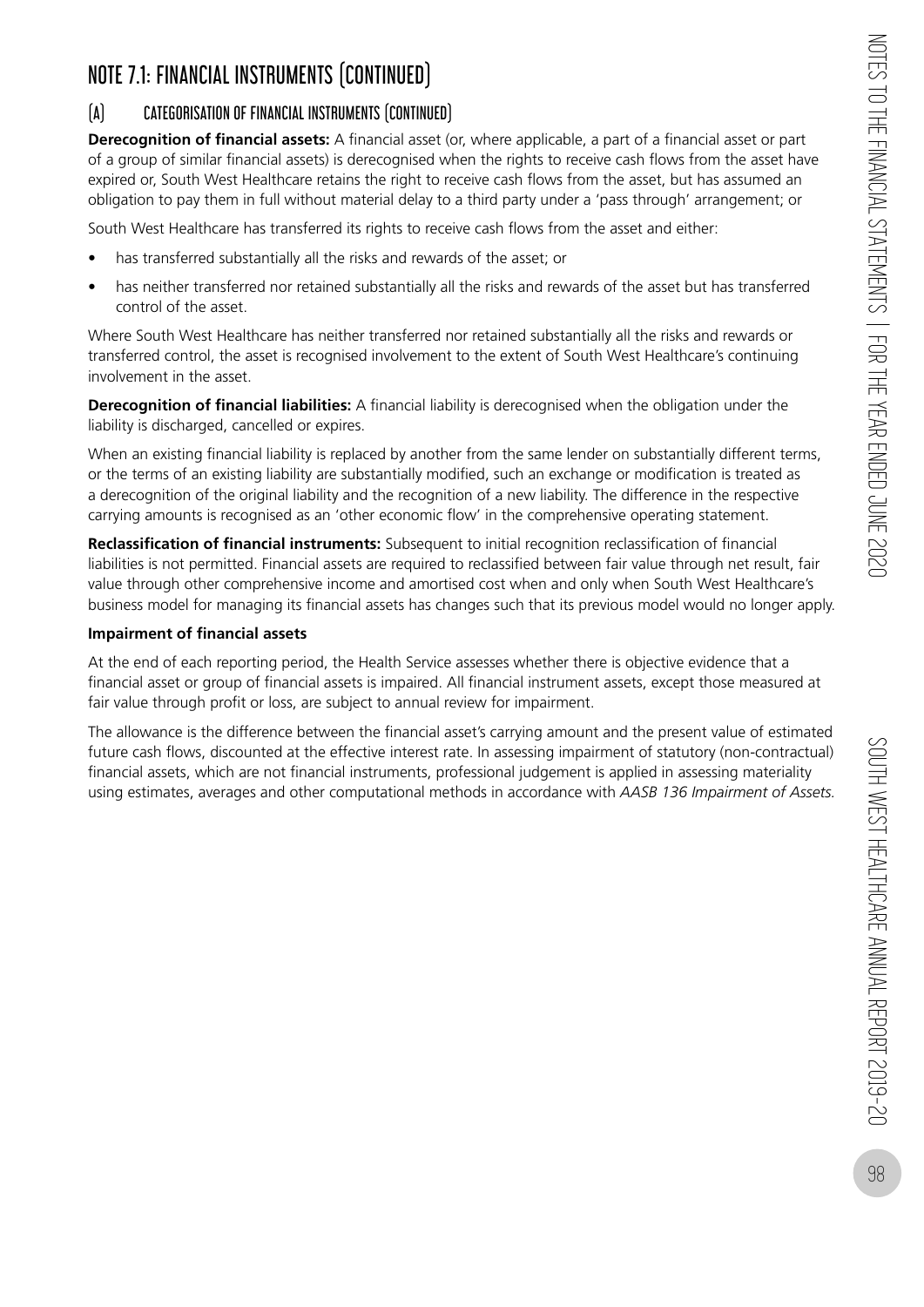# NOTE 7.1: FINANCIAL INSTRUMENTS (CONTINUED)

#### (B) MATURITY ANALYSIS OF FINANCIAL LIABILITIES AS AT 30 JUNE

The following table discloses the contractual maturity analysis for the Health Service's financial liabilities. For interest rates applicable to each class of liability refer to individual notes to the financial statements.

| W                                  |      |          |         | <b>Maturity Dates</b> |               |             |          |
|------------------------------------|------|----------|---------|-----------------------|---------------|-------------|----------|
|                                    |      | Total    | Nominal | Less than             | $1 - 3$       | 3 Months    | $1 - 5$  |
|                                    | Note | Carrying | Amount  | 1 Month               | <b>Months</b> | - 1 Year    | Years    |
|                                    |      | Amount   |         |                       |               |             |          |
| 2020                               |      | \$       | \$      | \$                    | \$            | \$          | \$       |
| <b>Financial Liabilities</b>       |      |          |         |                       |               |             |          |
| At amortised cost                  |      |          |         |                       |               |             |          |
| Payables (i)                       | 5.2  | 16,964   | 16,964  | 16,964                | $\mathbf 0$   | $\Omega$    |          |
| Borrowings                         | 6.1  | 604      | 604     | 20                    | 60            | 159         | 371      |
| Other Financial Liabilities        |      |          |         |                       |               |             |          |
| Accommodation Deposits             | 5.3  | 2,208    | 2,208   | $\mathbf 0$           | $\mathbf 0$   | 2,208       | 0        |
| Other                              | 5.3  | 465      | 465     | $\mathbf 0$           | 465           | 0           | 0        |
|                                    |      |          |         |                       |               |             |          |
| Total Financial Liabilities        |      | 20,241   | 20,241  | 16,984                | 525           | 2,367       | 371      |
|                                    |      |          |         |                       |               |             |          |
| 2019                               |      |          |         |                       |               |             |          |
| <b>Financial Liabilities</b>       |      |          |         |                       |               |             |          |
| At amortised cost                  |      |          |         |                       |               |             |          |
| Payables (i)                       | 5.2  | 15,640   | 15,640  | 15,640                | $\Omega$      | $\Omega$    | $\Omega$ |
| <b>Borrowings</b>                  | 6.1  | 864      | 864     | 24                    | 69            | 182         | 589      |
| Other Financial Liabilities        |      |          |         |                       |               |             |          |
| Accommodation Deposits             | 5.3  | 2,794    | 2,794   | $\mathbf 0$           | $\mathbf 0$   | 2,794       | $\Omega$ |
| Other                              | 5.3  | 95       | 95      | $\mathbf 0$           | 95            | $\mathbf 0$ | 0        |
|                                    |      |          |         |                       |               |             |          |
| <b>Total Financial Liabilities</b> |      | 19,393   | 19,393  | 15,664                | 164           | 2,976       | 589      |

(i) Maturity analysis of financial liabilities excludes the types of statutory financial liabilities (i.e. GST payable).

#### (C) CONTRACTUAL RECEIVABLES AT AMORTISED COSTS

|                                                  |           |       | Less                            |     | 3 months - |           |              |
|--------------------------------------------------|-----------|-------|---------------------------------|-----|------------|-----------|--------------|
|                                                  | 30-Jun-19 |       | Current than 1 month 1-3 months |     | vear       | 1-5 vears | <b>Total</b> |
| Expected loss rate                               |           | 0%    | 0%                              | 5%  | 8%         | 2%        |              |
| Gross carrying amount of contractual receivables |           | 3.291 | 761                             | 247 | 376        | 79        | 4.754        |
| Loss allowance                                   |           |       |                                 |     | 30         |           | 44           |

|                                                  | 30-Jun-20 |       | Less<br>Current than 1 month 1-3 months |     | 3 months -<br>ı year | 1-5 vears | <b>Total</b> |
|--------------------------------------------------|-----------|-------|-----------------------------------------|-----|----------------------|-----------|--------------|
| Expected loss rate                               |           | 0%    | 0%                                      | 5%  | 5%                   | 35%       |              |
| Gross carrying amount of contractual receivables |           | 2.526 | 697                                     | 376 | 121                  | 105       | 3.825        |
| Loss allowance                                   |           |       |                                         | 19  |                      |           | 62           |

#### **Impairment of financial assets under AASB 9 Financial Instruments**

South West Healthcare records the allowance for expected credit loss for the relevant financial instruments, in accordance with AASB 9 *Financial Instruments* 'Expected Credit Loss' approach. Subject to AASB 9 *Financial Instruments*, impairment assessment includes South West Healthcare's contractual receivables, statutory receivables and its investment in debt instruments.

Equity instruments are not subject to impairment under AASB 9 *Financial Instruments*. Other financial assets mandatorily measured or designated at fair value through net result are not subject to impairment assessment under AASB 9 *Financial Instruments*. While cash and cash equivalents are also subject to the impairment requirements of AASB 9 *Financial Instruments,* any identified impairment loss would be immaterial.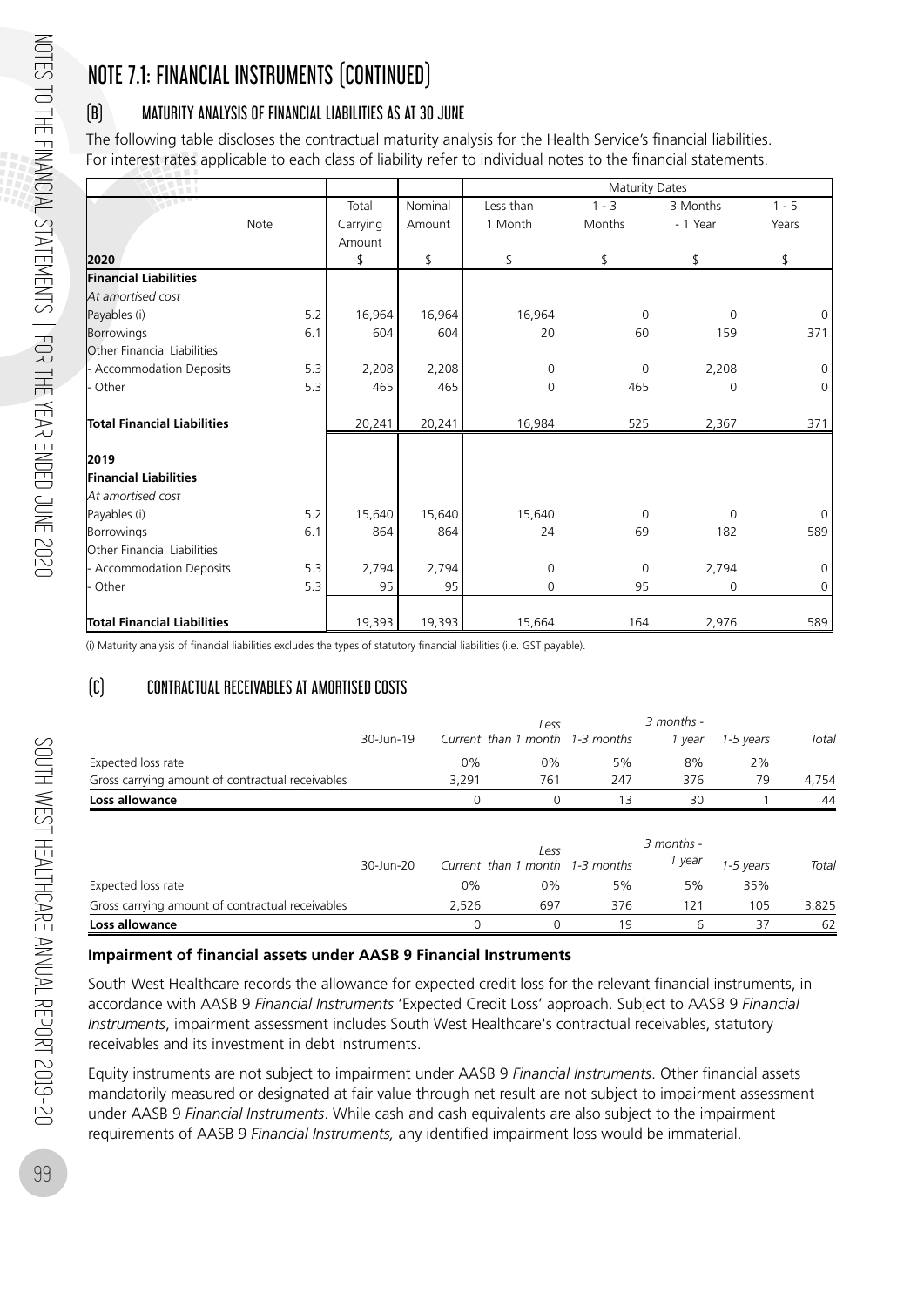# NOTE 7.1: FINANCIAL INSTRUMENTS (CONTINUED)

#### (C) CONTRACTUAL RECEIVABLES AT AMORTISED COSTS (CONTINUED)

#### **Contractual receivables at amortised cost**

South West Healthcare applies AASB 9 Financial Instruments simplified approach for all contractual receivables to measure expected credit losses using a lifetime expected loss allowance based on the assumptions about risk of default and expected loss rates. South West Healthcare has grouped contractual receivables on shared credit risk characteristics and days past due and select the expected credit loss rate based on South West Healthcare's past history, existing market conditions, as well as forward-looking estimates at the end of the financial year.

On this basis, South West Healthcare determines the opening loss allowance and the closing loss allowance at end of the financial year as disclosed above.

#### **Reconciliation of the movement in the loss allowance for contractual receivables**

|                                                            | 2020     | 2019         |
|------------------------------------------------------------|----------|--------------|
|                                                            | \$ 000's | \$ 000's     |
| Balance at the beginning of the year                       | 44       | 34           |
| Opening retained earnings adjustment on adoption of AASB 9 |          | 0            |
| <b>Opening Loss Allowance</b>                              | 44       | 34           |
| Modification of contractual cash flows on financial assets |          | <sup>n</sup> |
| Increase in provision recognised in the net result         | 18       | 10           |
| Balance at end of the year                                 | 62       | 44           |

Credit loss allowance is classified as other economic flows in the net result. Contractual receivables are written off when there is no reasonable expectation of recovery and impairment losses are classified as a transaction expense. Subsequent recoveries of amounts previously written off are credited against the same line item.

In prior years, a provision for doubtful debts is recognised when there is objective evidence that the debts may not be collected and bad debts are written off when identified. A provision is made for estimated irrecoverable amounts from the sale of goods when there is objective evidence that an individual receivable is impaired. Bad debts considered as written off by mutual consent.

#### **Statutory receivables and debt investments at amortised cost**

The Health Service's non-contractual receivables arising from statutory requirements are not financial instruments. However, they are nevertheless recognised and measured in accordance with AASB 9 requirements as if those receivables are financial instruments.

The Health Service also has investments in:

• Term Deposits in Australian approved deposit institutions

Both the statutory receivables and investments in debt instruments are considered to have low credit risk, taking into account the counterparty's credit rating, risk of default and capacity to meet contractual cash flow obligations in the near term. As the result, the loss allowance recognised for these financial assets during the period was limited to 12 months expected losses.

# NOTE 7.2: CONTINGENT ASSETS AND CONTINGENT LIABILITIES

There are no known contingent assets or contingent liabilities for South West Healthcare at the date of this report. (Nil 2019)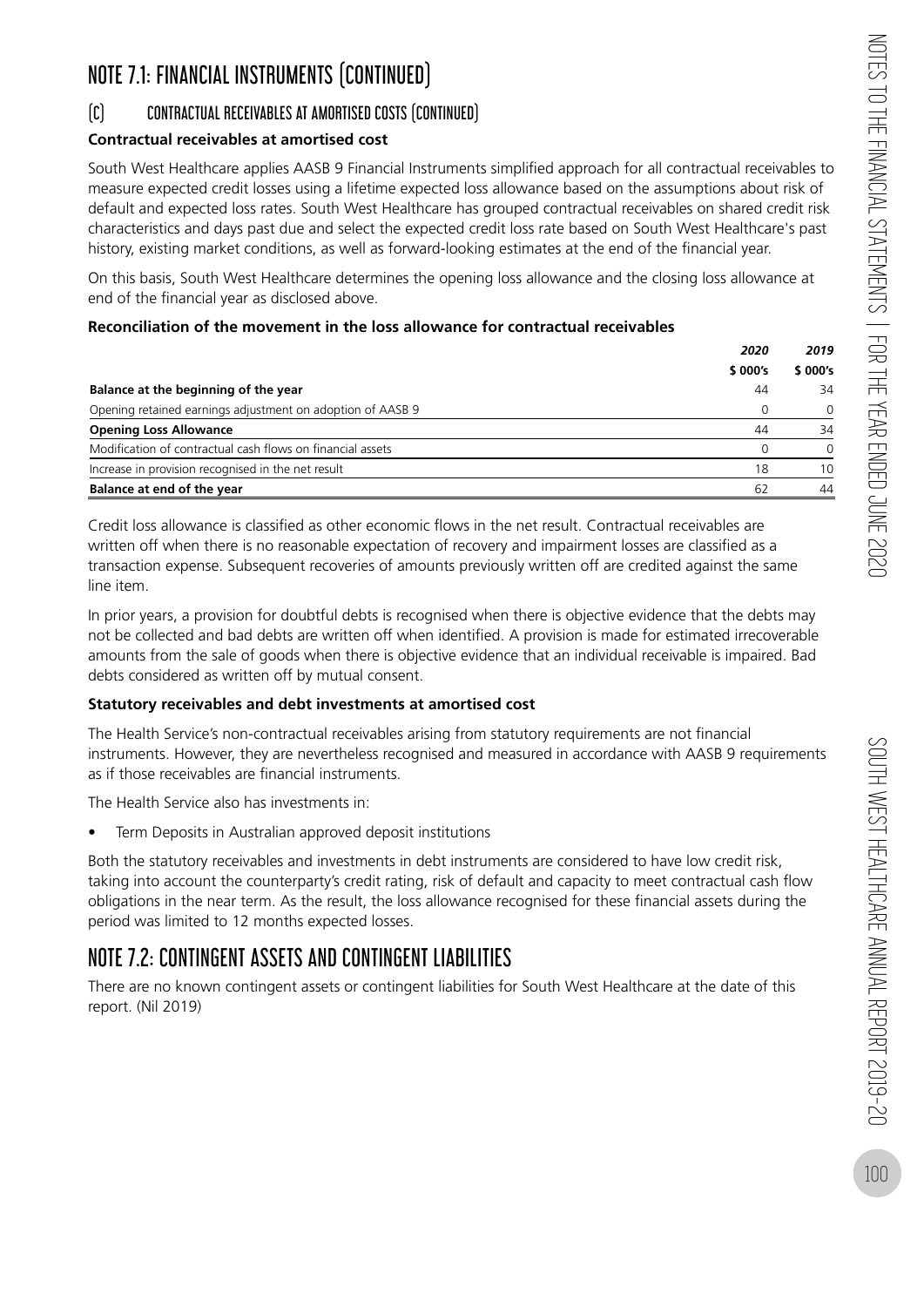# NOTE 8: OTHER DISCLOSURES

This section includes additional material disclosures required by accounting standards or otherwise, for the understanding of this financial report.

#### **Structure**

- 8.1 Reconciliation of Net Result for the Year to Net Cash Flow from Operating Activities
- 8.2 Responsible persons disclosure
- 8.3 Remuneration of Executive Officers
- 8.4 Related Parties
- 8.5 Remuneration of auditors
- 8.6 AASBs issued that are not yet effective
- 8.7 Events occurring after the balance sheet date
- 8.8 Jointly Controlled Operations
- 8.9 Economic Dependency
- 8.10 Changes in Accounting Policy and revision of estimates

### NOTE 8.1: RECONCILIATION OF NET RESULT FOR THE YEAR TO NET CASH INFLOW / (OUTFLOW) FROM OPERATING ACTIVITIES

|                                                                        | 2020     | 2019      |
|------------------------------------------------------------------------|----------|-----------|
|                                                                        | \$ '000  | \$ '000   |
| <b>NET RESULT FOR THE YEAR</b>                                         | (8,638)  | (11, 590) |
| <b>Less Capital Donations</b>                                          | (828)    | (352)     |
| <b>Non-cash movements</b>                                              |          |           |
| Non Cash Revenue                                                       |          |           |
| - Assets received from Department of Health & Human<br>Services (DHHS) |          | (370)     |
| Depreciation                                                           | 16,706   | 14,112    |
| Allowance for impairment losses of contractual receivables             | 18       | 10        |
| Movements included in investing and financing activities               |          |           |
| Net (gain)/loss from disposal of non financial physical assets         | (64)     | (16)      |
| Less cash inflow/outflow from investing and financing activities       | 260      |           |
| <b>Movements in assets and liabilities</b>                             |          |           |
| Change in Operating Assets & Liabilities                               |          |           |
| (Increase)/Decrease in Receivables                                     | 1,026    | 1,344     |
| (Increase)/Decrease in Other Assets                                    | 95       | (1,335)   |
| Increase/(Decrease) in Payables                                        | (7, 305) | 892       |
| Increase/(Decrease) in Provisions                                      | (557)    | 3,274     |
| Increase/(Decrease) in Other Liabilities                               | 9,931    | 120       |
| Change in Inventories                                                  | (16)     | 153       |
| NET CASH INFLOW/(OUTFLOW) FROM OPERATING ACTIVITIES                    | 10,628   | 6,242     |
|                                                                        |          |           |

SOUTH WEST HEALTHCARE ANNUAL REPORT 2019-20

SOUTH WEST HEALTHCARE ANNUAL REPORT 2019-20

101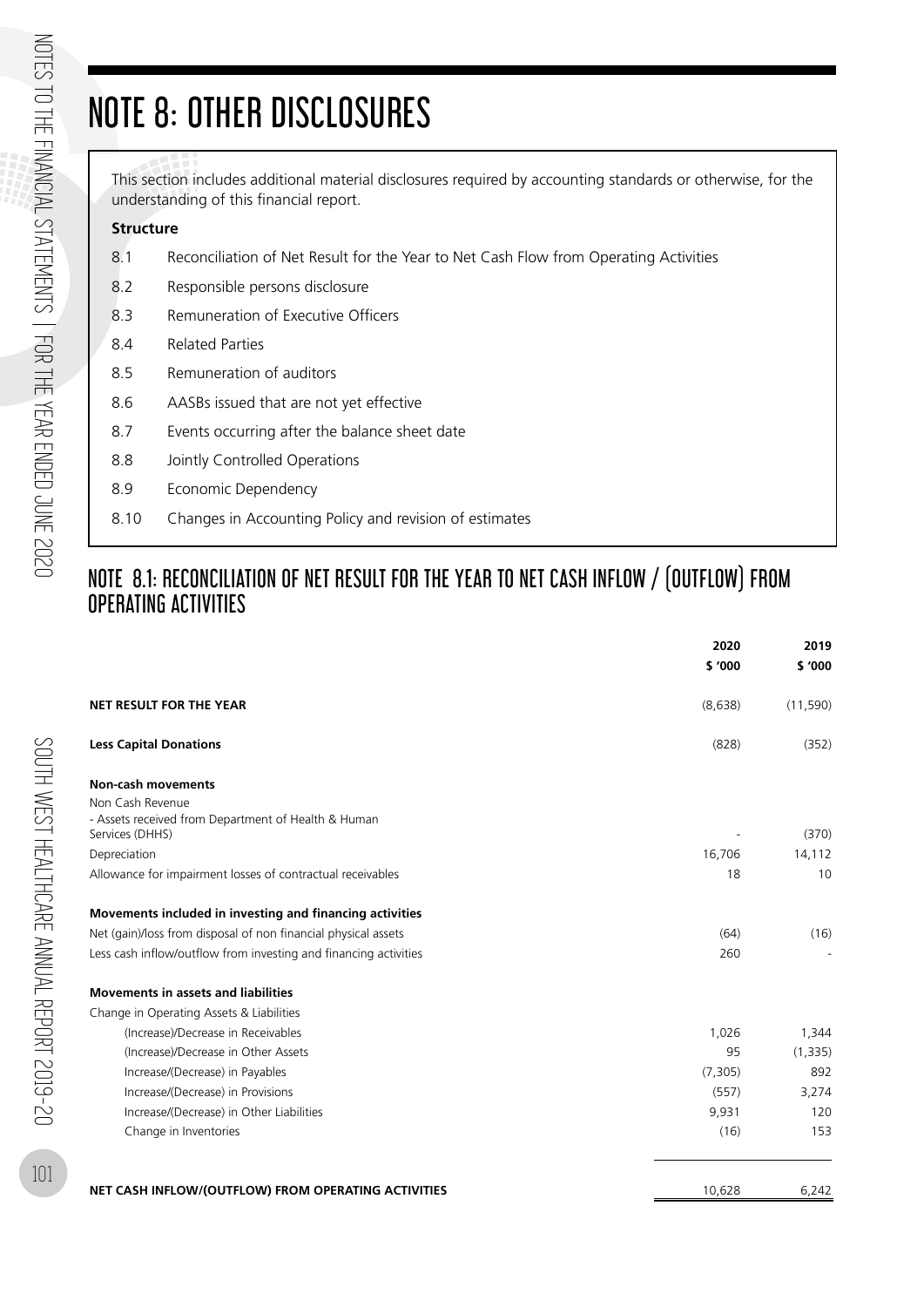## NOTE 8.2: RESPONSIBLE PERSON DISCLOSURES

In accordance with the Ministerial Directions issued by the Assistant Treasurer under the Financial Management Act 1994, the following disclosures are made regarding responsible persons for the reporting period.

|                                                                                                                    | Period                  |         |
|--------------------------------------------------------------------------------------------------------------------|-------------------------|---------|
| <b>Responsible Ministers:</b>                                                                                      |                         |         |
| The Honourable Jenny Mikakos, Minister for Health and Minister for Ambulance Services                              | 01/07/2019 - 30/06/2020 |         |
| The Honourable Martin Foley, Minister for Mental Health                                                            | 01/07/2019 - 30/06/2020 |         |
| The Honourable Luke Donnellan, Minister for Child Protection, Minister for Disability, Ageing and Carers           | 01/07/2019 - 30/06/2020 |         |
| <b>Governing Boards</b>                                                                                            |                         |         |
| Mrs. N. Allen                                                                                                      | 01/07/2019 - 30/06/2020 |         |
| Mr G.Toogood                                                                                                       | 01/07/2019 - 30/06/2020 |         |
| Mr. B.Brown                                                                                                        | 01/07/2019 - 30/06/2020 |         |
| Mr. R.Montgomery                                                                                                   | 01/07/2019 - 30/06/2020 |         |
| Mrs. J. Waterhouse                                                                                                 | 01/07/2019 - 30/06/2020 |         |
| Mrs. B.Northeast                                                                                                   | 01/07/2019 - 30/06/2020 |         |
| Ms. K. Gaston                                                                                                      | 01/07/2019 - 30/06/2020 |         |
| Ms. A. Patchett                                                                                                    | 01/07/2019 - 30/06/2020 |         |
| Mr A. Gillan                                                                                                       | 01/07/2019 - 30/06/2020 |         |
| <b>Accountable Officers</b>                                                                                        |                         |         |
| Mr C.Fraser                                                                                                        | 01/07/2019 - 30/06/2020 |         |
| <b>Remuneration of Responsible Persons</b>                                                                         |                         |         |
| The number of Responsible Persons are shown in their relevant income bands:                                        |                         |         |
|                                                                                                                    | 2020                    | 2019    |
| <b>Income Band</b>                                                                                                 | No:                     | No:     |
| $$0 - $9,999$                                                                                                      | $\Omega$                | 2       |
| \$10,000 - \$19,999                                                                                                | 7                       | 7       |
| \$20,000 - \$29,999                                                                                                | $\overline{2}$          | 0       |
| \$300,000 - \$309,999                                                                                              | $\Omega$                | 1       |
| \$330,000 - \$339,999                                                                                              | $\mathbf{1}$            | 0       |
| <b>Total Numbers</b>                                                                                               | 10                      | 10      |
|                                                                                                                    | 2020                    | 2019    |
|                                                                                                                    | \$ '000                 | \$ '000 |
| Total remuneration received or due and receivable by<br>Responsible Persons from the reporting entity amounted to: | 482                     | 411     |

Amounts relating to Responsible Ministers are reported within the Department of Parliamentary Services' Financial Report.

### NOTE 8.3: REMUNERATION OF EXECUTIVES

#### **Remuneration of executives**

The number of executive officers, other than Ministers and Accountable Officers, and their total remuneration during the reporting period are shown in the table below. Total annualised employee equivalent provides a measure of full time equivalent executive officers over the reporting period.

Remuneration comprises employee benefits in all forms of consideration paid, payable or provided in exchange for services rendered, and is disclosed in the following categories.

**Short-term employee** benefits include amounts such as wages, salaries, annual leave or sick leave that are usually paid or payable on a regular basis, as well as non-monetary benefits such as allowances and free or subsidised goods or services.

**Post-employment** benefits include pensions and other retirement benefits paid or payable on a discrete basis when employment has ceased.

**Other long-term** benefits include long service leave, other long-service benefit or deferred compensation.

**Termination benefits** include termination of employment payments, such as severance packages.

102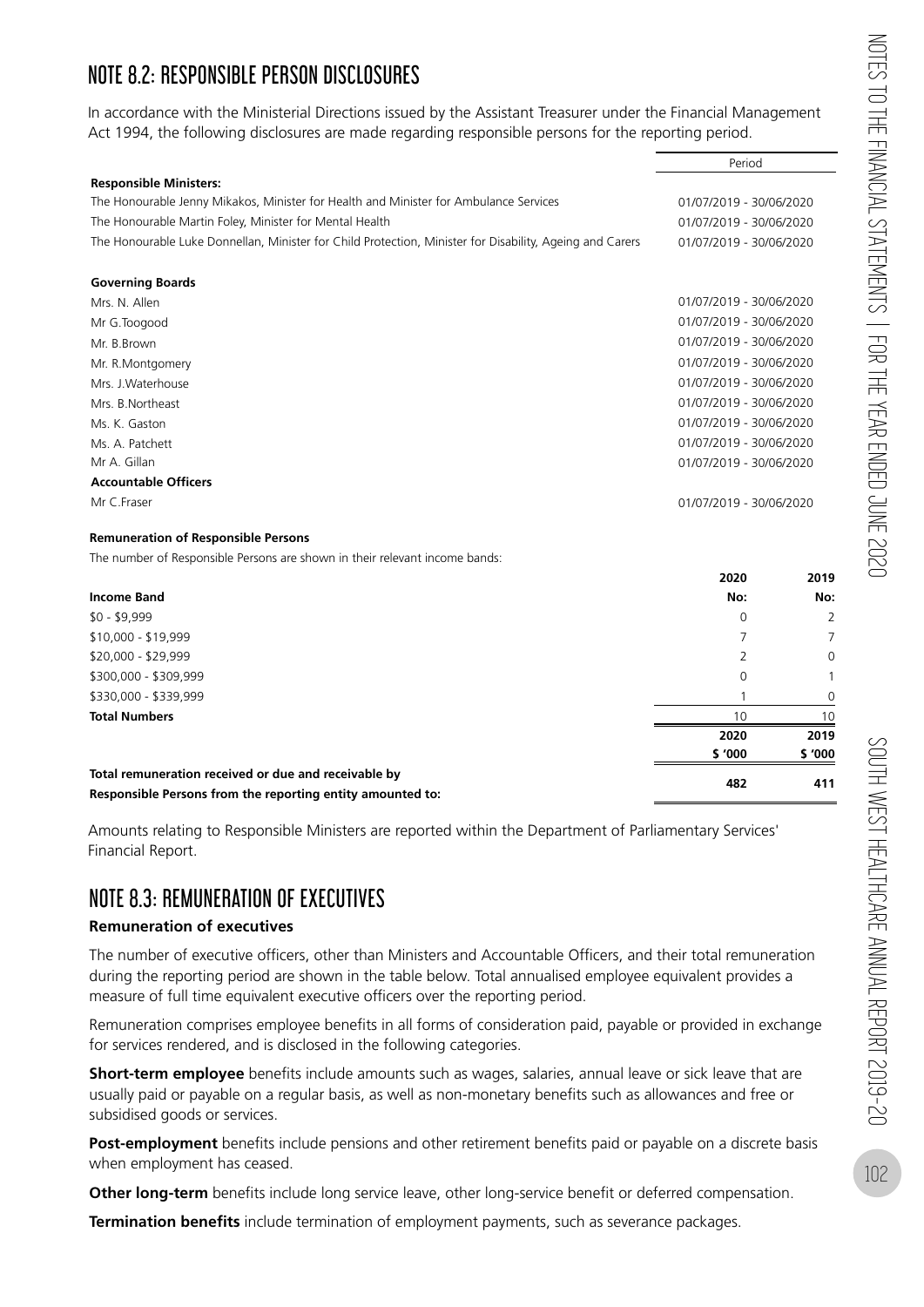# NOTE 8.3: REMUNERATION OF EXECUTIVES (CONTINUED)

| <b>Remuneration of executive officers</b>       | <b>Total Remuneration</b> |         |
|-------------------------------------------------|---------------------------|---------|
|                                                 | 2020                      | 2019    |
|                                                 | \$'000                    | \$ '000 |
| Short-term employee benefits                    | 1,539                     | 1,178   |
| Post-employment benefits                        | 128                       | 117     |
| Other long-term benefits                        | 10                        | 32      |
| <b>Total Remuneration</b>                       | 1,677                     | 1,327   |
| <b>Total Number of executives (i)</b>           | 8                         |         |
| Total annualised employee equivalent (AEE) (ii) | 7.00                      | 6.50    |

#### Notes:

(i) The total number of executive officers includes persons who meet the definition of Key Management Personnel (KMP) of the entity under AASB 124 Related Party Disclosures and are also reported within the related parties note disclosure (Note 8.4).

(ii) Annualised employee equivalent is based on the time fraction worked over the reporting period. This is calculated as the total number of days the employee is engaged to work during the week by the total number of full-time working days per week (this is generally five full working days per week).

### NOTE 8.4: RELATED PARTIES

The Health Service is a wholly owned and controlled entity of the State of Victoria. Related parties of the hospital include:

- all key management personnel and their close family members;
- all cabinet ministers and their close family members;
- Jointly Controlled Operation A member of the Southwest Alliance of Rural Health; and
- all hospitals and public sector entities that are controlled and consolidated into the whole of state consolidated financial statements.

KMP's are those people with the authority and responsibility for planning, directing and controlling the activities of South West Healthcare, directly or indirectly.

The Board of Directors, Accountable Officer and the Executive Directors of South West Healthcare are deemed to be KMPs.

|                                          |                                 |                                                   | Period                  |
|------------------------------------------|---------------------------------|---------------------------------------------------|-------------------------|
| Entity                                   | <b>Key Management Personnel</b> | <b>Position Title</b>                             |                         |
| South West Healthcare Mr. B. Brown       |                                 | Chair of the Board                                | 01/07/2019 - 30/06/2020 |
| South West Healthcare Mrs. N. Allen      |                                 | <b>Board Member</b>                               | 01/07/2019 - 30/06/2020 |
| South West Healthcare Mr G. Toogood      |                                 | <b>Board Member</b>                               | 01/07/2019 - 30/06/2020 |
| South West Healthcare Mr. R.Montgomery   |                                 | <b>Board Member</b>                               | 01/07/2019 - 30/06/2020 |
| South West Healthcare Mrs. J. Waterhouse |                                 | <b>Board Member</b>                               | 01/07/2019 - 30/06/2020 |
| South West Healthcare Mrs. B. Northeast  |                                 | <b>Board Member</b>                               | 01/07/2019 - 30/06/2020 |
| South West Healthcare Ms. K. Gaston      |                                 | <b>Board Member</b>                               | 01/07/2019 - 30/06/2020 |
| South West Healthcare Ms. A. Patchett    |                                 | <b>Board Member</b>                               | 01/07/2019 - 30/06/2020 |
| South West Healthcare Mr A. Gillan       |                                 | <b>Board Member</b>                               | 01/07/2019 - 30/06/2020 |
| South West Healthcare Mr C. Fraser       |                                 | Chief Executive Officer                           | 01/07/2019 - 30/06/2020 |
| South West Healthcare Mr. A. Trigg       |                                 | Chief Operating Officer                           | 01/07/2019 - 30/06/2020 |
| South West Healthcare Dr. N. Van Zyl     |                                 | <b>Executive Director Medical Services</b>        | 01/07/2019 - 25/05/2020 |
| South West Healthcare Ms. J.Clift        |                                 | Executive Director Nursing & Midwifery            | 01/07/2019 - 21/7/2019  |
| South West Healthcare Mr. J.Brennan      |                                 | Executive Director Service Development            | 01/07/2019 - 30/06/2020 |
| South West Healthcare Ms.K.Cook          |                                 | Executive Director Mental Health Services         | 01/07/2019 - 30/06/2020 |
| South West Healthcare Ms. K. Anderson    |                                 | Executive Director Primary and Community Services | 01/07/2019 - 30/06/2020 |
| South West Healthcare Ms. L. Viljoen     |                                 | Executive Director People and Culture             | 01/07/2019 - 30/06/2020 |
| South West Healthcare Ms. G. Stevenson   |                                 | Executive Director Nursing & Midwifery            | 26/08/2019 - 30/06/2020 |

SOUTH WEST HEALTHCARE ANNUAL REPORT 2019-20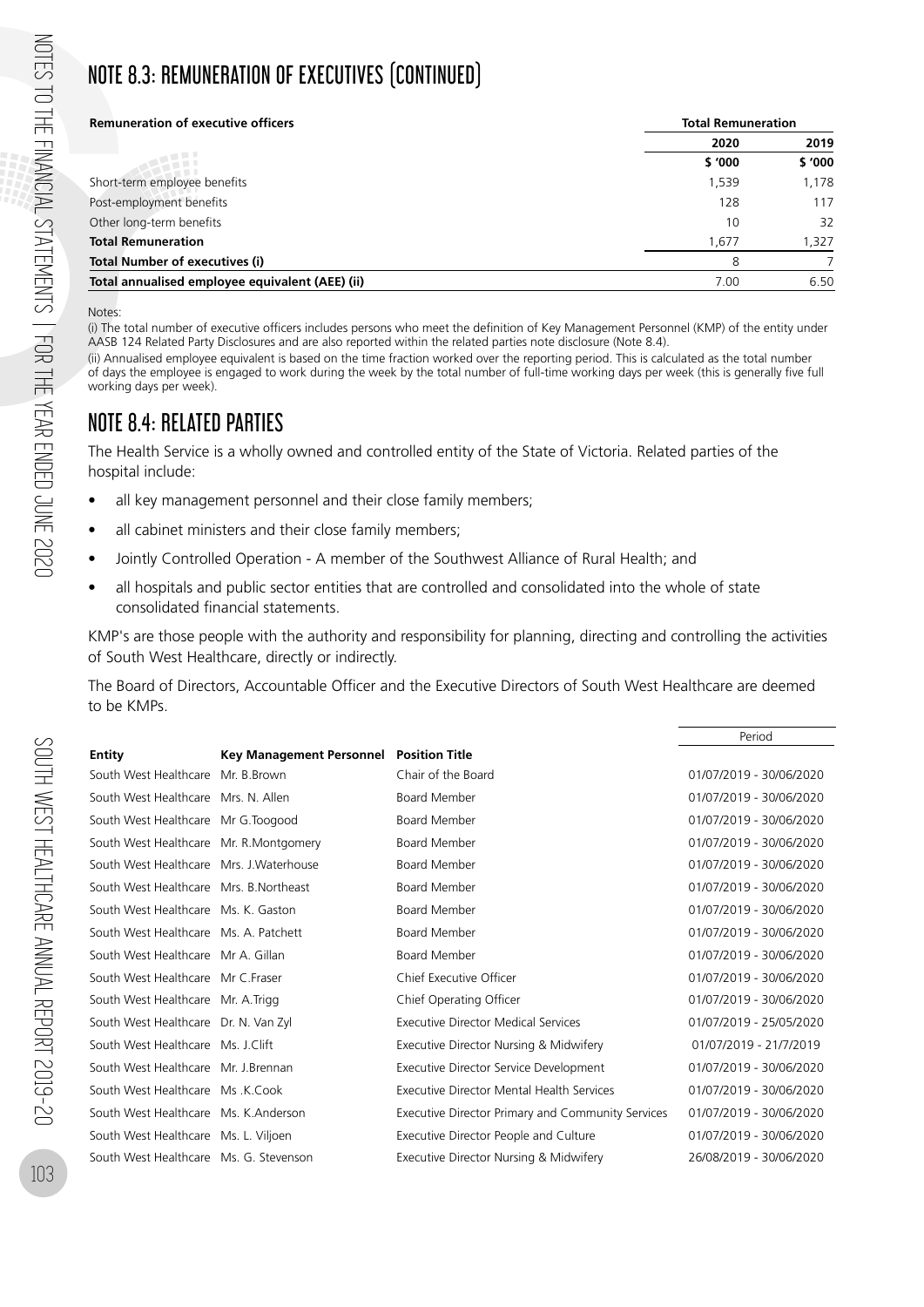# NOTE 8.4: RELATED PARTIES (CONTINUED)

The compensation detailed below excludes the salaries and benefits the Portfolio Ministers receive. The Minister's remuneration and allowances is set by the Parliamentary Salaries and Superannuation Act 1968, and is reported within the Department of Parliamentary Services' Financial Report.

|                              | 2020    | 2019    |
|------------------------------|---------|---------|
| <b>COMPENSATION</b>          | \$ '000 | \$ '000 |
| Short term employee benefits | 1.974   | 1,547   |
| Post-employment benefits     | 166     | 151     |
| Other long-term benefits     | 19      | 41      |
| <b>Total</b>                 | 2,159   | 1,739   |

(i) Total remuneration paid to KMPs employed as a contractor during the reporting period through accounts payable has been reported under short-term employee benefits.

(ii) KMPs are also reported in Note 8.2 Responsible Persons or Note 8.3 Remuneration of Executives.

#### **Significant transactions with government-related entities**

|                                           | 2020    | 2019    |
|-------------------------------------------|---------|---------|
| <b>Transactions</b>                       | \$ '000 | \$ '000 |
| Department of Health & Human Services     | 171.907 | 154,878 |
| Indirect Contributions (DHHS)             | 1.066   | 2,032   |
| Contributed Capital                       | 595     |         |
| Repayment of Funding - Interest free loan | 69      |         |
| Total                                     | 173,637 | 156,910 |

#### **Balances Outstanding**

|                                                  | 2020   | 2019    |
|--------------------------------------------------|--------|---------|
| <b>Funding Outstanding</b>                       | S '000 | \$ '000 |
| Department of Health & Human Services LSL Debtor | 7.206  | 6.494   |
| I Interest free Ioan balance                     | 777    | 346     |

Expenses incurred by the Health Service in delivering services and outputs are in accordance with Health Purchasing Victoria requirements. Goods and services including procurement, diagnostics, patient meals and multi-site operational support are provided by other Victorian Health Service Providers on commercial terms.

Professional medical indemnity insurance and other insurance products are obtained from a Victorian Public Financial Corporation.

The Standing Directions of the Assistant Treasurer require the Health Service to hold cash (in excess of working capital) in accordance with the State's centralised banking arrangements. All borrowings are required to be sourced from Treasury Corporation Victorian unless an exemption has been approved by the Minister for Health and Human Services and the Treasurer.

#### **Transactions with key management personnel and other related parties**

Given the breadth and depth of State government activities, related parties transact with the Victorian public sector in a manner consistent with other members of the public e.g. stamp duty and other government fees and charges. Further employment of processes within the Victorian public sector occur on terms and conditions consistent with the Public Administration Act 2004 and Codes of Conduct and Standards issued by the Victorian Public Sector Commission. Procurement processes occur on terms and conditions consistent with the Victorian Government Procurement Board requirements.

Outside of normal citizen type transactions with the Department of Health and Human Services, all other related party transactions that involved KMPs and their close family members have been entered into on an arm's length basis. Transactions are disclosed when they are considered material to the users of the financial report in making and evaluation decisions about the allocation of scare resources.

There were no related party transactions with Cabinet Ministers required to be disclosed in 2020.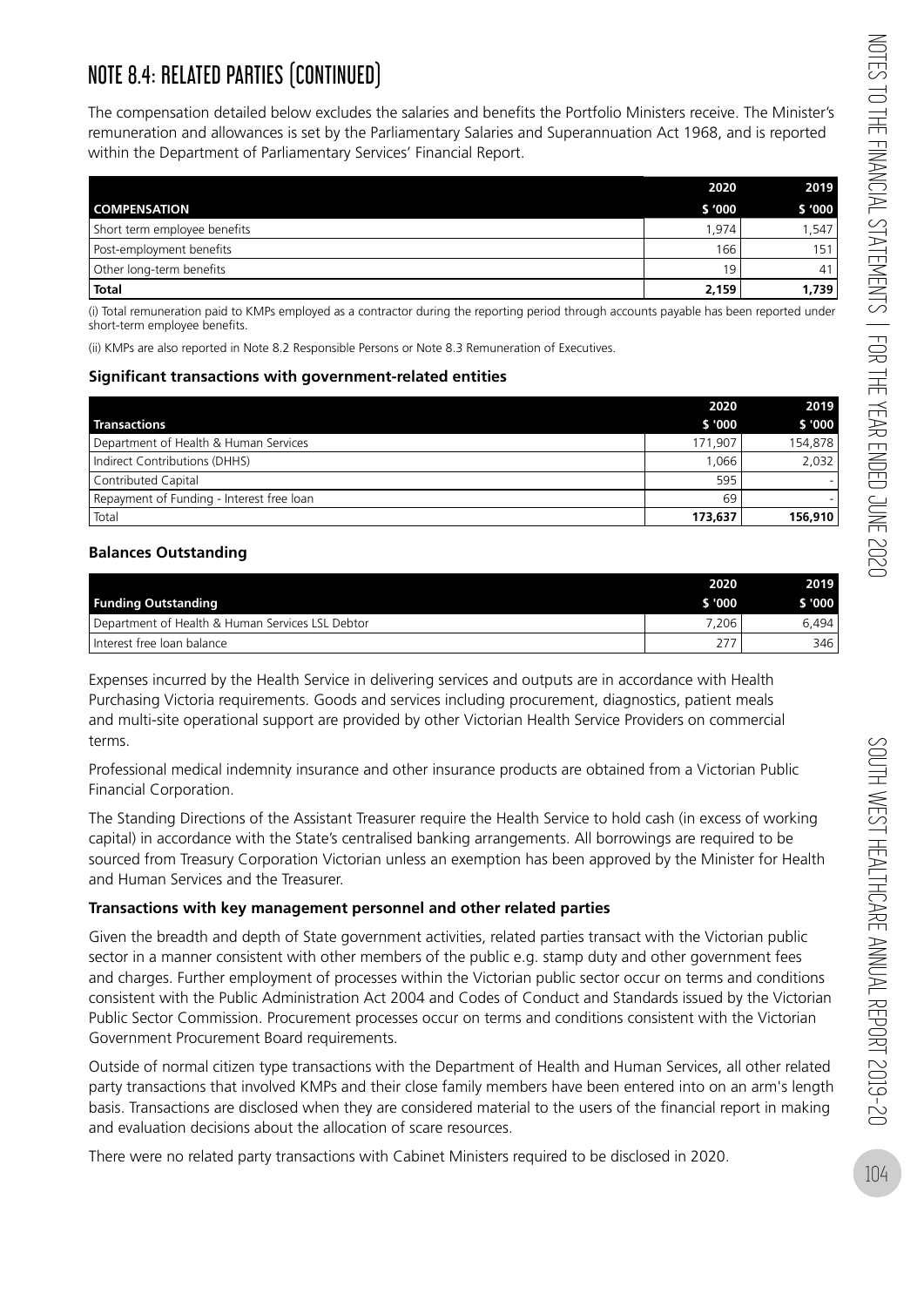# NOTE 8.4: RELATED PARTIES (CONTINUED)

| <b>Other Transactions of Responsible Persons and their Related Parties</b>                                                                                        | 2020<br>\$'000 | 2019<br>\$'000 |
|-------------------------------------------------------------------------------------------------------------------------------------------------------------------|----------------|----------------|
| Mr S.Callaghan is a director of Callaghan Motors which provides repairs, maintenance and purchase of<br>motor vehicles on normal commercial terms and conditions. |                | 21             |
| NOTE 8.5: REMUNERATION OF AUDITORS                                                                                                                                |                |                |
|                                                                                                                                                                   | 2020           | 2019           |
|                                                                                                                                                                   | \$'000         | \$'000         |
| <b>Victorian Auditor-General's Office</b>                                                                                                                         |                |                |
| Audit of financial statements                                                                                                                                     | 48             | 47             |

### NOTE 8.6: AASBs ISSUED THAT ARE NOT YET EFFECTIVE

Certain new Australian accounting standards and interpretations have been published that are not mandatory for 30 June 2020 reporting period. DTF assesses the impact of an these new standards and advises the Health Service of their applicability and early adoption where applicable.

48 47

As at 30 June 2020, the following standards and interpretations had been issued by the AASB but were not yet effective. They become effective for the first financial statements for reporting periods commencing after the stated operative dates as detailed in the table below. South West Healthcare has not and does not intend to adopt these standards early.

| <b>Topic</b>                                                                                                                               | <b>Key requirements</b>                                                                                                                                                                                                                                                                                                                                                                                                                                                                                                                                                     | <b>Effective Date</b>                                                                                                           | <b>Impact on Financial</b><br><b>Statements</b>                                                    |
|--------------------------------------------------------------------------------------------------------------------------------------------|-----------------------------------------------------------------------------------------------------------------------------------------------------------------------------------------------------------------------------------------------------------------------------------------------------------------------------------------------------------------------------------------------------------------------------------------------------------------------------------------------------------------------------------------------------------------------------|---------------------------------------------------------------------------------------------------------------------------------|----------------------------------------------------------------------------------------------------|
| AASB 2018-7<br>Amendments<br>to Australian<br>Accounting<br>Standards<br>- Definition<br>of Material                                       | This Standard principally amends AASB 101 Presentation of<br>Financial Statements and AASB 108 Accounting Policies, Changes<br>in Accounting Estimates and Errors. The amendments refine and<br>clarify the definition of material in AASB 101 and its application<br>by improving the wording and aligning the definition across<br>AASB Standards and other publications. The amendments also<br>include some supporting requirements in AASB 101 in the<br>definition to give it more prominence and clarify the explanation<br>accompanying the definition of material. | $01$ -Jan- $20$                                                                                                                 | The assessment has indicated<br>that there will be no significant<br>impact for the public sector. |
| AASB 2020-1<br>Amendments<br>to Australian<br>Accounting<br>Standards-<br>Classification<br>of Liabilities<br>as Current or<br>Non-Current | This Standard amends AASB 101 to clarify requirements for the<br>presentation of liabilities in the statement of financial position<br>as current or non-current. A liability is classified as non-current<br>if an entity has the right at the end of the reporting period to<br>defer settlement of the liability for at least 12 months after the<br>reporting period. The meaning of settlement of a liability is also<br>clarified.                                                                                                                                    | 1 January 2022.<br>However, ED<br>301 has been<br>issued with<br>the intention<br>to defer<br>application to 1<br>January 2023. | The assessment has indicated<br>that there will be no significant<br>impact for the public sector. |

In addition to the new standards and amendments above, the AASB has issued a list of other amending standards that are not effective for the 2019-20 reporting period (as listed below). In general, these amending standards include editorial and references changes that are expected to have insignificant impacts on public sector reporting.

- AASB 2018-6 *Amendments to Australian Accounting Standards Definition of a Business.*
- AASB 2019-1 *Amendments to Australian Accounting Standards References to the Conceptual Framework.*
- AASB 2019-3 *Amendments to Australian Accounting Standards Interest Rate Benchmark Reform.*
- AASB 2019-5 *Amendments to Australian Accounting Standards Disclosure of the Effect of New IFRS Standards Not Yet Issued in Australia.*
- AASB 2019-4 *Amendments to Australian Accounting Standards Disclosure in Special Purpose Financial Statements of Not-for-Profit Private Sector Entities on Compliance with Recognition and Measurement Requirements*.
- AASB 2020-2 *Amendments to Australian Accounting Standards Removal of Special Purpose Financial Statements for Certain For-Profit Private Sector Entities.*
- AASB 1060 General Purpose Financial Statements Simplified Disclosures for For-Profit and Not-for-Profit *Tier 2 Entities (Appendix C).*

105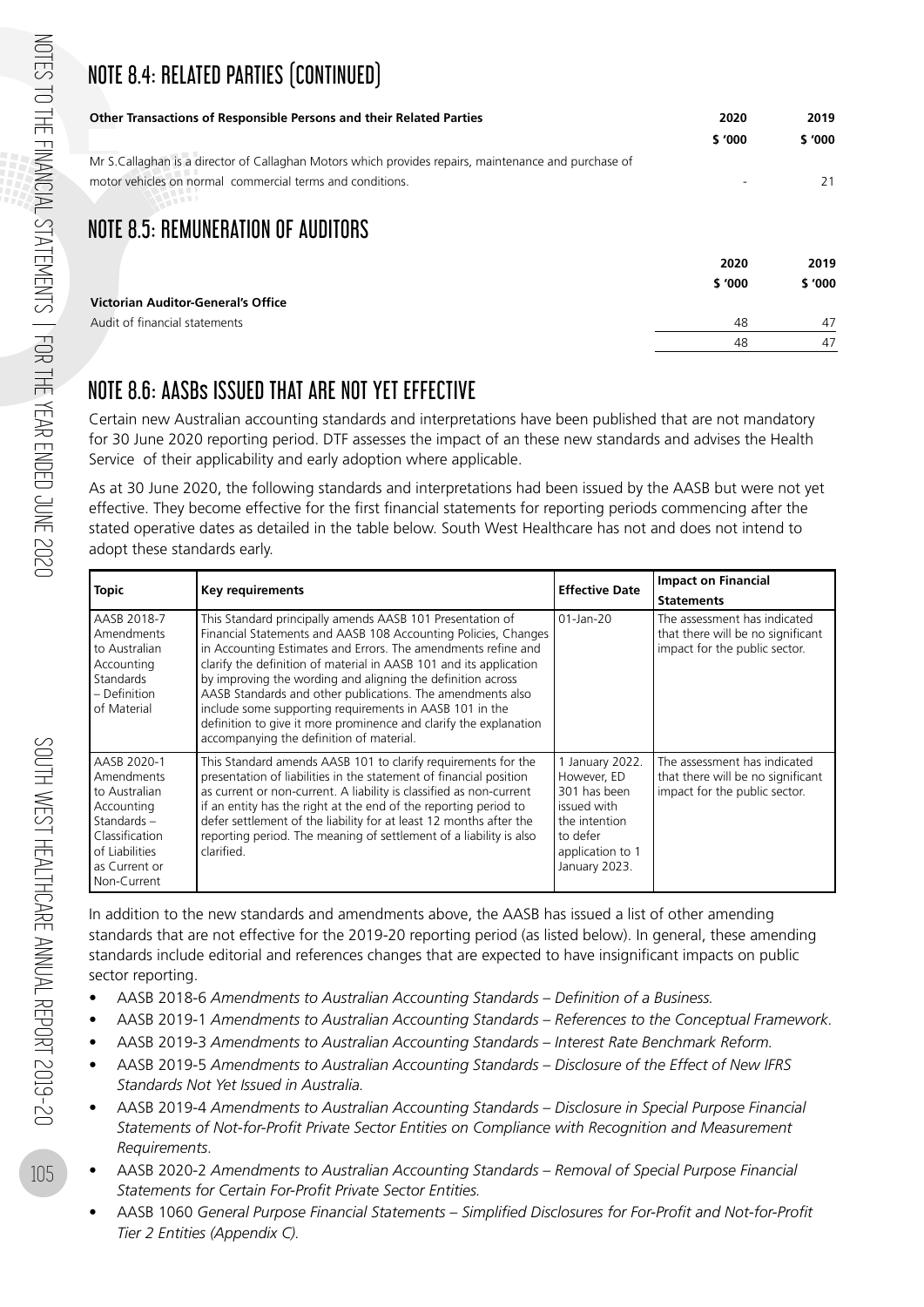## NOTE 8.7: EVENTS OCCURRING AFTER THE BALANCE SHEET DATE

The COVID-19 pandemic has created unprecedented economic uncertainty. Actual economic events and conditions in the future may be materially different from those estimated by South West Healthcare at the reporting date. As responses by government continue to evolve, management recognises that it is difficult to reliably estimate with any degree of certainty the potential impact of the pandemic after the reporting date on South West Healthcare, its operations, its future results and financial position. The state of emergency in Victoria was extended on 13 September 2020 until 11 October 2020 and the state of disaster still in place.

No other matters or circumstances have arisen since the end of the financial year which significantly affected or may affect the operations of South West Healthcare, the results of the operations or the state of affairs of South West Healthcare in the future financial years.

### NOTE 8.8: JOINTLY CONTROLLED OPERATIONS AND ASSETS

|                                                                                                                                                                                                                                                               |        | <b>Ownership Interest</b> |  |  |
|---------------------------------------------------------------------------------------------------------------------------------------------------------------------------------------------------------------------------------------------------------------|--------|---------------------------|--|--|
| Name of Entity                                                                                                                                                                                                                                                | 2020   | 2019                      |  |  |
|                                                                                                                                                                                                                                                               | %      | %                         |  |  |
| <b>Southwest Alliance of Rural Health</b>                                                                                                                                                                                                                     | 14.52  | 14.92                     |  |  |
| South West Healthcare's interest in assets employed in the above jointly controlled operations and assets is detailed below.<br>The amounts are included in the financial statements and consolidated financial statements under their respective categories: |        |                           |  |  |
|                                                                                                                                                                                                                                                               | 2020   | 2019                      |  |  |
| <b>Current Assets</b>                                                                                                                                                                                                                                         | \$'000 | \$ '000                   |  |  |
| Cash and Cash Equivalents                                                                                                                                                                                                                                     | 1,265  | 215                       |  |  |
| Receivables                                                                                                                                                                                                                                                   | 937    | 935                       |  |  |
| Inventories                                                                                                                                                                                                                                                   |        | 10                        |  |  |
| Prepayments                                                                                                                                                                                                                                                   | 78     | 70                        |  |  |

| <b>Total Current Assets</b> | ־סר ר<br>2.20' | 1,230 |
|-----------------------------|----------------|-------|

**Non Current Assets**

| <b>NOTE CUTTELL ASSELS</b>           |       |       |
|--------------------------------------|-------|-------|
| Property, Plant and Equipment        | 838   | 887   |
| DHS LSL Debtors                      | 83    | 0     |
| <b>Total Non Current Assets</b>      | 921   | 887   |
| <b>Total Assets</b>                  | 3,208 | 2,117 |
|                                      |       |       |
| <b>Current Liabilities</b>           |       |       |
| Payables                             | 1,371 | 646   |
| Deferred Income                      | 691   | 98    |
| Provisions                           | 249   | 255   |
| Lease Liabilities                    | 141   | 205   |
| <b>Total Current Liabilities</b>     | 2,452 | 1,204 |
| <b>Non Current Liabilities</b>       |       |       |
| <b>Employee Provisions</b>           | 47    | 37    |
| Lease Liabilities                    | 188   | 313   |
| <b>Total Non Current Liabilities</b> | 235   | 350   |
| <b>Total Liabilities</b>             | 2,687 | 1,554 |
| <b>Net Assets</b>                    | 521   | 563   |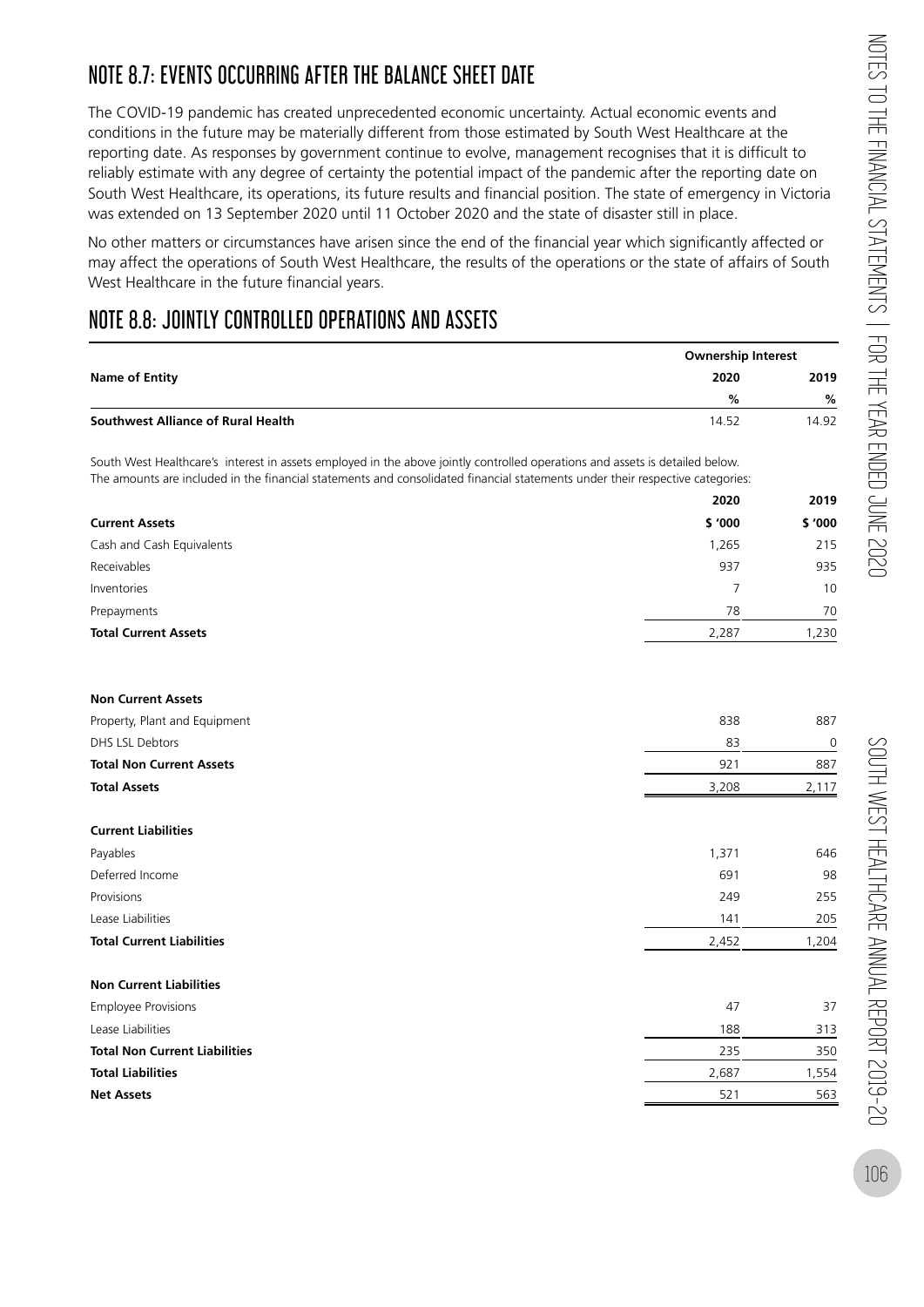South West Healthcare interest in revenues and expenses resulting from jointly controlled operations and assets is detailed below:

|                                      | 2020    | 2019    |
|--------------------------------------|---------|---------|
| <b>Revenues</b>                      | \$ '000 | \$ '000 |
| <b>Operating Activities</b>          | 2,825   | 3,460   |
| Non Operating Activities             | 285     | 262     |
| <b>Expenses</b>                      |         |         |
| Employee Expenses                    | 1,339   | 1,245   |
| Maintenance Contracts and IT Support | 1,223   | 728     |
| Other Expenses                       | 143     | 959     |
| Finance Costs                        | 15      | 83      |
| Depreciation and Amortisation        | 264     | 423     |
| <b>Total Operating Expenses</b>      | 2,984   | 3,438   |
|                                      |         |         |

| Other Economic Flows included in the result |     |     |
|---------------------------------------------|-----|-----|
| Revaluation of Long Service Leave           | (23 | q   |
|                                             |     |     |
| <b>Net Result</b>                           | 103 | 293 |

#### **Contingent Liabilities and Capital Commitments**

There are no known contingent assets or liabilities for South West Alliance of Rural Health as at the date of this report. The financial results included for SWARH are unaudited at the date of signing the financial statements.

### NOTE 8.9 ECONOMIC DEPENDENCY

South West Healthcare is dependent on the Department of Health and Human Services for the majority of its revenue used to operate the entity. At the date of this report, the Board of Directors has no reason to believe the Department will not continue to support South West Healthcare.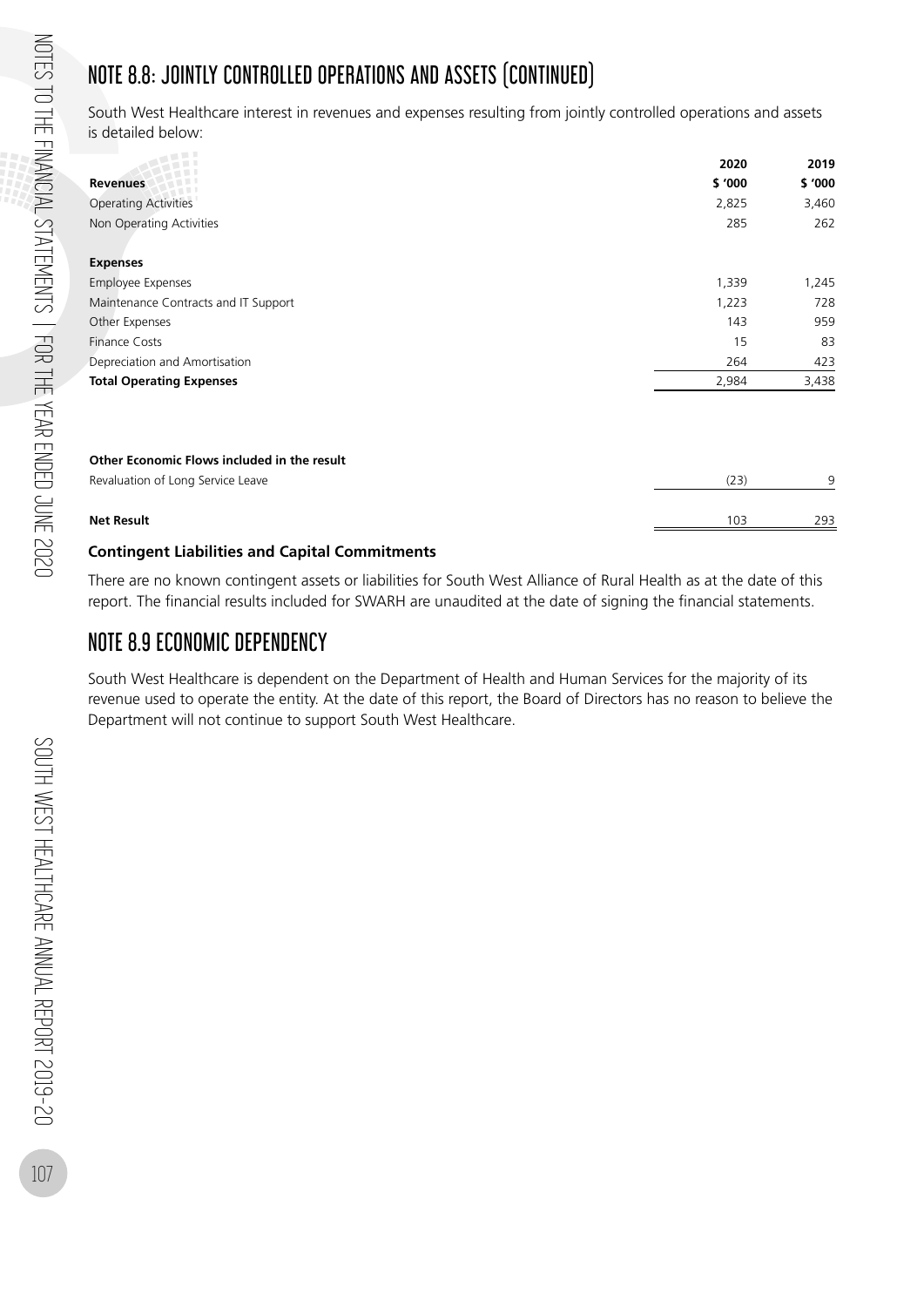## NOTE 8.10 CHANGES IN ACCOUNTING POLICY AND REVISION OF ESTIMATES

#### **Leases**

This note explains the impact of the adoption of AASB 16 Leases on South West Healthcare's financial statements.

South West Healthcare has applied AASB 16 with a date of initial application of 1 July 2019. South West Healthcare has elected to apply AASB 16 using the modified retrospective approach, as per the transitional provisions of AASB 16 for all leases for which it is a lessee. The cumulative effect of initial application is recognised in retained earnings as at 1 July 2019. Accordingly, the comparative information presented is not restated and is reported under AASB 117 and related interpretations.

Previously, South West Healthcare determined at contract inception whether an arrangement is or contains a lease under AASB 117 and Interpretation 4 – 'Determining whether an arrangement contains a Lease'. Under AASB 16, South West Healthcare assesses whether a contract is or contains a lease based on the definition of a lease as explained in note 6.1.

On transition to AASB 16, South West Healthcare has elected to apply the practical expedient to grandfather the assessment of which transactions are leases. It applied AASB 16 only to contracts that were previously identified as leases. Contracts that were not identified as leases under AASB 117 and Interpretation 4 were not reassessed for whether there is a lease. Therefore, the definition of a lease under AASB 16 was applied to contracts entered into or changed on or after 1 July 2019.

#### **Leases classified as operating leases under AASB 117**

As a lessee, South West Healthcare previously classified leases as operating or finance leases based on its assessment of whether the lease transferred significantly all of the risks and rewards incidental to ownership of the underlying asset to South West Healthcare. Under AASB 16, South West Healthcare recognises right-ofuse assets and lease liabilities for all leases except where exemption is availed in respect of short-term and low value leases.

On adoption of AASB 16, South West Healthcare recognised lease liabilities in relation to leases which had previously been classified as operating leases under the principles of AASB 117 Leases. These liabilities were measured at the present value of the remaining lease payments, discounted using South West Healthcare's incremental borrowing rate as of 1 July 2019. On transition, right-of-use assets are measured at the amount equal to the lease liability, adjusted by the amount of any prepaid or accrued lease payments relating to that lease recognised in the balance sheet as at 30 June 2019.

South West Healthcare has elected to apply the following practical expedients when applying AASB 16 to leases previously classified as operating leases under AASB 117:

- Applied a single discount rate to a portfolio of leases with similar characteristics;
- Adjusted the right-of-use assets by the amount of AASB 137 onerous contracts provision immediately before the date of initial application, as an alternative to an impairment review;
- Applied the exemption not to recognise right-of-use assets and liabilities for leases with less than 12 months of lease term;
- Excluded initial direct costs from measuring the right-of-use asset at the date of initial application; and
- Used hindsight when determining the lease term if the contract contains options to extend or terminate the lease.

For leases that were classified as finance leases under AASB 117, the carrying amount of the right-of-use asset and lease liability at 1 July 2019 are determined as the carrying amount of the lease asset and lease liability under AASB 117 immediately before that date.

#### **Leases as a Lessor**

South West Healthcare is not required to make any adjustments on transition to AASB 16 for leases in which it acts as a lessor. South West Healthcare accounted for its leases in accordance with AASB 16 from the date of initial application.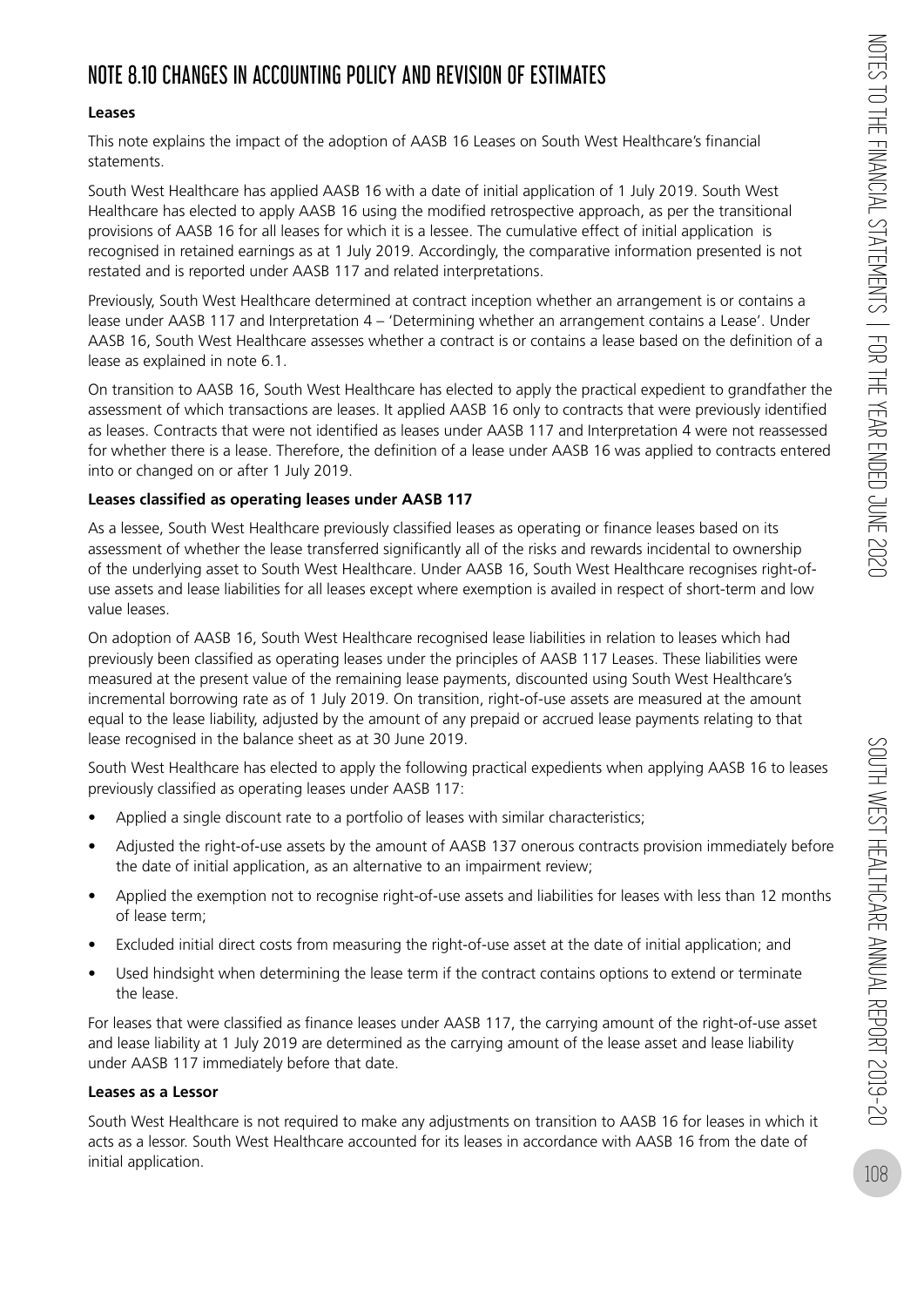# NOTE 8.10 CHANGES IN ACCOUNTING POLICY AND REVISION OF ESTIMATES (CONTINUED)

#### **Impacts on financial statements**

On transition to AASB 16, South West Healthcare recognised \$379k of right-of-use assets and \$379k of lease liabilities.

When measuring lease liabilities, South West Healthcare discounted lease payments using its incremental borrowing rate at 1 July 2019. The weighted average rate applied is 0.8%.

#### **Revenue from Contracts with Customers**

In accordance with FRD 121 requirements, South West Healthcare has applied the transitional provision of AASB 15, under modified retrospective method with the cumulative effect of initially applying this standard against the opening retained earnings at 1 July 2019. On transition to AASB15, South West Healthcare recognised \$447k of capital grant revenue as deferred and its share of SWARH deferred revenue of \$145k. Under this transition method, South West Healthcare applied this standard retrospectively only to contracts that are not 'completed contracts' at the date of initial application. South West Healthcare has not applied the fair value measurement requirements for right-of-use assets arising from leases with significantly below-market terms and conditions principally to enable the entity to further its objectives as allowed under temporary option under AASB 16 and as mandated by FRD 122.

Comparative information has not been restated.

Note 2.1.1 – Sales of goods and services includes details about the transitional application of AASB 15 and how the standard has been applied to revenue transactions.

#### **Income of Not-for-Profit Entities**

In accordance with FRD 122 requirements, South West Healthcare has applied the transitional provision of AASB 1058, under modified retrospective method with the cumulative effect of initially applying this standard against the opening retained earnings at 1 July 2019. Under this transition method, South West Healthcare applied this standard retrospectively only to contracts and transactions that are not completed contracts at the date of initial application.

Comparative information has not been restated.

Note 2.1 (a) – Grants includes details about the transitional application of AASB 1058 and how the standard has been applied to revenue transactions. The adoption of AASB 1058 did not have an impact on Other comprehensive income and the Statement of Cash flows for the financial year.